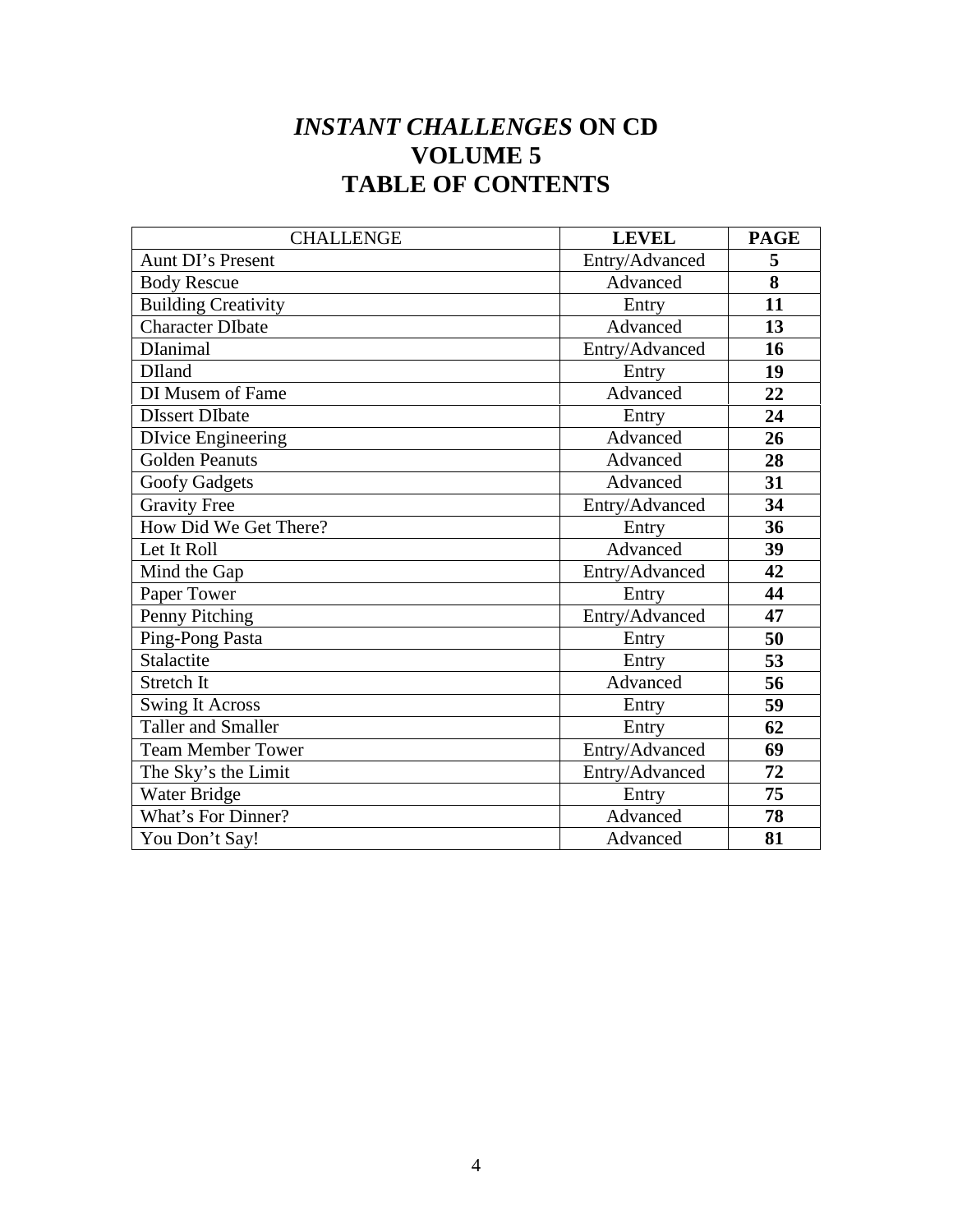# **Destination ImagiNation** *Instant Challenge*  **Entry and Advanced Levels AUNT DI'S PRESENT**

**Challenge:** Your **TASK** is to create your own birthday present and present a **PERFORMANCE** where you show what it is and how it's used.

**Time:** You will have up to 4 minutes to use your IMAGINATION to complete your **TASK** of creating your gift and up to 2 minutes to present your **PERFORMANCE**.

**The Scene:** It's your birthday. Your Aunt DI has given you her usual present, a gift-wrapped box with lots of assorted stuff in it. You were hoping for something different for a change, but you decide to make the best of it and show your Aunt DI how creative you are! Use the materials on the table to create your present and then show the Appraisers what it is and how it's used.

#### **Materials from Aunt DI that you can use to build your present: May NOT be damaged:**

5 Assorted Pieces of  $\frac{3}{4}$  in (2 cm) 3 9 in (23 cm) Pieces of  $\frac{3}{4}$  in 1 Plastic Bottle PVC Pipe (2 cm) PVC Pipe  $36$  in X  $36$  in (90 cm X  $90$  cm) Piece 1 Plunger 3 Marbles of Plain Fabric

#### **May be changed:**

| 1 Balloon     | 1 Sheet of Newspaper             | 3 Rubber Bands       |
|---------------|----------------------------------|----------------------|
| 6 Paper Clips | 2 12 in (30 cm) Pieces of String | 2 Large Craft Sticks |

A piece of paper and a pencil will also be available for your team to use as you plan your **PERFORMANCE**.

- A. 30 points for how creatively you use the materials to make your present.
- B. 30 points for the creativity of what the present is and how it's used.
- C. 20 points for the creativity of your **PERFORMANCE**.
- D. 20 points for how well your team works together.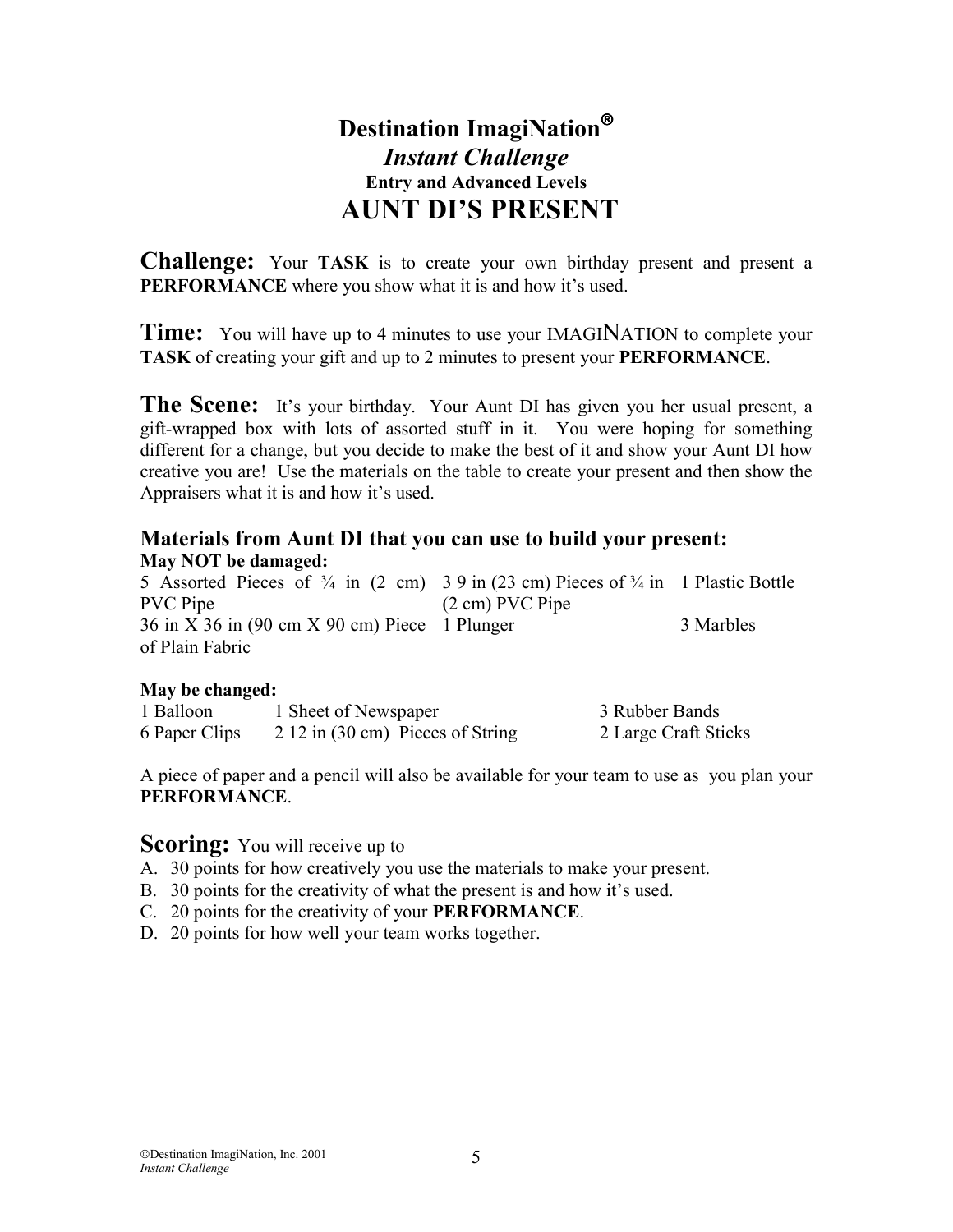# Team Copy **Destination ImagiNation AUNT DI'S PRESENT**

**Challenge:** Your **TASK** is to create your own birthday present and present a **PERFORMANCE** where you show what it is and how it's used.

**Time:** You will have up to 4 minutes to use your IMAGINATION to complete your **TASK** of creating your gift and up to 2 minutes to present your **PERFORMANCE**.

**The Scene:** It's your birthday. Your Aunt DI has given you her usual present, a gift-wrapped box with lots of assorted stuff in it. You were hoping for something different for a change, but you decide to make the best of it and show your Aunt DI how creative you are! Use the materials on the table to create your present and then show the Appraisers what it is and how it's used.

#### **Materials from Aunt DI that you can use to build your present: May NOT be damaged:**

5 Assorted Pieces of  $\frac{3}{4}$  in (2 cm) 3 9 in (23 cm) Pieces of  $\frac{3}{4}$  in 1 Plastic Bottle PVC Pipe (2 cm) PVC Pipe 36 in X 36 in (90 cm X 90 cm) Piece 1 Plunger 3 Marbles of Plain Fabric

#### **May be changed:**

| 1 Balloon     | 1 Sheet of Newspaper             | 3 Rubber Bands       |
|---------------|----------------------------------|----------------------|
| 6 Paper Clips | 2 12 in (30 cm) Pieces of String | 2 Large Craft Sticks |

A piece of paper and a pencil will also be available for your team to use as you plan your **PERFORMANCE**.

- A. 30 points for how creatively you use the materials to make your present.
- B. 30 points for the creativity of what the present is and how it's used.
- C. 20 points for the creativity of your **PERFORMANCE**.
- D. 20 points for how well your team works together.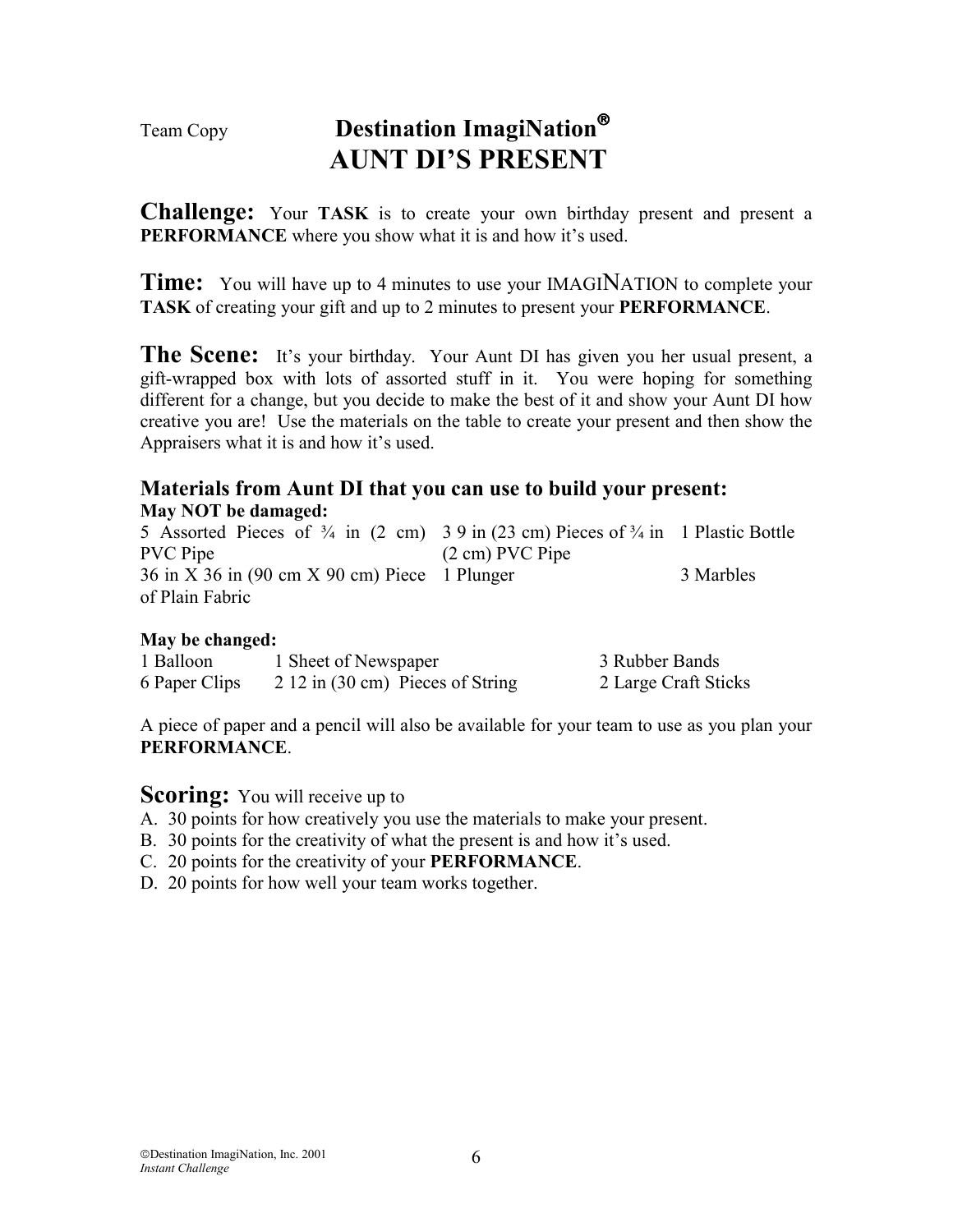#### **PROP INFORMATION:**

Possible PVC pieces are listed below. These can be purchased at most hardware stores. Pipe of different dimensions may be used, as long as the pieces fit together easily.

- 1. 3 9 in (23 cm) pieces of  $\frac{3}{4}$  in (2 cm) PVC pipe
- 2. 1 PVC p-trap:  $\frac{3}{4}$  in (2 cm)
- 3. 2 PVC elbow:  $\frac{3}{4}$  in (2 cm) (45 Degrees)
- 4. 1 PVC elbow side outlet:  $\frac{3}{4}$  in X $\frac{3}{4}$  in X 2 in (2 cm X 2 cm X 5 cm) (90 Degrees)
- 5. 1 PVC adaptor:  $\frac{1}{2}$  in X $\frac{3}{4}$  in (1.25 cm X 2 cm)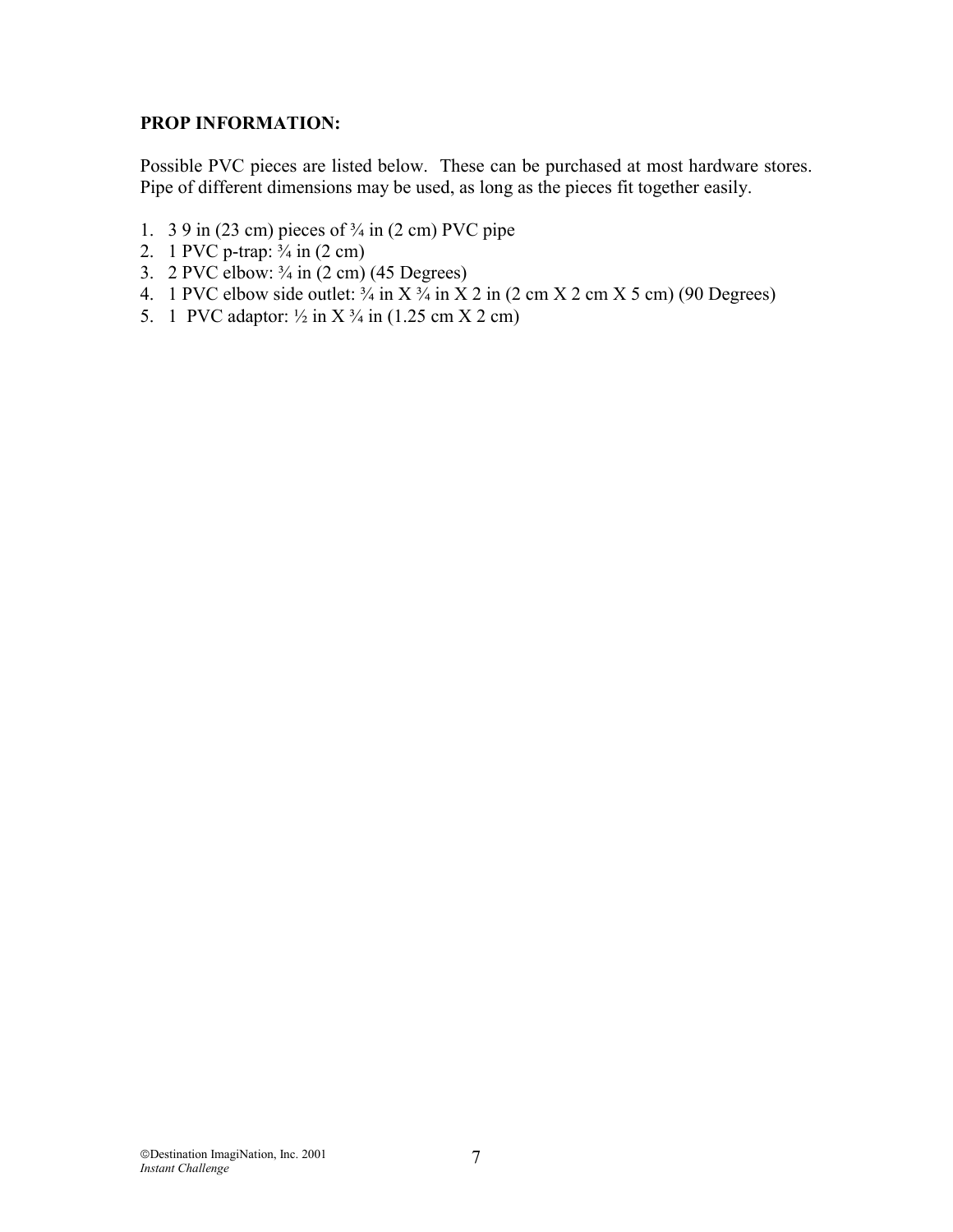# **Destination ImagiNation** *Instant Challenge*  **Advanced Level BODY RESCUE**

**Challenge:** Present a **PERFORMANCE** in which members of your team become Super Doctors and get rid of a disease.

**Time:** You will have up to 5 minutes to use your IMAGINATION to plan your **PERFORMANCE** and up to 2 minutes to present your **PERFORMANCE** to the Appraisers.

**The Scene:** The time is the future. One or more members of your team are Super Doctors. In this Challenge, your team will present a **PERFORMANCE** in which the Super Doctors go inside a patient and get rid of a disease.

•Part One (5 minutes): Plan your **PERFORMANCE**. Include the 5 items listed on the sheet on the table in your **PERFORMANCE**. These items will NOT be provided. Decide who will be the Super Doctors and who will be the Disease. At least one team member must play each. Other team members may play any other roles that you want.

**In this Challenge, the disease may be present in the heart, stomach or knee of the patient.**

•Part Two (2 minutes): Present your **PERFORMANCE** to the Appraisers.

#### **Imaginary Items You Must Use in Your PERFORMANCE:**

| Frying Pan   | Plunger   | Rope |
|--------------|-----------|------|
| <b>Broom</b> | Hula Hoop |      |

In addition, four folding chairs will be available for you to use in your **PERFORMANCE** if you wish. However, no points will be awarded for use of the folding chairs. A piece of paper and a pencil also will be available for your team to use as you plan your **PERFORMANCE**.

- A. 15 points for the creativity of the Super Doctor(s).
- B. 15 points for the creativity of the Disease(s).
- C. 4 points (20 points maximum) for how creatively you use and show each of the imaginary items in the **PERFORMANCE**.
- D. 30 points for the overall creativity of your **PERFORMANCE**.
- E. 20 points for how well your team works together.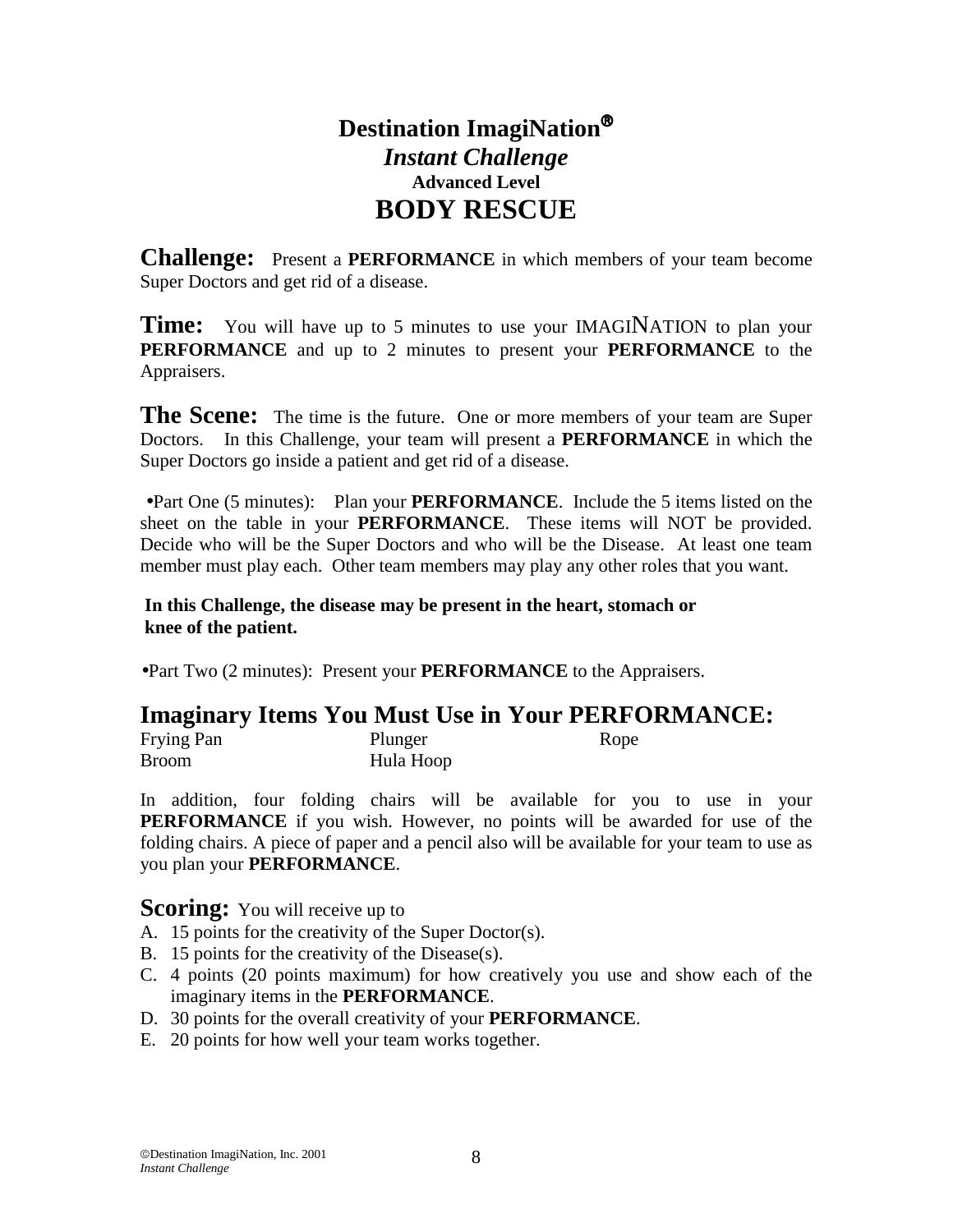# Team Copy **Destination ImagiNation BODY RESCUE**

**Challenge:** Present a **PERFORMANCE** in which members of your team become Super Doctors and get rid of a disease.

**Time:** You will have up to 5 minutes to use your IMAGINATION to plan your **PERFORMANCE** and up to 2 minutes to present your **PERFORMANCE** to the Appraisers.

**The Scene:** The time is the future. One or more members of your team are Super Doctors. In this Challenge, your team will present a **PERFORMANCE** in which the Super Doctors go inside a patient and get rid of a disease.

•Part One (5 minutes): Plan your **PERFORMANCE**. Include the 5 items listed on the sheet on the table in your **PERFORMANCE**. These items will NOT be provided. Decide who will be the Super Doctors and who will be the Disease. At least one team member must play each. Other team members may play any other roles that you want.

**In this Challenge, the disease may be present in the heart, stomach or knee of the patient.**

•Part Two (2 minutes): Present your **PERFORMANCE** to the Appraisers.

### **Imaginary Items You Must Use in Your PERFORMANCE:**

| Frying Pan   | Plunger   | Rope |
|--------------|-----------|------|
| <b>Broom</b> | Hula Hoop |      |

In addition, four folding chairs will be available for you to use in your **PERFORMANCE** if you wish. However, no points will be awarded for use of the folding chairs. A piece of paper and a pencil also will be available for your team to use as you plan your **PERFORMANCE**.

- A. 15 points for the creativity of the Super Doctor(s).
- B. 15 points for the creativity of the Disease(s).
- C. 4 points (20 points maximum) for how creatively you use and show each of the imaginary items in the **PERFORMANCE**.
- D. 30 points for the overall creativity of your **PERFORMANCE**.
- E. 20 points for how well your team works together.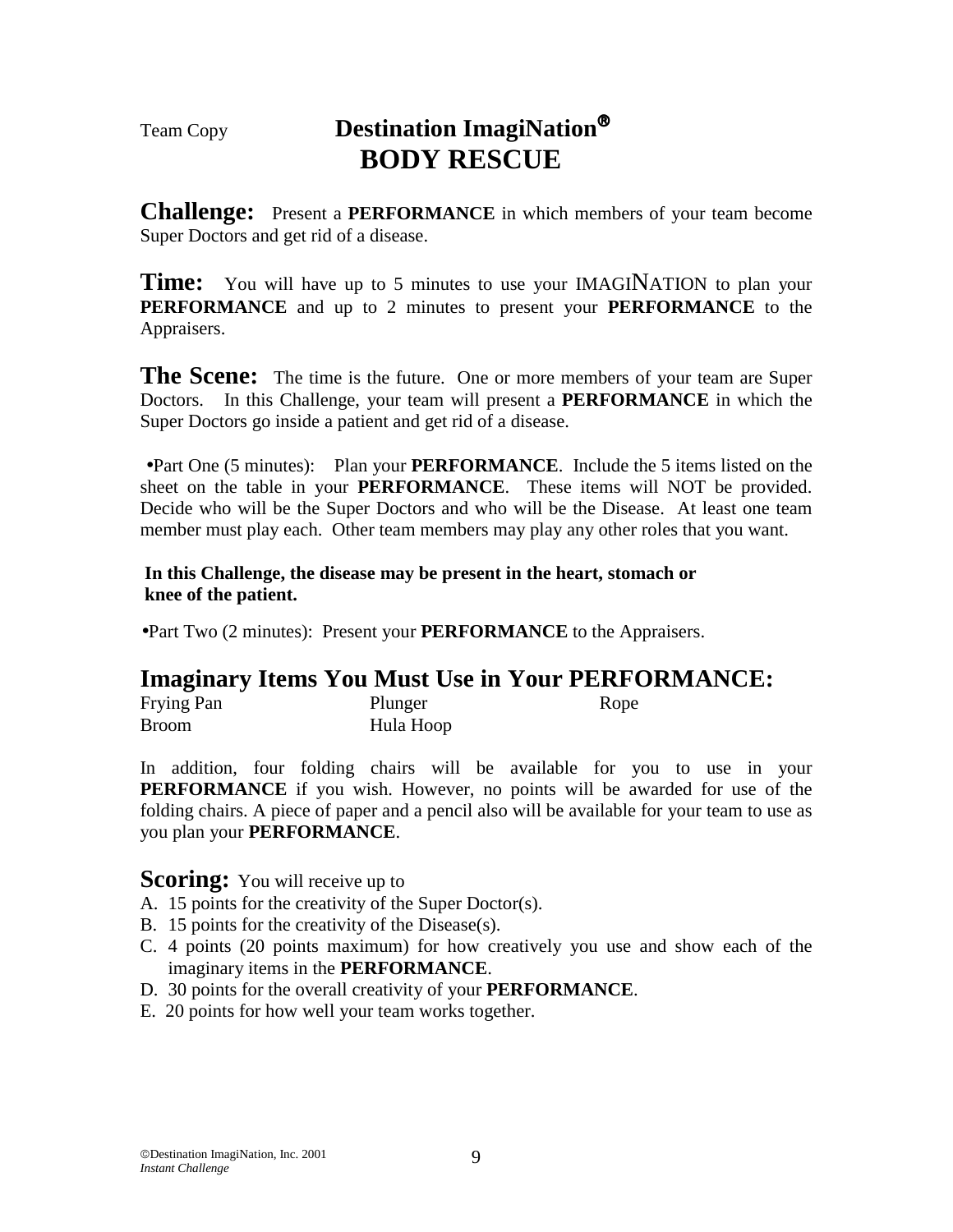# **IMAGINARY ITEMS TO USE IN YOUR PERFORMANCE:**

- 1. Frying Pan
- 2. Plunger
- 3. Rope
- 4. Broom
- 5. Hula Hoop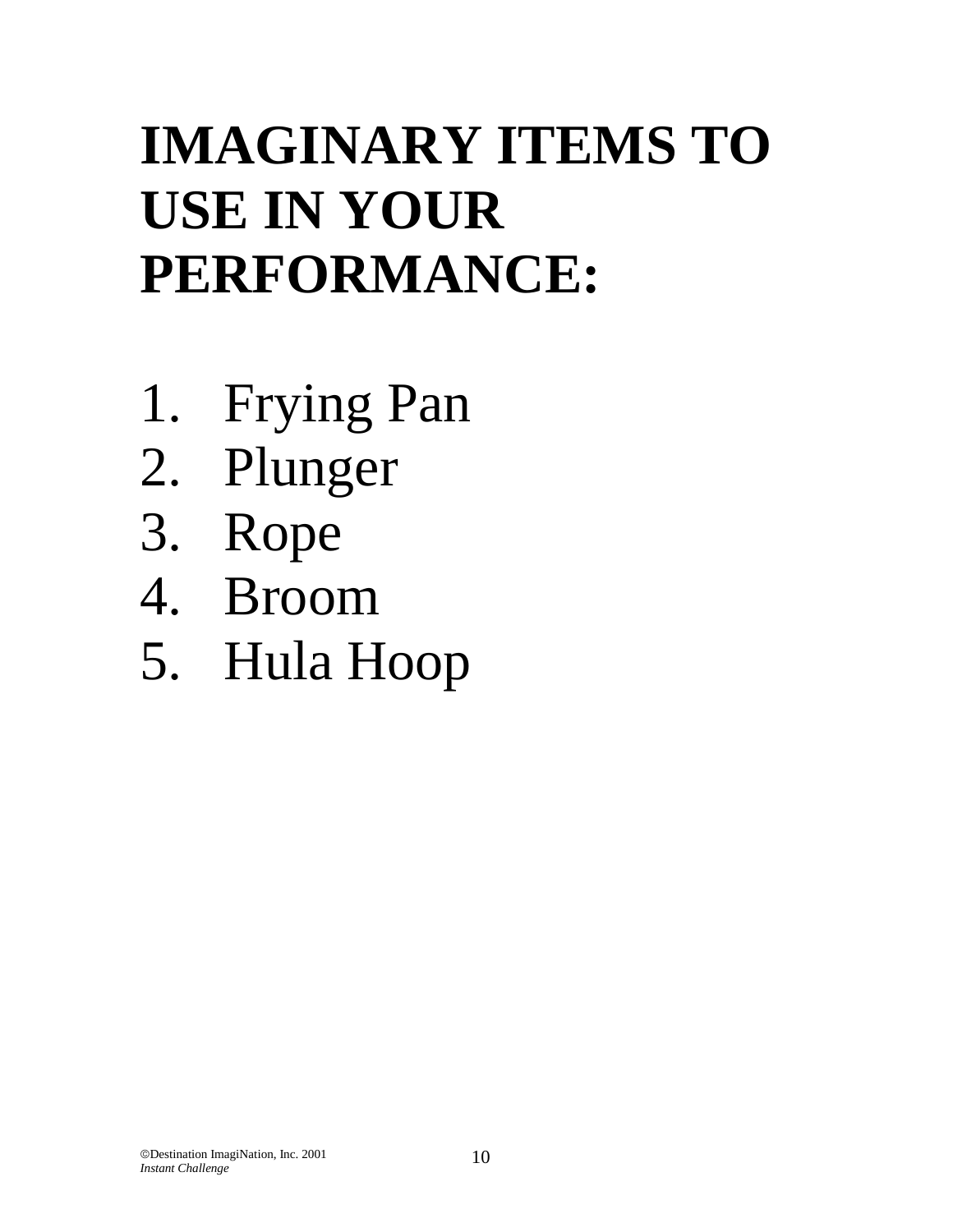# **Destination ImagiNation** *Instant Challenge*  **Entry Level BUILDING CREATIVITY**

**Challenge:** Your **TASK** is to make a model of a new building and present a **PERFORMANCE** where you sell the design to the City Council.

**Time:** You will have up to 5 minutes to use your IMAGINATION to make a model of a new building and prepare a presentation, and up to 2 minutes to present a **PERFORMANCE** where you sell your design to the City Council.

**The Scene:** Your City Council is about to choose a company to build a new art museum. They are looking for creative ideas and have asked your team to submit an entry. You are to use the materials on the table to complete the **TASK** of building a model of an art museum that is as creative as possible, and then present a **PERFORMANCE**, where you convince the City Council that they should use your design. Here's your chance to improve your city!

# **Items to Be Used in Building Your Model:**

| 15 Paper Plates | 15 Paper Cups    |
|-----------------|------------------|
| 6 Straws        | 6 Mailing Labels |

A piece of paper and a pencil will also be available for your team to use as you prepare your **PERFORMANCE**, but may NOT be used as part of your model.

- A. 30 points for the creativity of the model, including how creatively you use the materials.
- B. 30 points for the creativity of your **PERFORMANCE**.
- C. 20 points for how convincing you are.
- D. 20 points for how well your team works together.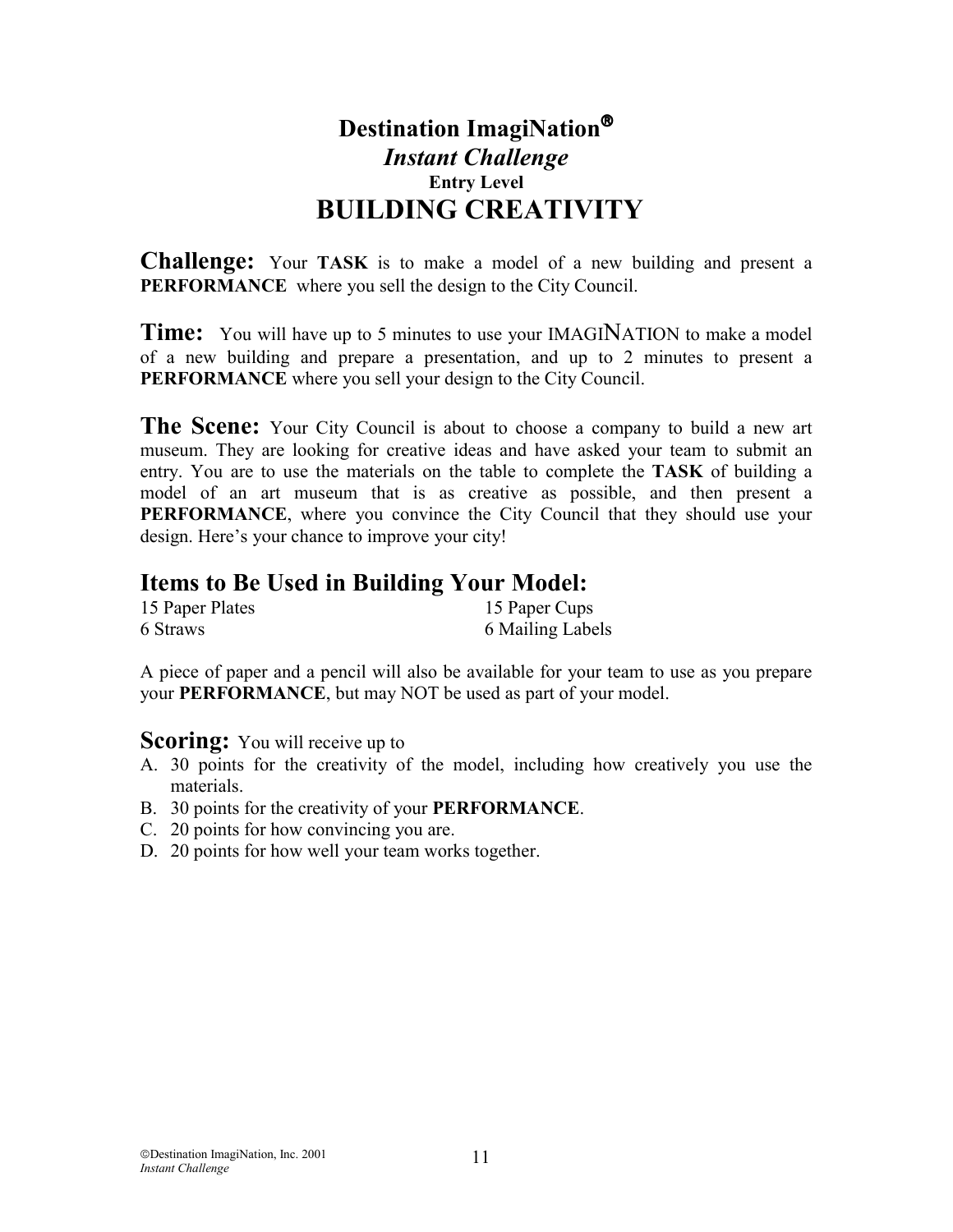# Team Copy **Destination ImagiNation BUILDING CREATIVITY**

**Challenge:** Your **TASK** is to make a model of a new building and present a **PERFORMANCE** where you sell the design to the City Council.

**Time:** You will have up to 5 minutes to use your IMAGINATION to make a model of a new building and prepare a presentation, and up to 2 minutes to present a **PERFORMANCE** where you sell your design to the City Council.

**The Scene:** Your City Council is about to choose a company to build a new art museum. They are looking for creative ideas and have asked your team to submit an entry. You are to use the materials on the table to complete the **TASK** of building a model of an art museum that is as creative as possible, and then present a **PERFORMANCE**, where you convince the City Council that they should use your design. Here's your chance to improve your city!

### **Items to Be Used in Building Your Model:**

| 15 Paper Plates | 15 Paper Cups    |
|-----------------|------------------|
| 6 Straws        | 6 Mailing Labels |

A piece of paper and a pencil will also be available for your team to use as you prepare your **PERFORMANCE**, but may NOT be used as part of your model.

- A. 30 points for the creativity of the model, including how creatively you use the materials.
- B. 30 points for the creativity of your **PERFORMANCE**.
- C. 20 points for how convincing you are.
- D. 20 points for how well your team works together.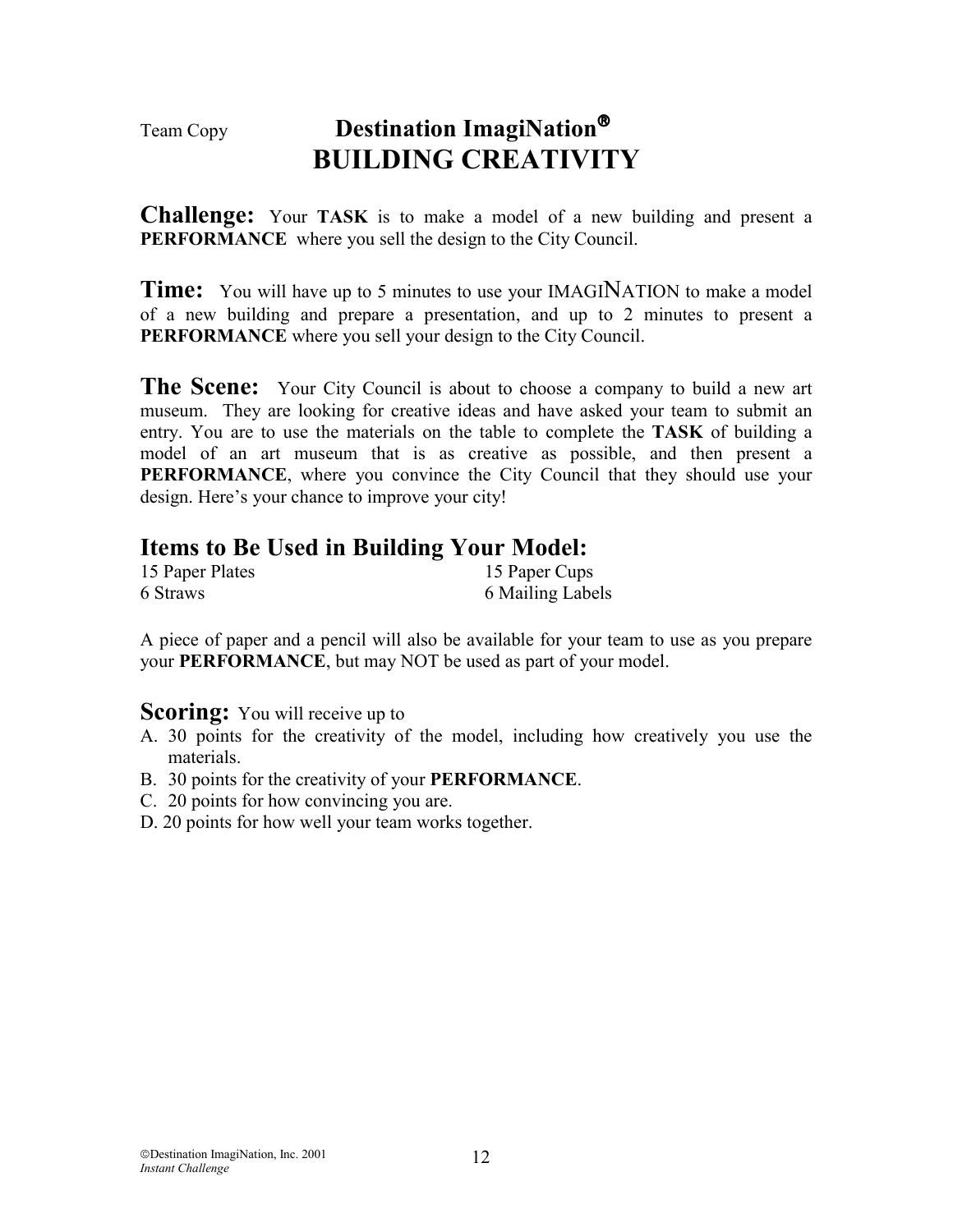# **Destination ImagiNation** *Instant Challenge*  **Advanced Level CHARACTER DIBATE**

**Challenge:** Present a **PERFORMANCE** in which two of your team members pretend that they are well-known CHARACTERS and participate in a debate and the rest of your team acts as "judges" deciding who won the debate.

For the purpose of this Challenge, a debate is defined as two individuals responding to a yes/no question that has no clear answer. One person presents reasons the answer is "yes;" the other presents reasons the answer is "no."

**Time:** You will have up to 3 minutes to use your IMAGINATION to choose 2 CHARACTERS and plan your debate and up to 4 minutes to present your **PERFORMANCE**, in which each CHARACTER has 1 minute to present arguments and the rest of the team acting as "judges" has 2 minutes to decide which CHARACTER won the debate.

**The Scene:** For this Challenge, two of your team members are to become different well-known CHARACTERS, either real or made-up. Your team should then choose ONE of the three questions on the table in front of you and prepare for these two CHARACTERS to debate whether the answer to the question is "yes" or "no." After 3 minutes, each of the CHARACTERS will tell who they are and then each will be given 1 minute to present a **PERFORMANCE**, where they try to convince the other team members that their answer is correct. When debating, the two team members must stay in CHARACTER! The rest of the team will then have 2 minutes to continue the **PERFORMANCE**, acting as "judges" and deciding who won the debate.

Five folding chairs will be available for your team. In addition, two pieces of paper and two pencils will be available for your team to use as you prepare your **PERFORMANCE**.

- A. 15 points each (30 points maximum) for the creativity of the **PERFORMANCE** of each of your CHARACTERS.
- B. 40 points for the creativity of the **PERFORMANCE** of the judges.
- C. 10 points for how convincing the "yes" and "no" arguments are.
- D. 20 points for how well your team works together.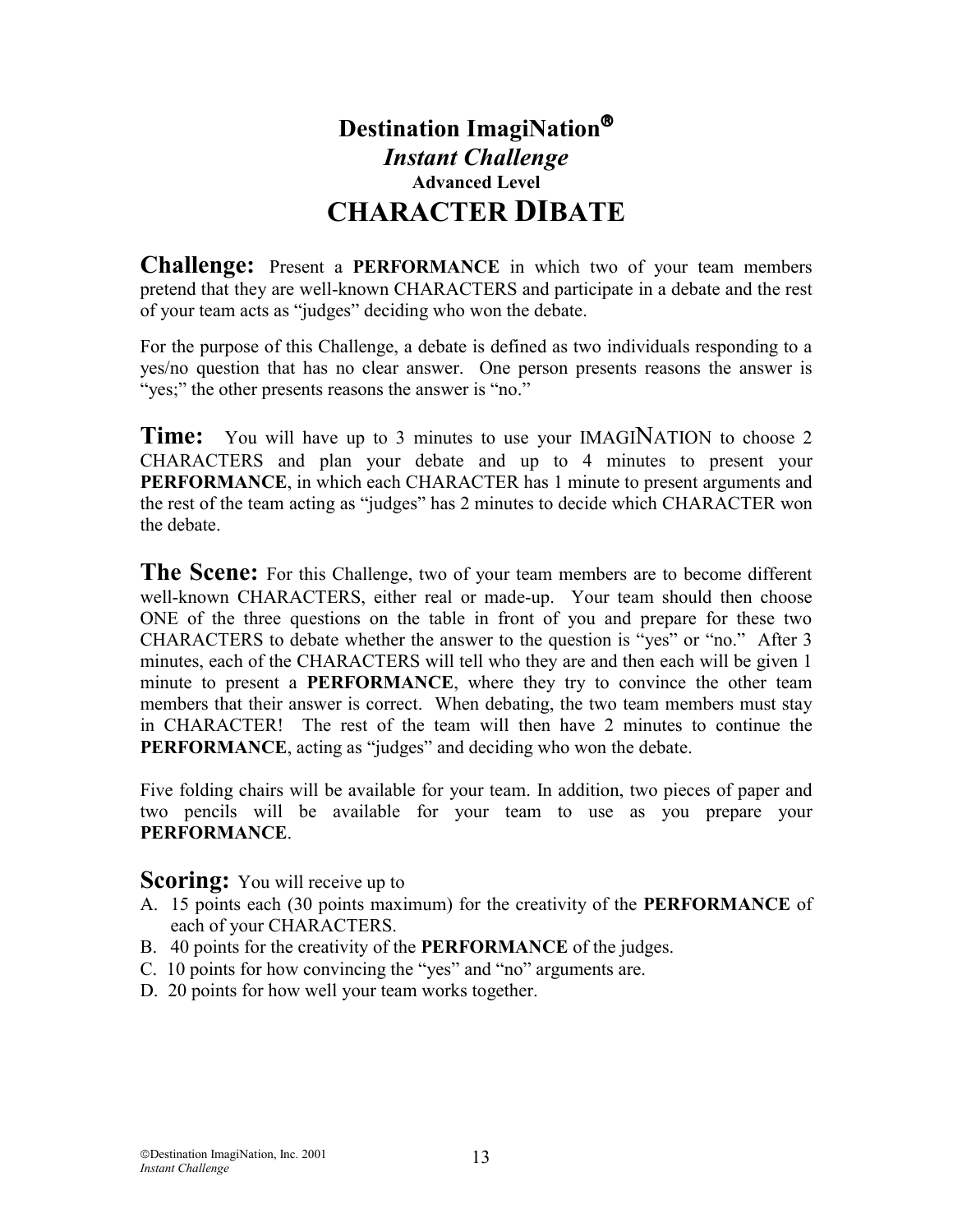# Team Copy **Destination ImagiNation CHARACTER DIBATE**

**Challenge:** Present a **PERFORMANCE** in which two of your team members pretend that they are well-known CHARACTERS and participate in a debate and the rest of your team acts as "judges" deciding who won the debate.

For the purpose of this Challenge, a debate is defined as two individuals responding to a yes/no question that has no clear answer. One person presents reasons the answer is "yes;" the other presents reasons the answer is "no."

**Time:** You will have up to 3 minutes to use your IMAGINATION to choose 2 CHARACTERS and plan your debate and up to 4 minutes to present your **PERFORMANCE**, in which each CHARACTER has 1 minute to present arguments and the rest of the team acting as "judges" has 2 minutes to decide which CHARACTER won the debate.

**The Scene:** For this Challenge, two of your team members are to become different well-known CHARACTERS, either real or made-up. Your team should then choose ONE of the three questions on the table in front of you and prepare for these two CHARACTERS to debate whether the answer to the question is "yes" or "no." After 3 minutes, each of the CHARACTERS will tell who they are and then each will be given 1 minute to present a **PERFORMANCE**, where they try to convince the other team members that their answer is correct. When debating, the two team members must stay in CHARACTER! The rest of the team will then have 2 minutes to continue the **PERFORMANCE**, acting as "judges" and deciding who won the debate.

Five folding chairs will be available for your team. In addition, two pieces of paper and two pencils will be available for your team to use as you prepare your **PERFORMANCE**.

- A. 15 points each (30 points maximum) for the creativity of the **PERFORMANCE** of each of your CHARACTERS.
- B. 40 points for the creativity of the **PERFORMANCE** of the judges.
- C. 10 points for how convincing the "yes" and "no" arguments are.
- D. 20 points for how well your team works together.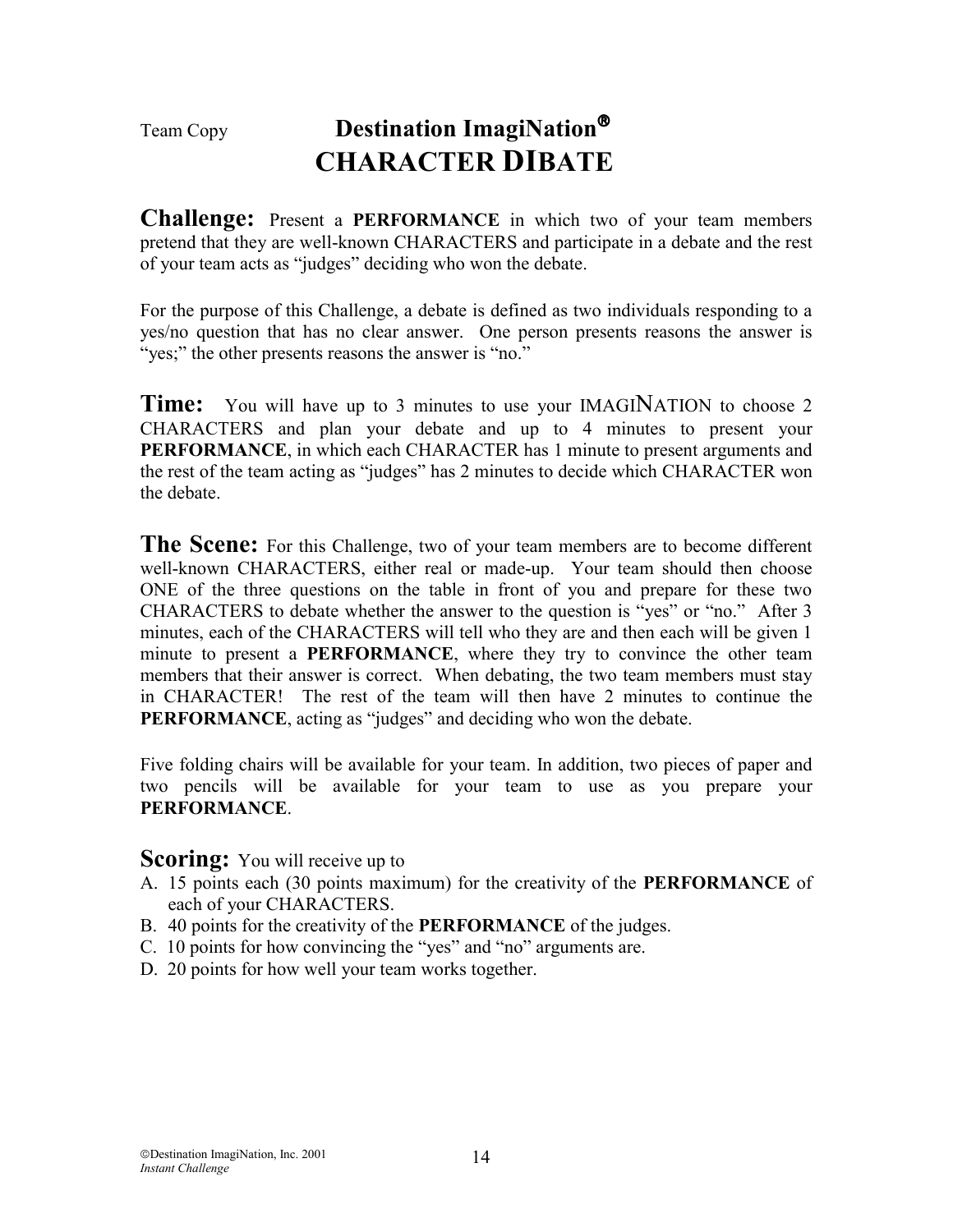# ARE COWS THE PERFECT ANIMALS?

# SHOULD BEACHES BE COVERED IN SAND?

# IS A TELEPHONE A LUXURY?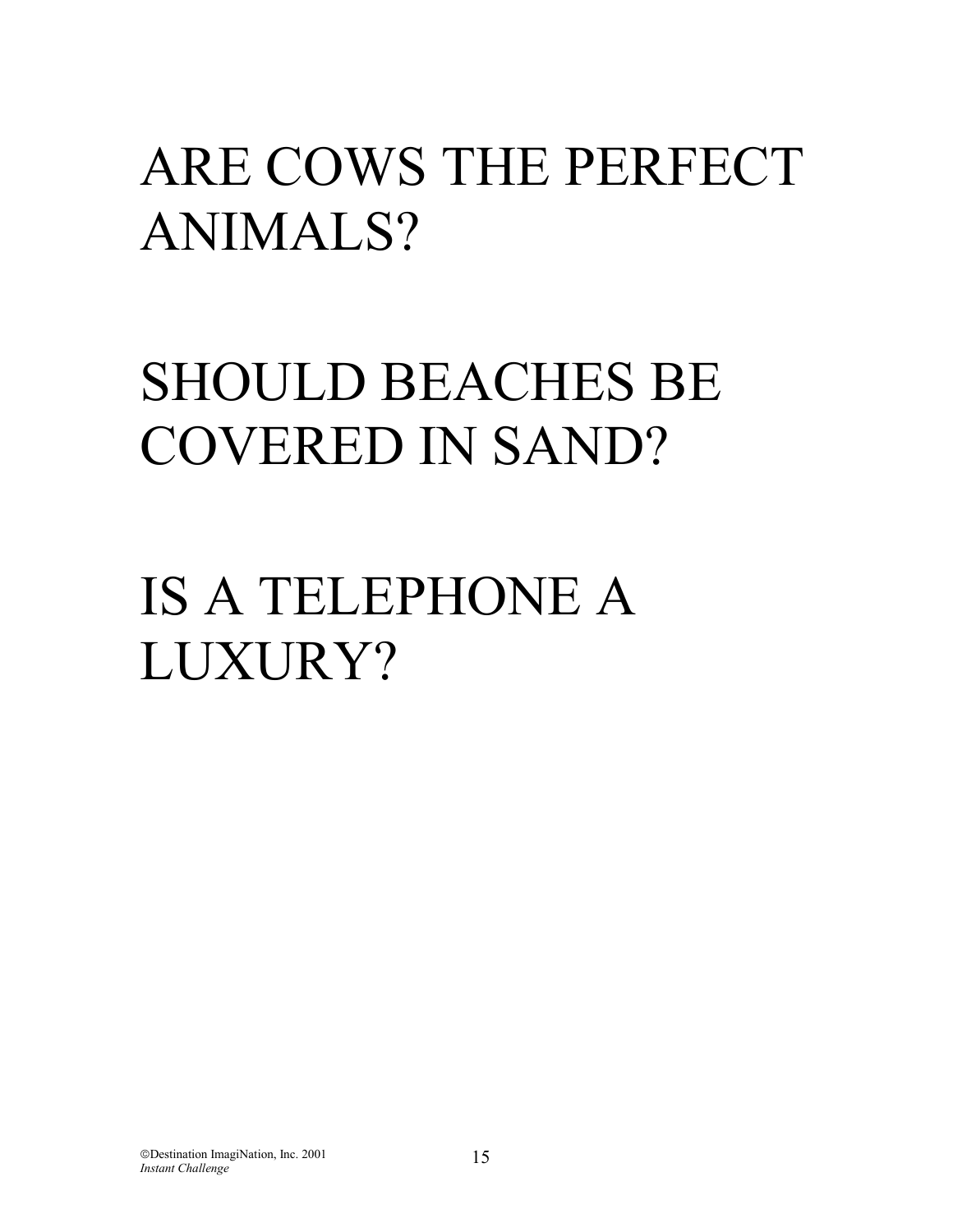# **Destination ImagiNation** *Instant Challenge*  **Entry and Advanced Levels DIANIMAL**

**Challenge:** Your **TASK** is to make an animal that might exist in the future and is a combination of two animals, and present a **PERFORMANCE** in which you tell the Appraisers about it.

**Time:** You will have up to 4 minutes to use your IMAGINATION to make your animal and up to 2 minutes to tell the Appraisers about it.

**The Scene:** Your Biology class has been asked to give a presentation about an animal that might exist in the future. This animal should be a combination of two animals that exist right now or have existed in the past.

•Part One (4 minutes): Use the materials on the table to make a model of your new animal. You should also use this time to prepare your **PERFORMANCE**.

•Part Two (2 minutes): Present a **PERFORMANCE** in which you tell the Appraisers about your new animal, including:

- 1) what its name is
- 2) where it would live
- 3) what it might eat
- 4) what it needs to live
- 5) why it developed this way

### **Materials You May Use to Make Your Animal:**

| 4 Sheets of Colored Paper         | 1 Sheet of Newspaper | 6 Mailing Labels |
|-----------------------------------|----------------------|------------------|
| 8 Paper Clips                     | 4 Rubber Bands       | 1 Paper Plate    |
| 4 Toothpicks                      | 1 Paper Cup          | 2 Straws         |
| 18 in $(45 \text{ cm})$ of String | 1 Balloon            | 2 Marshmallows   |

You will also have 2 pairs of scissors, 5 markers, and 2 sharpened pencils to use, but these items cannot be included as part of your animal. In addition, a piece of paper and a pencil will be available for your team to use as you plan your **PERFORMANCE**.

- A. 30 points for the creativity of your animal, including your model.
- B. 6 points (30 points maximum) for the creativity of the answers to each of the 5 questions in Part 2.
- C. 20 points for the creativity of your **PERFORMANCE**.
- D. 20 points for how well your team works together.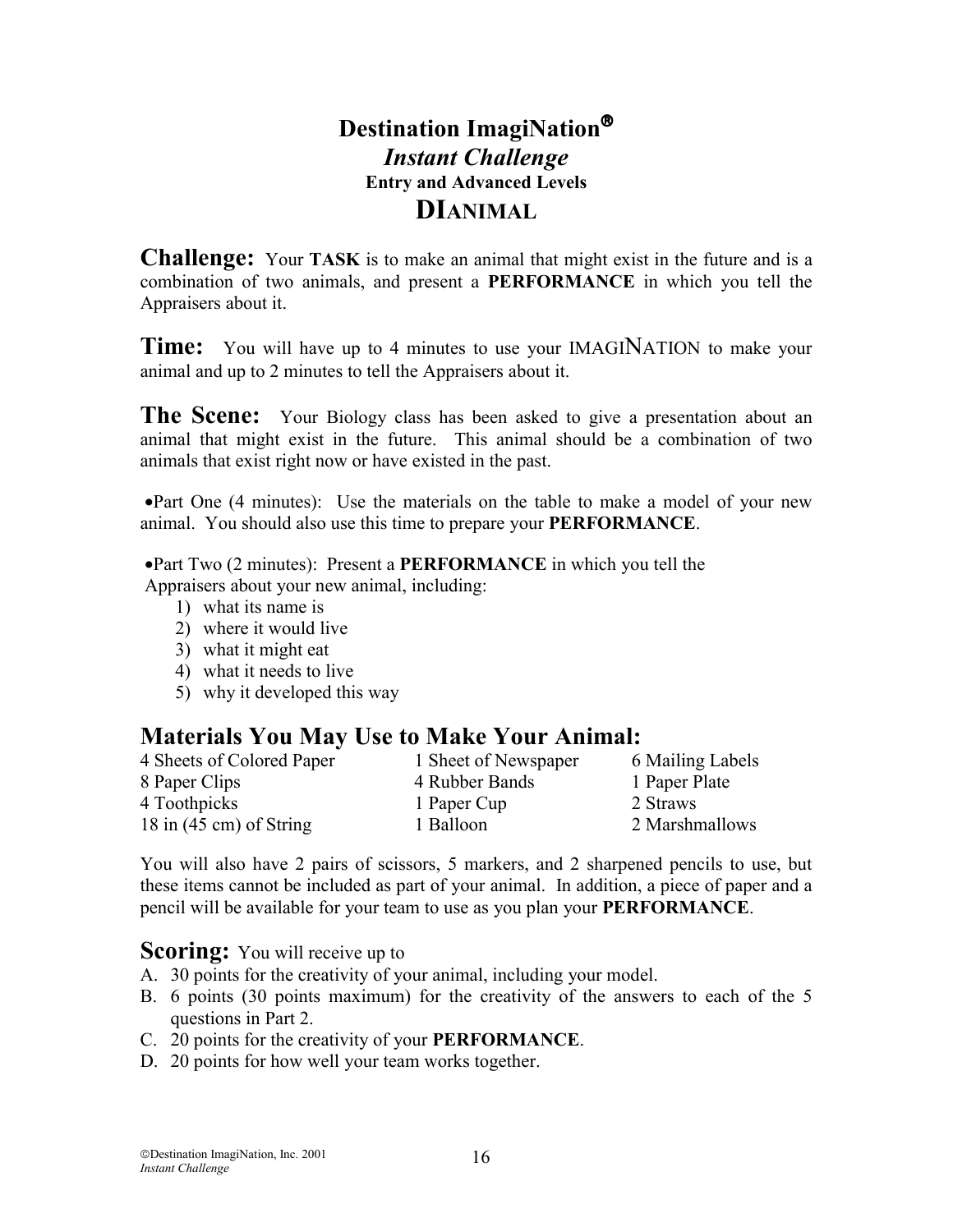# Team Copy **Destination ImagiNation DIANIMAL**

**Challenge:** Your **TASK** is to make an animal that might exist in the future and is a combination of two animals, and present a **PERFORMANCE** in which you tell the Appraisers about it.

**Time:** You will have up to 4 minutes to use your IMAGINATION to make your animal and up to 2 minutes to tell the Appraisers about it.

**The Scene:** Your Biology class has been asked to give a presentation about an animal that might exist in the future. This animal should be a combination of two animals that exist right now or have existed in the past.

•Part One (4 minutes): Use the materials on the table to make a model of your new animal. You should also use this time to prepare your **PERFORMANCE**.

•Part Two (2 minutes): Present a **PERFORMANCE** in which you tell the Appraisers about your new animal, including:

- 6) what its name is
- 7) where it would live
- 8) what it might eat
- 9) what it needs to live
- 10) why it developed this way

### **Materials You May Use to Make Your Animal:**

4 Sheets of Colored Paper 1 Sheet of Newspaper 6 Mailing Labels 8 Paper Clips 4 Rubber Bands 1 Paper Plate 4 Toothpicks 1 Paper Cup 2 Straws 18 in (45 cm) of String 1 Balloon 2 Marshmallows

- 
- 

You will also have 2 pairs of scissors, 5 markers, and 2 sharpened pencils to use, but these items cannot be included as part of your animal. In addition, a piece of paper and a pencil will be available for your team to use as you plan your **PERFORMANCE**.

- A. 30 points for the creativity of your animal, including your model.
- B. 6 points (30 points maximum) for the creativity of the answers to each of the 5 questions in Part 2.
- C. 20 points for the creativity of your **PERFORMANCE**.
- D. 20 points for how well your team works together.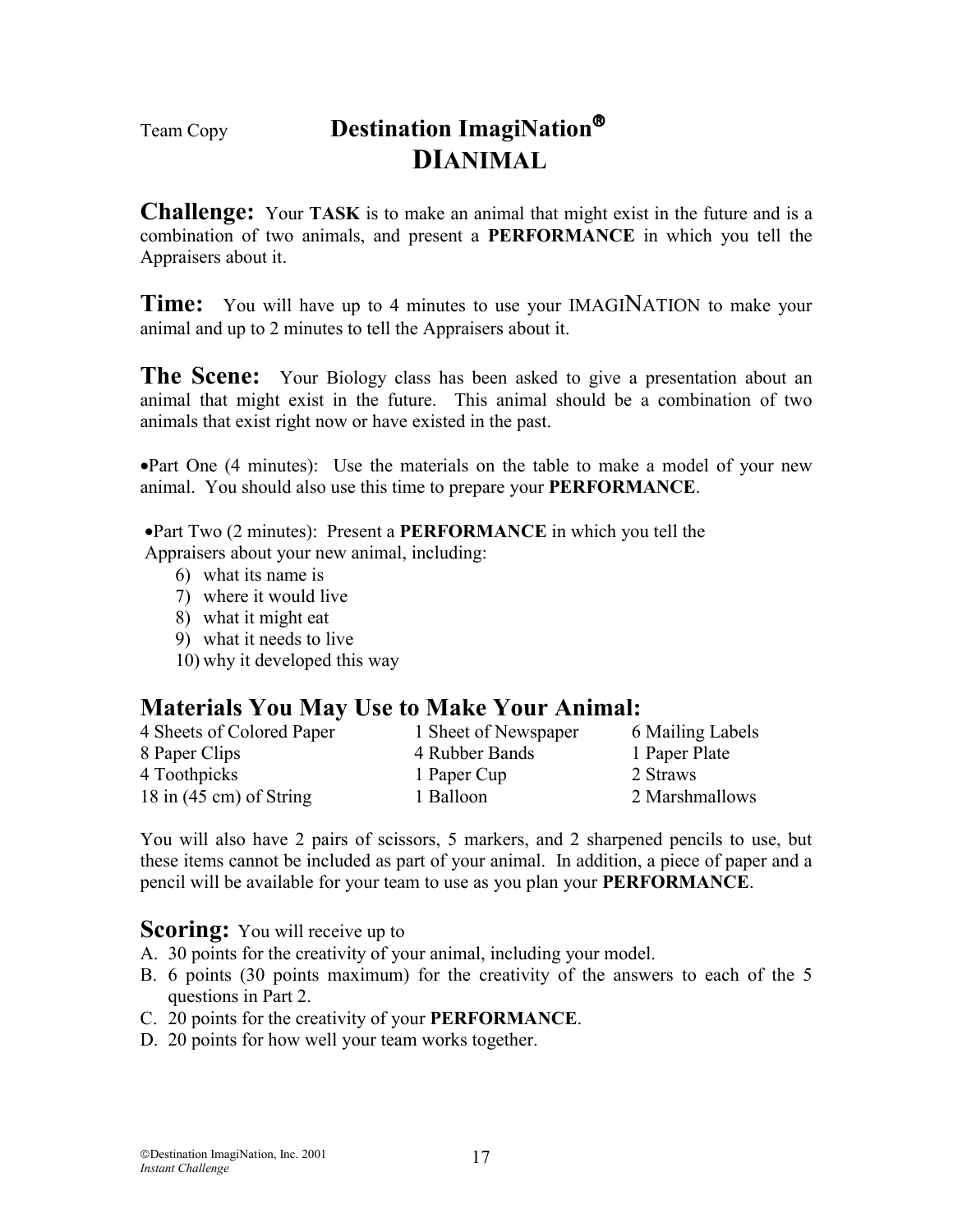# **PART TWO QUESTIONS:**

- **1. WHAT IS THE ANIMAL'S NAME?**
- **2. WHERE WOULD THE ANIMAL LIVE?**
- **3. WHAT DOES THE ANIMAL EAT?**
- **4. WHAT DOES THE ANIMAL NEED TO LIVE?**
- **5. WHY DID THE ANIMAL DEVELOP THIS WAY?**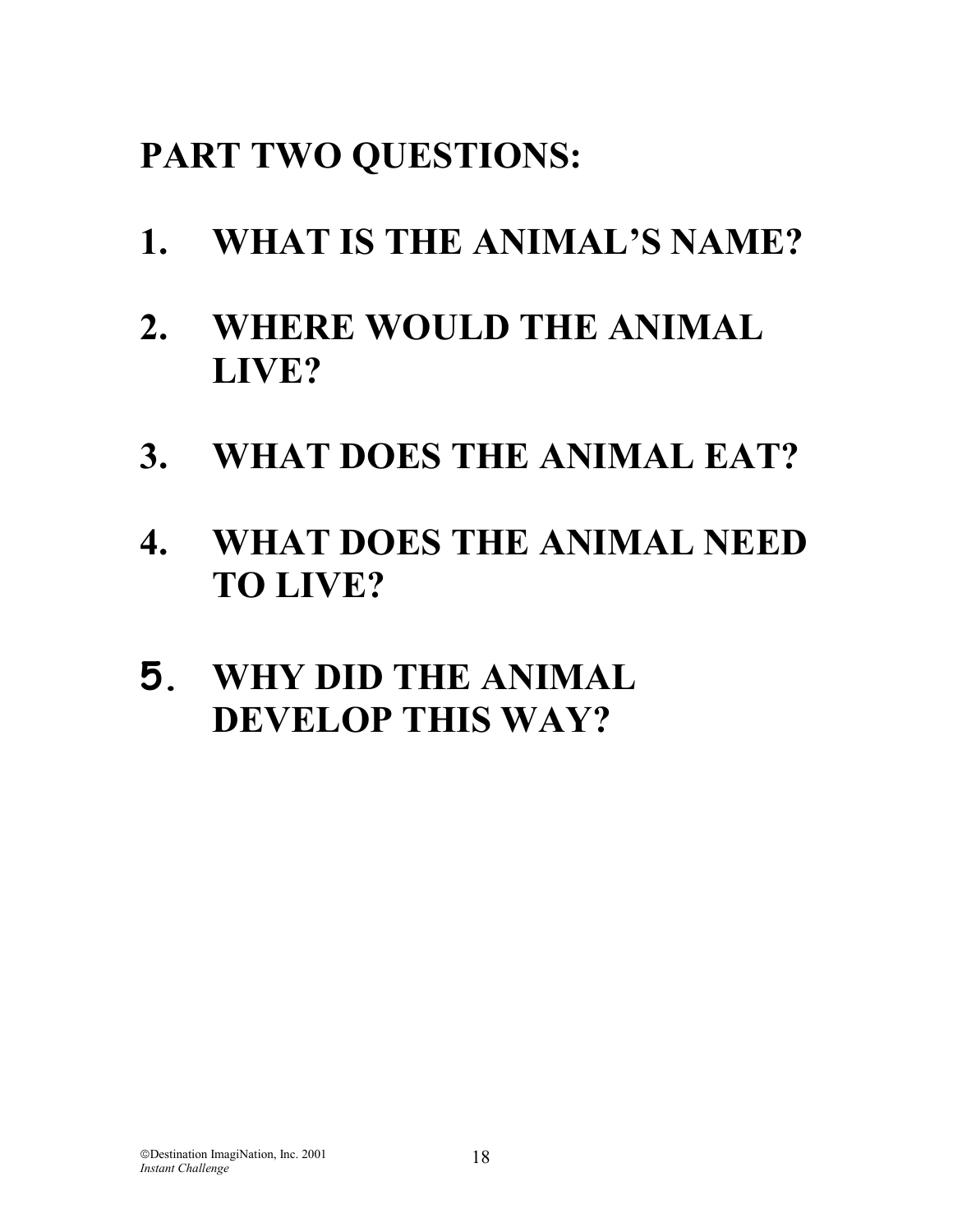# **Destination ImagiNation** *Instant Challenge*  **Entry Level DILAND**

**Challenge:** Make up a song and dance that will promote tourism in the new country of DIland and present a **PERFORMANCE** that will encourage people to visit.

**Time:** You will have up to 4 minutes to use your IMAGINATION to make up a song and dance and up to 2 minutes to present your **PERFORMANCE**.

The Scene: A new piece of land has been discovered and has been given to Destination ImagiNation®. It is called DIland. Your team has been asked by the Department of Tourism to develop a song and dance that will encourage people to visit DIland and then to present a **PERFORMANCE** that highlights your creations. Your **PERFORMANCE** should mention 3 good things about DIland.

A piece of paper and a pencil will be available for your team to use as you plan your **PERFORMANCE**.

- A. 25 points for the creativity of your song.
- B. 25 points for the creativity of your dance.
- C. 10 points (30 points maximum) for the creativity of each good thing about DIland.
- D. 20 points for how well your team works together.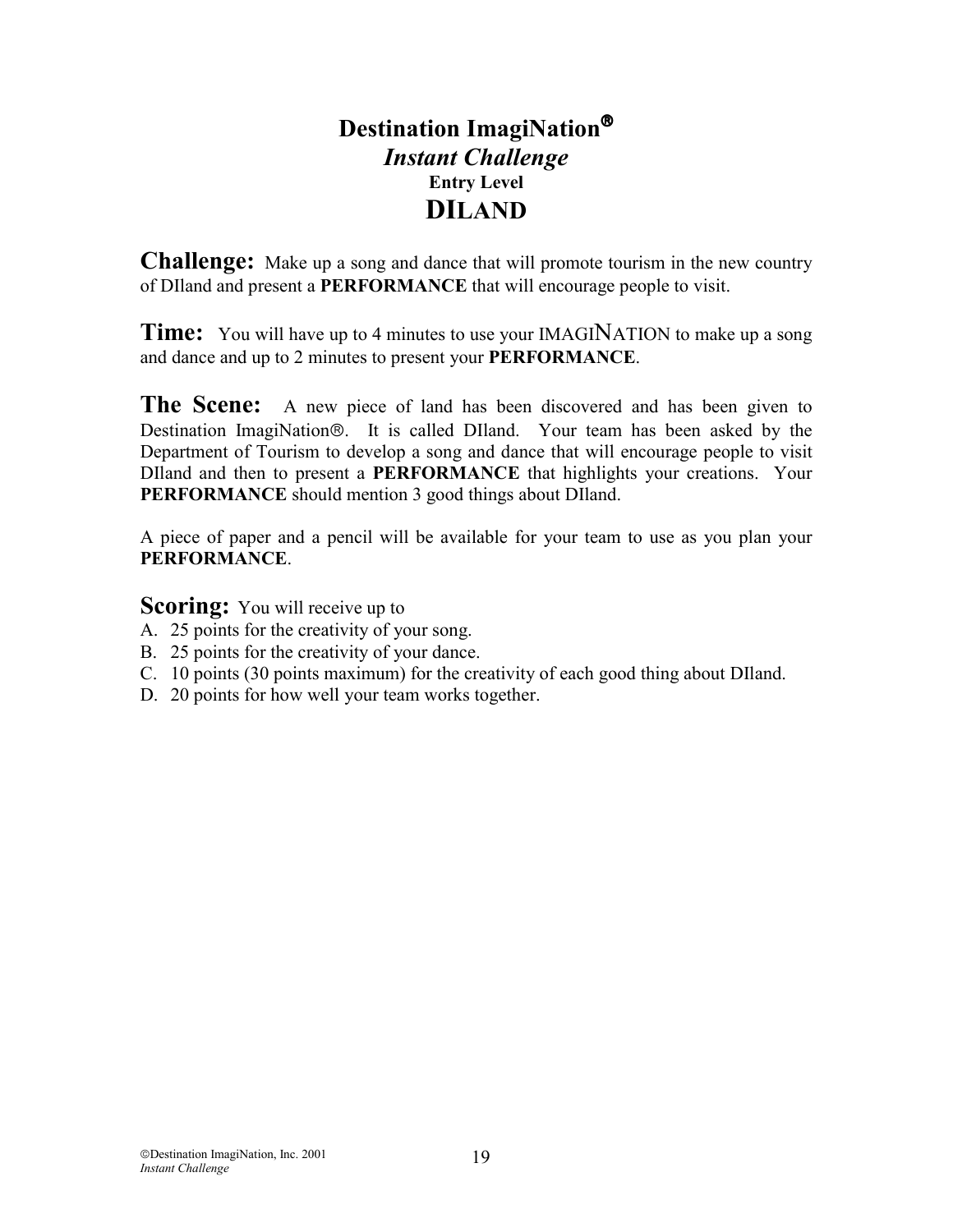# **FOR APPRAISERS ONLY:**

1. In this Challenge, Appraisers are NOT evaluating "talent," but rather how CREATIVELY a team uses its collective abilities and skills to solve the Challenge. Scoring has nothing to do with "musical ability."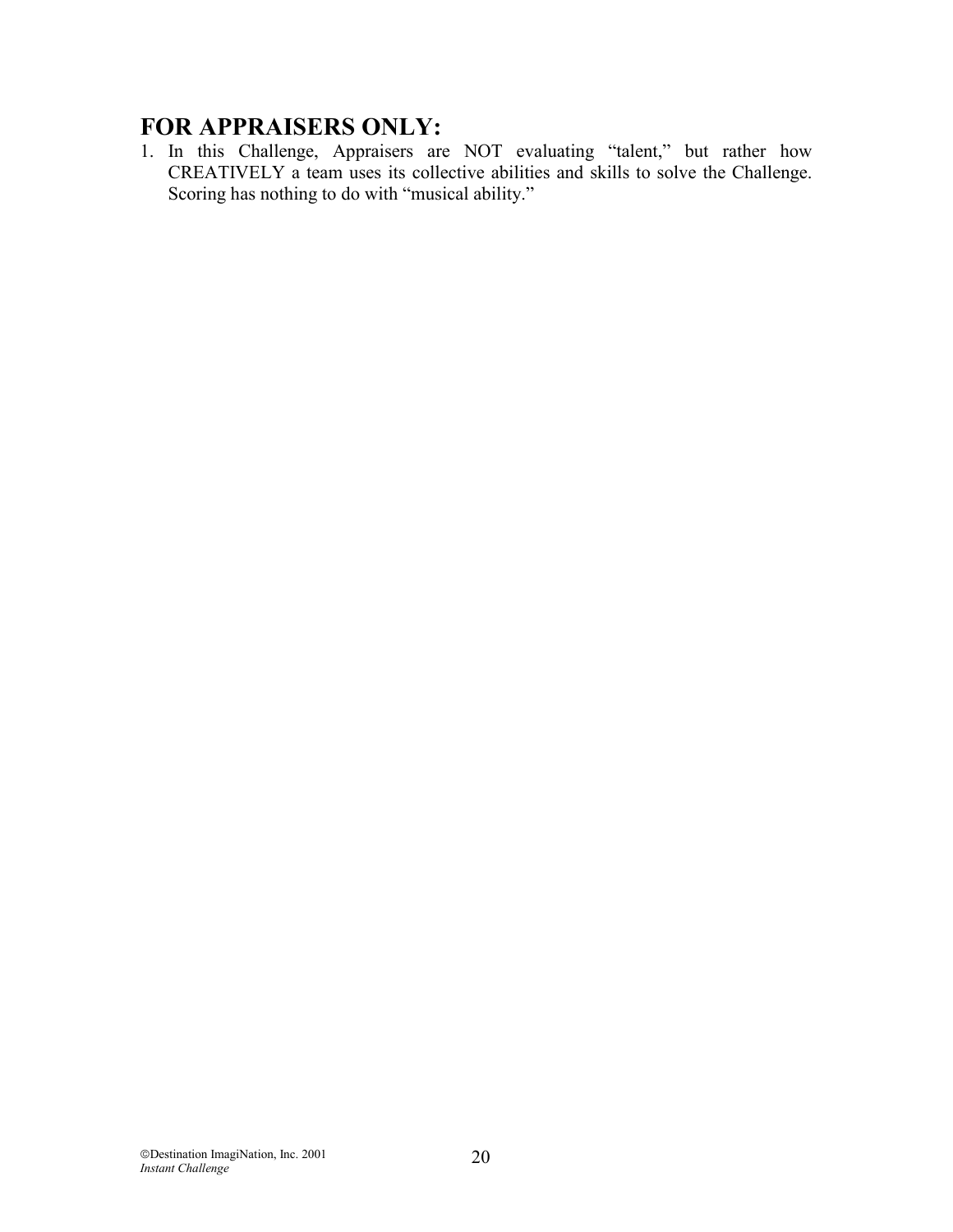# Team Copy **Destination ImagiNation**<sup>®</sup>  **DILAND**

**Challenge:** Make up a song and dance that will promote tourism in the new country of DIland and present a **PERFORMANCE** that will encourage people to visit.

**Time:** You will have up to 4 minutes to use your IMAGINATION to make up a song and dance and up to 2 minutes to present your **PERFORMANCE**.

The Scene: A new piece of land has been discovered and has been given to Destination ImagiNation®. It is called DIland. Your team has been asked by the Department of Tourism to develop a song and dance that will encourage people to visit DIland and then to present a **PERFORMANCE** that highlights your creations. Your **PERFORMANCE** should mention 3 good things about DIland.

A piece of paper and a pencil will be available for your team to use as you plan your **PERFORMANCE**.

- A. 25 points for the creativity of your song.
- B. 25 points for the creativity of your dance.
- C. 10 points (30 points maximum) for the creativity of each good thing about DIland.
- D. 20 points for how well your team works together.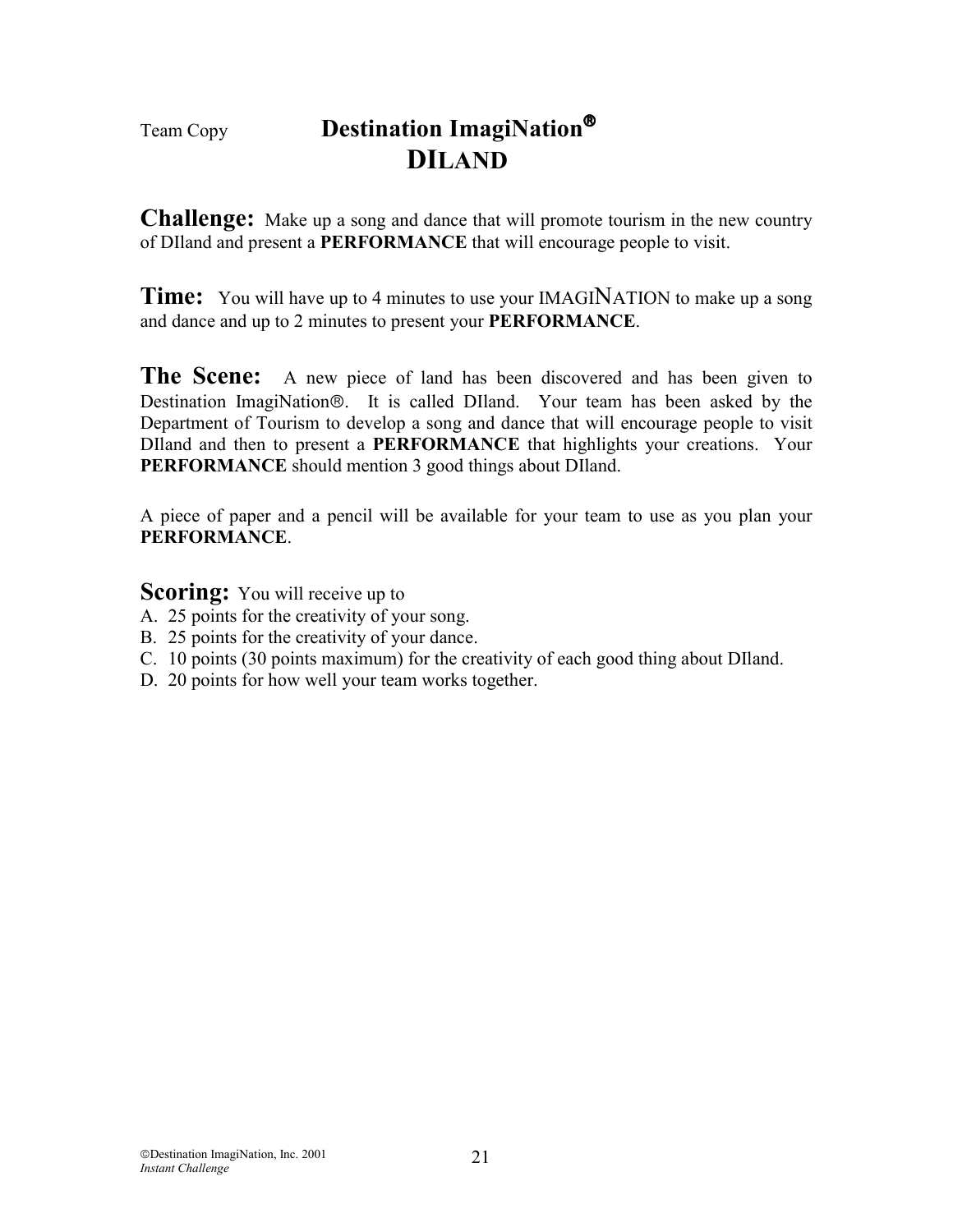# **Destination ImagiNation** *Instant Challenge*  **Advanced Level DI MUSEUM OF FAME**

**Challenge:** Choose a well-known person to be put into the DI Museum of Fame. Your **TASK** is to design a sculpture that shows why this person should be honored. You then are to present a **PERFORMANCE** to the Appraisers convincing them that this person should be honored and showing them the design for your sculpture.

**Time:** You will have up to 5 minutes to use your IMAGINATION to choose your person, plan your presentation and to complete your **TASK** of designing a sculpture and up to 2 minutes to present your **PERFORMANCE**.

**The Scene:** Your team has been asked to select the next person who will be put in the DI Museum of Fame. This museum honors well-known people who have used their creativity to help society. You should choose a person whom you think has shown a good example of how we may use creativity to make a difference.

•Part One (5 minutes): Choose a person to be put into the DI Museum of Fame and use the paper and markers on the table to complete the **TASK** of designing a sculpture that shows why this person should be honored. You should also use this time to plan your presentation.

•Part Two (2 minutes): Present a **PERFORMANCE**, convincing the Appraisers that this person should be honored and showing them the design for your sculpture.

### **Materials to Use to Design Your Sculpture:**

| 1 Large Sheet of Paper | 5 Colored Markers |
|------------------------|-------------------|
| 3 Sheets of Newspaper  | 6 Mailing labels  |

A piece of paper and a pencil will be available for your team to use as you plan your **PERFORMANCE**.

- A. 30 points for how well you convince the Appraisers that the person should be honored.
- B. 30 points for the creativity of your sculpture design.
- C. 20 points for the overall creativity of your **PERFORMANCE**.
- D. 20 points for how well your team works together.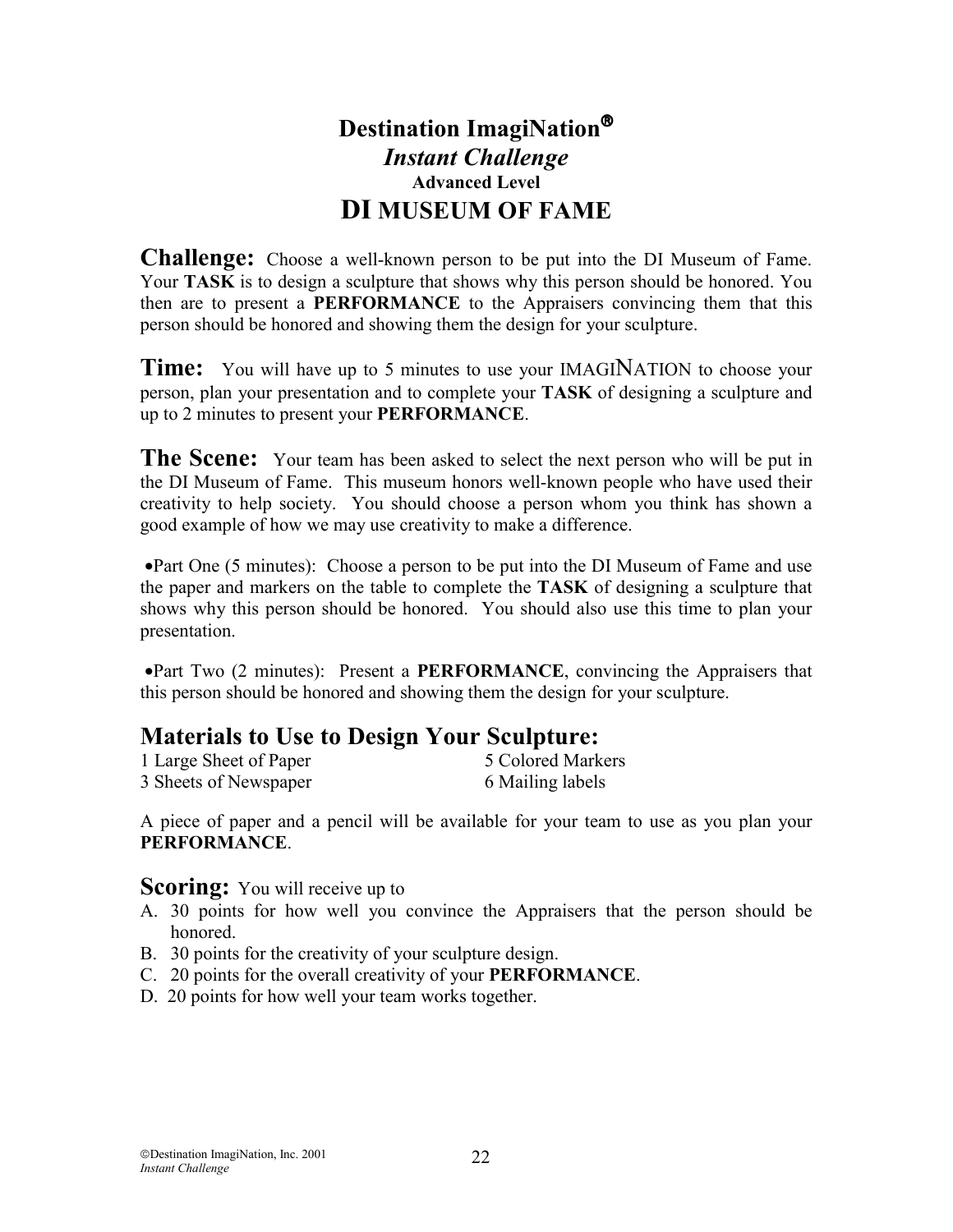# Team Copy **Destination ImagiNation DI MUSEUM OF FAME**

**Challenge:** Choose a well-known person to be put into the DI Museum of Fame. Your **TASK** is to design a sculpture that shows why this person should be honored. You then are to present a **PERFORMANCE** to the Appraisers convincing them that this person should be honored and showing them the design for your sculpture.

**Time:** You will have up to 5 minutes to use your IMAGINATION to choose your person, plan your presentation and to complete your **TASK** of designing a sculpture and up to 2 minutes to present your **PERFORMANCE**.

**The Scene:** Your team has been asked to select the next person who will be put in the DI Museum of Fame. This museum honors well-known people who have used their creativity to help society. You should choose a person whom you think has shown a good example of how we may use creativity to make a difference.

•Part One (5 minutes): Choose a person to be put into the DI Museum of Fame and use the paper and markers on the table to complete the **TASK** of designing a sculpture that shows why this person should be honored. You should also use this time to plan your presentation.

•Part Two (2 minutes): Present a **PERFORMANCE**, convincing the Appraisers that this person should be honored and showing them the design for your sculpture.

# **Materials to Use to Design Your Sculpture:**

| 1 Large Sheet of Paper | 5 Colored Markers |
|------------------------|-------------------|
| 3 Sheets of Newspaper  | 6 Mailing labels  |

A piece of paper and a pencil will be available for your team to use as you plan your **PERFORMANCE**.

- A. 30 points for how well you convince the Appraisers that the person should be honored.
- B. 30 points for the creativity of your sculpture design.
- C. 20 points for the overall creativity of your **PERFORMANCE**.
- D. 20 points for how well your team works together.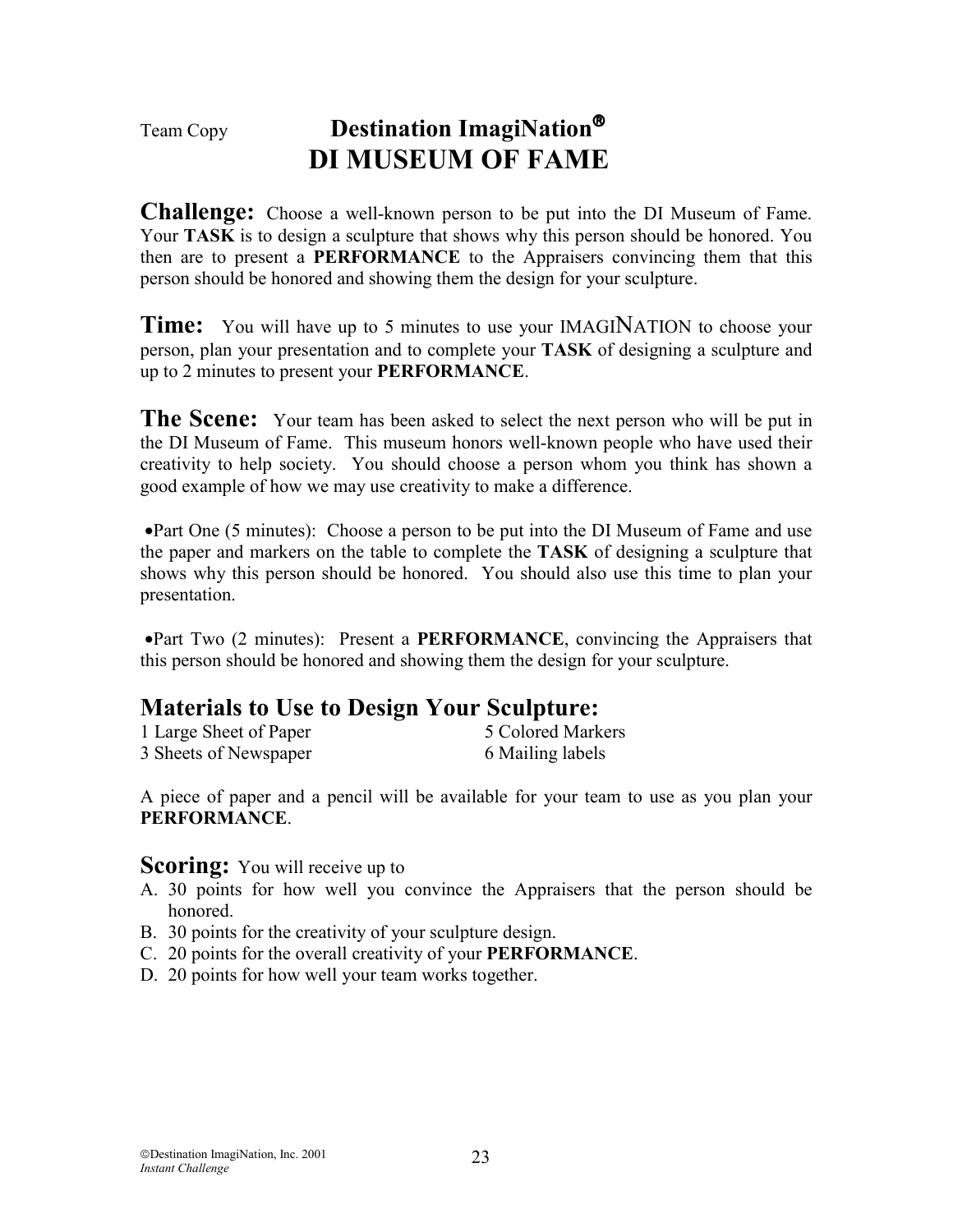# **Destination ImagiNation** *Instant Challenge*  **Entry Level DISSERT DIBATE**

**Challenge:** Choose a DIssert that should be served at the DI tournament, name the DIssert, and then present a **PERFORMANCE** to the Appraisers to convince them to choose your DIssert.

**Time:** You will have up to 4 minutes to use your **IMAGINATION** to make your decision, name your DIssert, as well as to create and prepare your presentation, and up to 2 minutes to present your **PERFORMANCE**.

**The Scene:** The DI Catering Company just found out that it may only serve one type of DIssert at the DI Tournament. They need your help in determining the best DIssert to serve. You will have 4 minutes to make your decision, name your DIssert, as well as to create and prepare your presentation on why your DIssert is the best. You will then have 2 minutes to present your **PERFORMANCE** to the Appraisers to convince them to choose your DIssert.

A piece of paper and a pencil will be available for your team to use as you prepare your **PERFORMANCE**.

- A. 30 points for the creativity of your **PERFORMANCE**.
- B. 30 points for how convincing you are.
- C. 20 points for the creativity of your DIssert's name.
- D. 20 points for how well your team works together.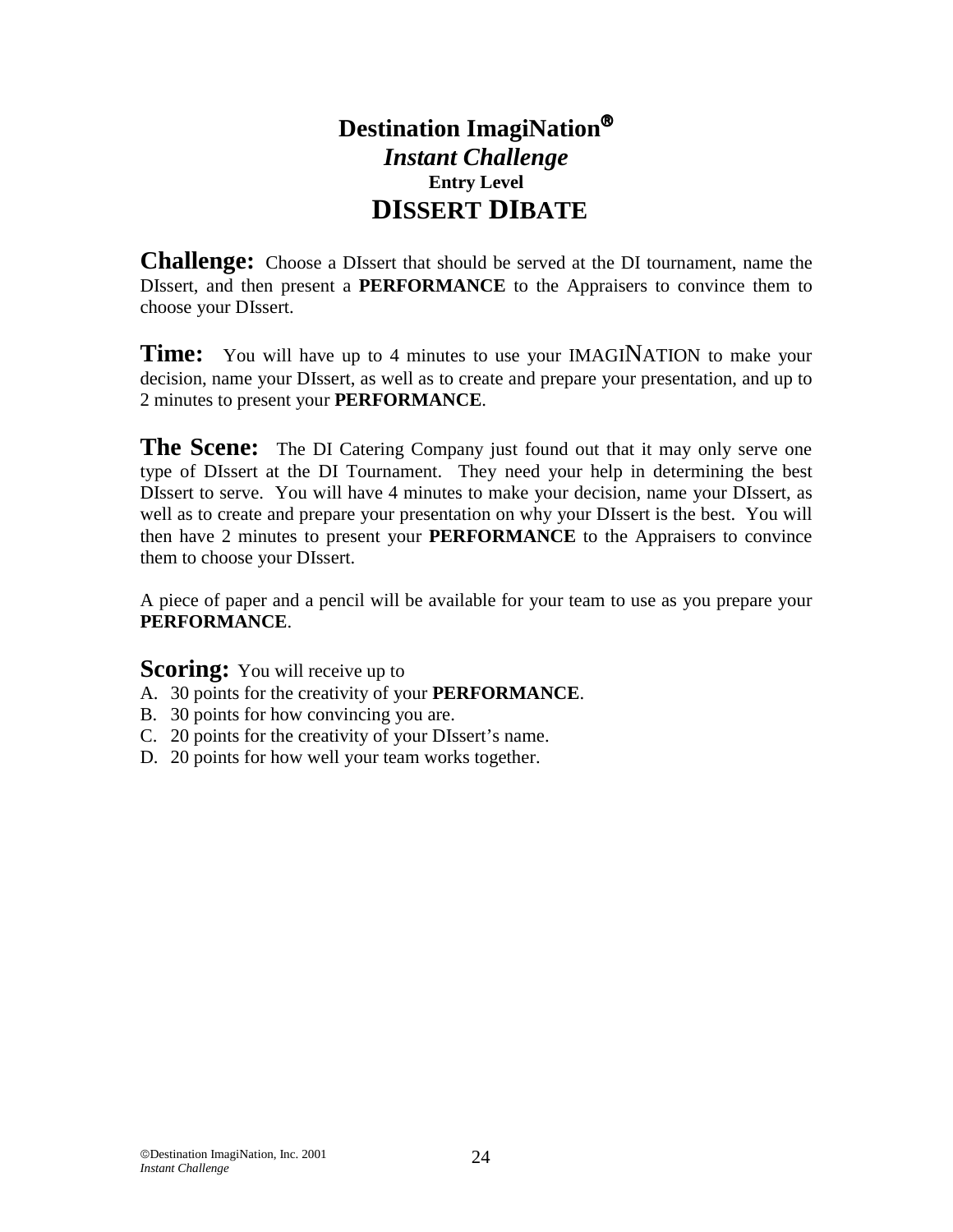# Team Copy **Destination ImagiNation DISSERT DIBATE**

**Challenge:** Choose a DIssert that should be served at the DI tournament, name the DIssert, and then present a **PERFORMANCE** to the Appraisers to convince them to choose your DIssert.

**Time:** You will have up to 4 minutes to use your IMAGINATION to make your decision, name your DIssert, as well as to create and prepare your presentation, and up to 2 minutes to present your **PERFORMANCE**.

**The Scene:** The DI Catering Company just found out that it may only serve one type of DIssert at the DI Tournament. They need your help in determining the best DIssert to serve. You will have 4 minutes to make your decision, name your DIssert, as well as to create and prepare your presentation on why your DIssert is the best. You will then have 2 minutes to present your **PERFORMANCE** to the Appraisers to convince them to choose your DIssert.

A piece of paper and a pencil will be available for your team to use as you prepare your **PERFORMANCE**.

- A. 30 points for the creativity of your **PERFORMANCE**.
- B. 30 points for how convincing you are.
- C. 20 points for the creativity of your DIssert's name.
- D. 20 points for how well your team works together.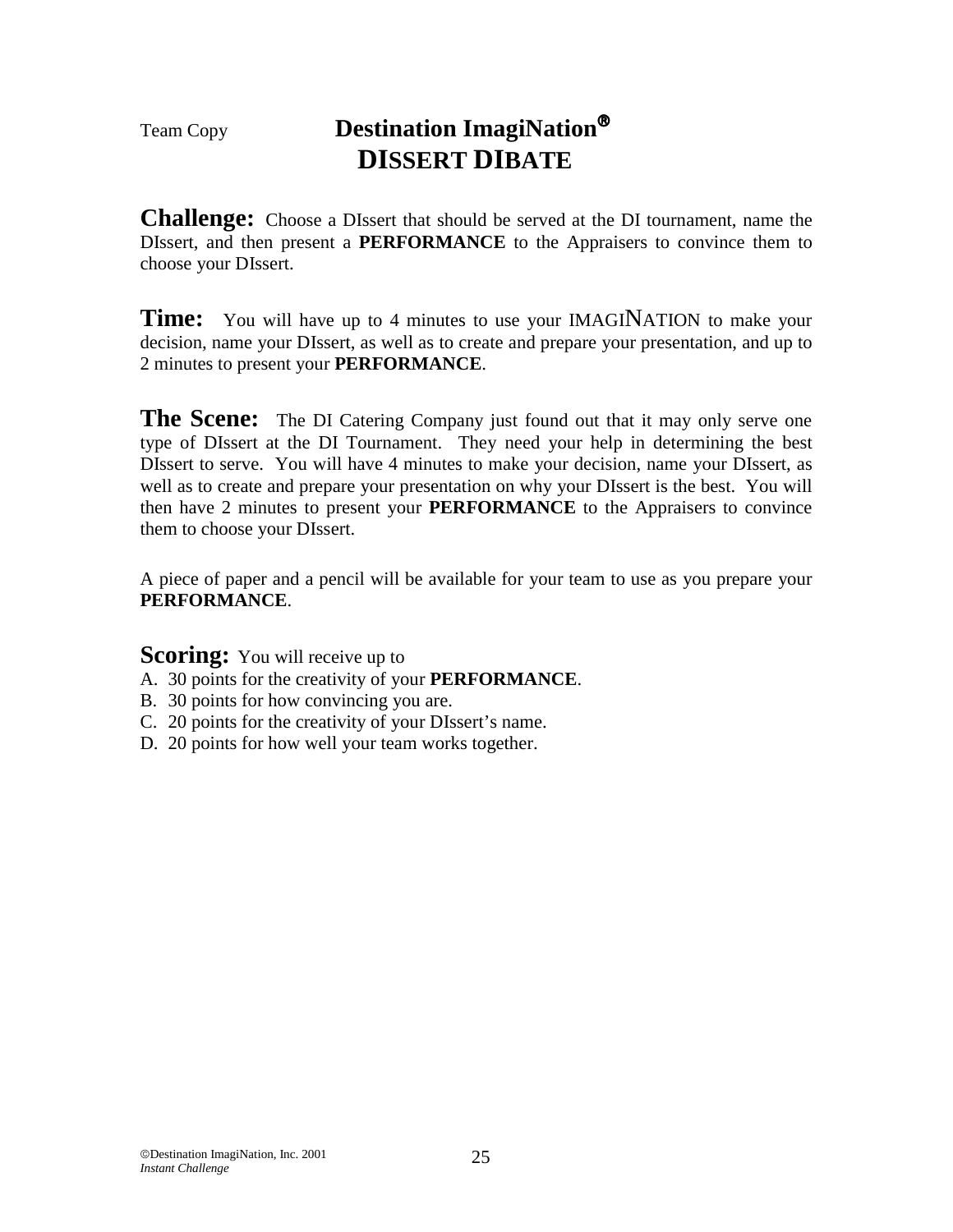# **Destination ImagiNation** *Instant Challenge*   **Advanced Level DIVICE ENGINEERING**

**Challenge:** Your **TASK** is to build a sample of a device that a team could use for every aspect of DI and then present a **PERFORMANCE** to sell the idea of your device to the Appraisers.

**Time:** You will have up to 4 minutes to use your IMAGINATION to complete your **TASK** of building a sample of a device and planning your presentation, and up to 2 minutes to give your sales pitch as a **PERFORMANCE** to the Appraisers.

**The Scene:** Your team is being challenged to build a sample of a device that a team could use for every aspect of DI. The "sample" may be the same size, smaller or larger than the "real" product. In addition to building a sample of the device, you must give a compelling sale presentation to the Appraisers to convince them to finance production of the device.

#### **Materials that you can use to build a sample of your device:**

| 2 Sheets of Colored Paper | 1 Sheet of Poster Board             | 1 Sheet of Newspaper    |
|---------------------------|-------------------------------------|-------------------------|
| 6 Mailing Labels          | 8 Paper Clips                       | 4 Rubber Bands          |
| 2 Unsharpened Pencils     | $18$ in $(45 \text{ cm})$ of String | 4 Plastic Lids for Cups |

In addition, you will receive 2 pairs of scissors, 8 markers, 1 12 inch (30 cm) ruler, and 2 sharpened pencils, but these items may NOT be part of your device. A piece of paper and a pencil also will be available for your team to use as you plan your **PERFORMANCE**.

- A. 30 points for the creativity of the device.
- B. 30 points for the creativity of your **PERFORMANCE**.
- C. 20 points for how convincing your **PERFORMANCE** is.
- D. 20 points for how well your team works together.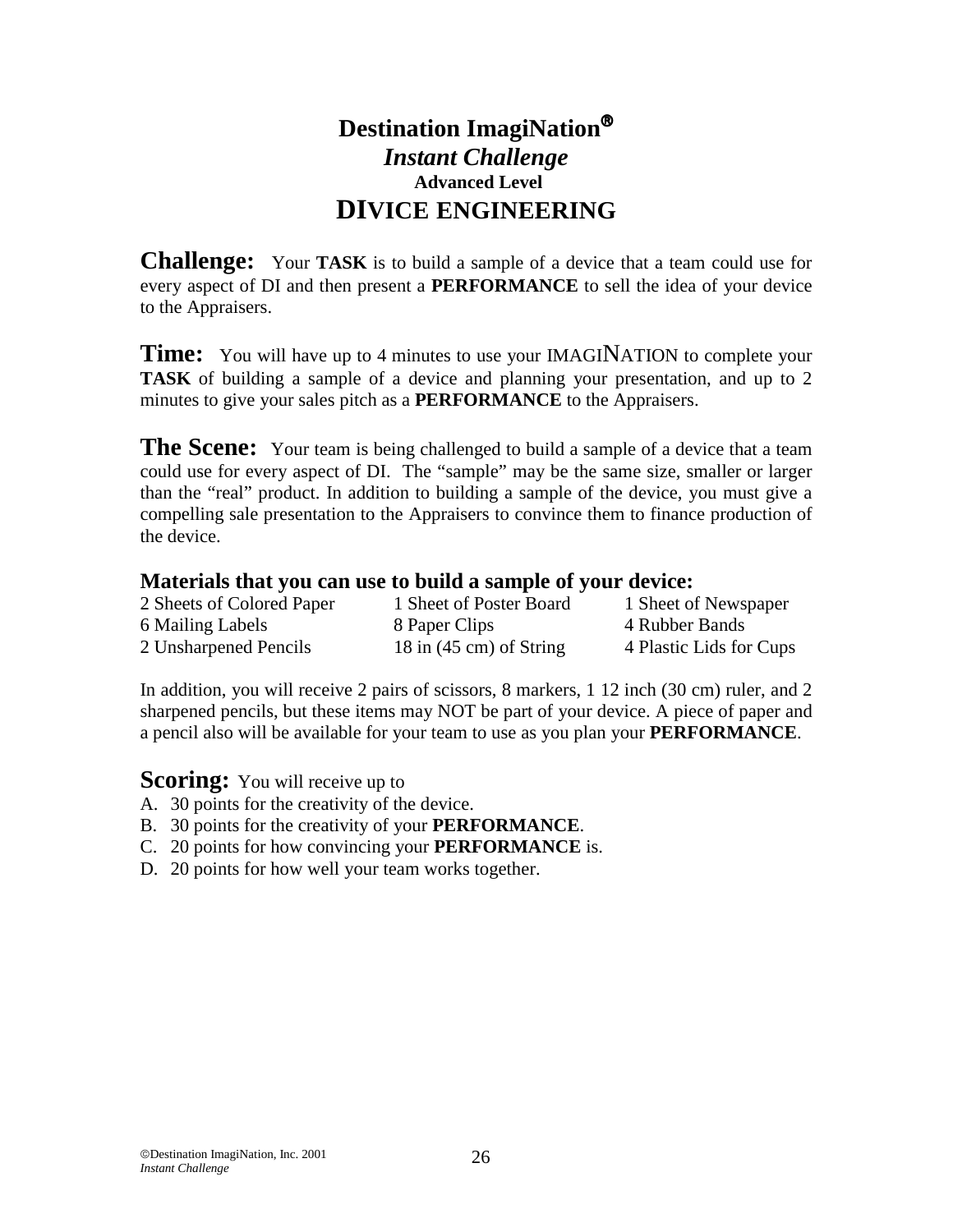# Team Copy **Destination ImagiNation DIVICE ENGINEERING**

**Challenge:** Your **TASK** is to build a sample of a device that a team could use for every aspect of DI and then present a **PERFORMANCE** to sell the idea of your device to the Appraisers.

**Time:** You will have up to 4 minutes to use your IMAGINATION to complete your **TASK** of building a sample of a device and planning your presentation, and up to 2 minutes to give your sales pitch as a **PERFORMANCE** to the Appraisers.

**The Scene:** Your team is being challenged to build a sample of a device that a team could use for every aspect of DI. The "sample" may be the same size, smaller or larger than the "real" product. In addition to building a sample of the device, you must give a compelling sale presentation to the Appraisers to convince them to finance production of the device.

#### **Materials that you can use to build a sample of your device:**

| 2 Sheets of Colored Paper | 1 Sheet of Poster Board           | 1 Sheet of Newspaper    |
|---------------------------|-----------------------------------|-------------------------|
| 6 Mailing Labels          | 8 Paper Clips                     | 4 Rubber Bands          |
| 2 Unsharpened Pencils     | 18 in $(45 \text{ cm})$ of String | 4 Plastic Lids for Cups |

In addition, you will receive 2 pairs of scissors, 8 markers, 1 12 inch (30 cm) ruler, and 2 sharpened pencils, but these items may NOT be part of your device. A piece of paper and a pencil also will be available for your team to use as you plan your **PERFORMANCE**.

- A. 30 points for the creativity of the device.
- B. 30 points for the creativity of your **PERFORMANCE**.
- C. 20 points for how convincing your **PERFORMANCE** is.
- D. 20 points for how well your team works together.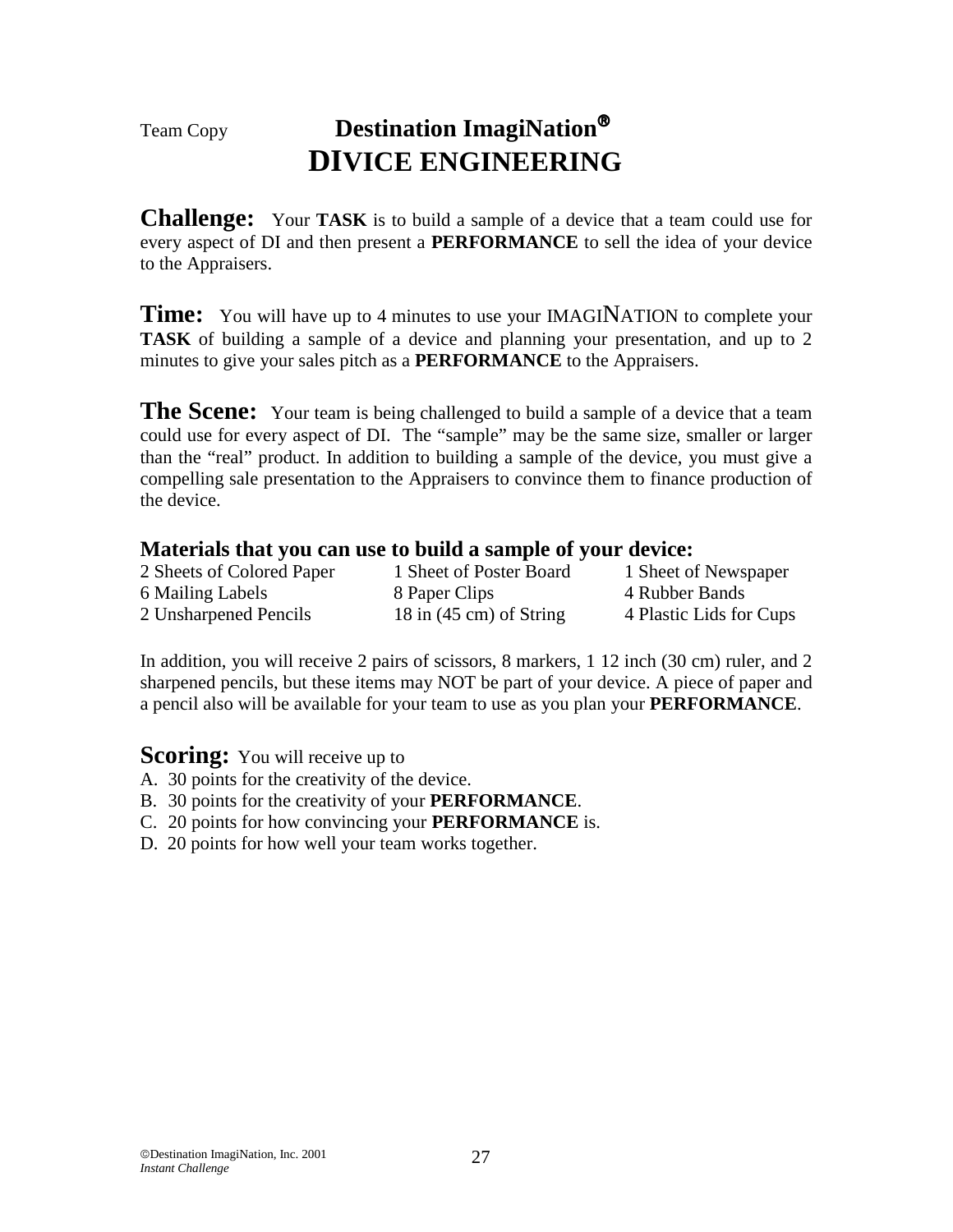# **Destination ImagiNation** *Instant Challenge*  **Advanced Level GOLDEN PEANUTS**

**Challenge:** Your **TASK** is to move golden peanuts from one tub to another.

**Time:** You will have 2 minutes to use your IMAGINATION to discuss strategy and up to 5 minutes to move golden peanuts for score.

**Set-up:** In the middle of the room are two tubs, surrounded by a taped line. One of the tubs contains Styrofoam peanuts including 10 golden peanuts; the other tub is empty. There is also a table with materials you may use to move peanuts from one tub to another.

# **Procedure:**

•Part One (2 minutes): Discuss strategy. **Do NOT touch the materials or tubs.**

•Part Two (5 minutes): Using the materials provided, you are to make one or more devices that will allow you to move only the golden peanuts from one tub to another. In Part 2, you also are to use the device(s) to move as many of the golden peanuts as possible. When moving golden peanuts, you should try NOT to move any of the other peanuts to the  $2<sup>nd</sup>$  tub. Non-golden peanuts that are in the  $2<sup>nd</sup>$  tub at the end of Part 2 will result in 2 points being subtracted from your score. During Part 2, the golden peanuts may NOT be moved outside the taped lines and no part of any team member's body may cross inside the taped lines.

## **Materials:**

| May NOT be damaged:            |                 |                  |  |
|--------------------------------|-----------------|------------------|--|
| 2 Yardsticks (Metersticks)     | 1 Pair of Tongs |                  |  |
| 1 PVC Pipe 5 ft (150 cm) Long  |                 |                  |  |
| May be changed:                |                 |                  |  |
| 2.6 ft (180cm) Pieces of Twine | 6 Paper Clips   | 4 Rubber Bands   |  |
| 4 Straws                       | 2 Pencils       | 1 Piece of Paper |  |
| 1 Plastic Cup                  |                 |                  |  |

- **Scoring:** You will receive<br>A. 5 points (50 points maximum) for each golden peanut successfully moved from one tub to another.
- B. NEGATIVE (or minus) 2 points for each non-golden peanut lying in the  $2<sup>nd</sup>$  tub at the end of Part 2. The sum of A and B will not be less than zero.
- C. Up to 30 points for how creatively you use the materials.
- D. Up to 20 points for how well your team works together.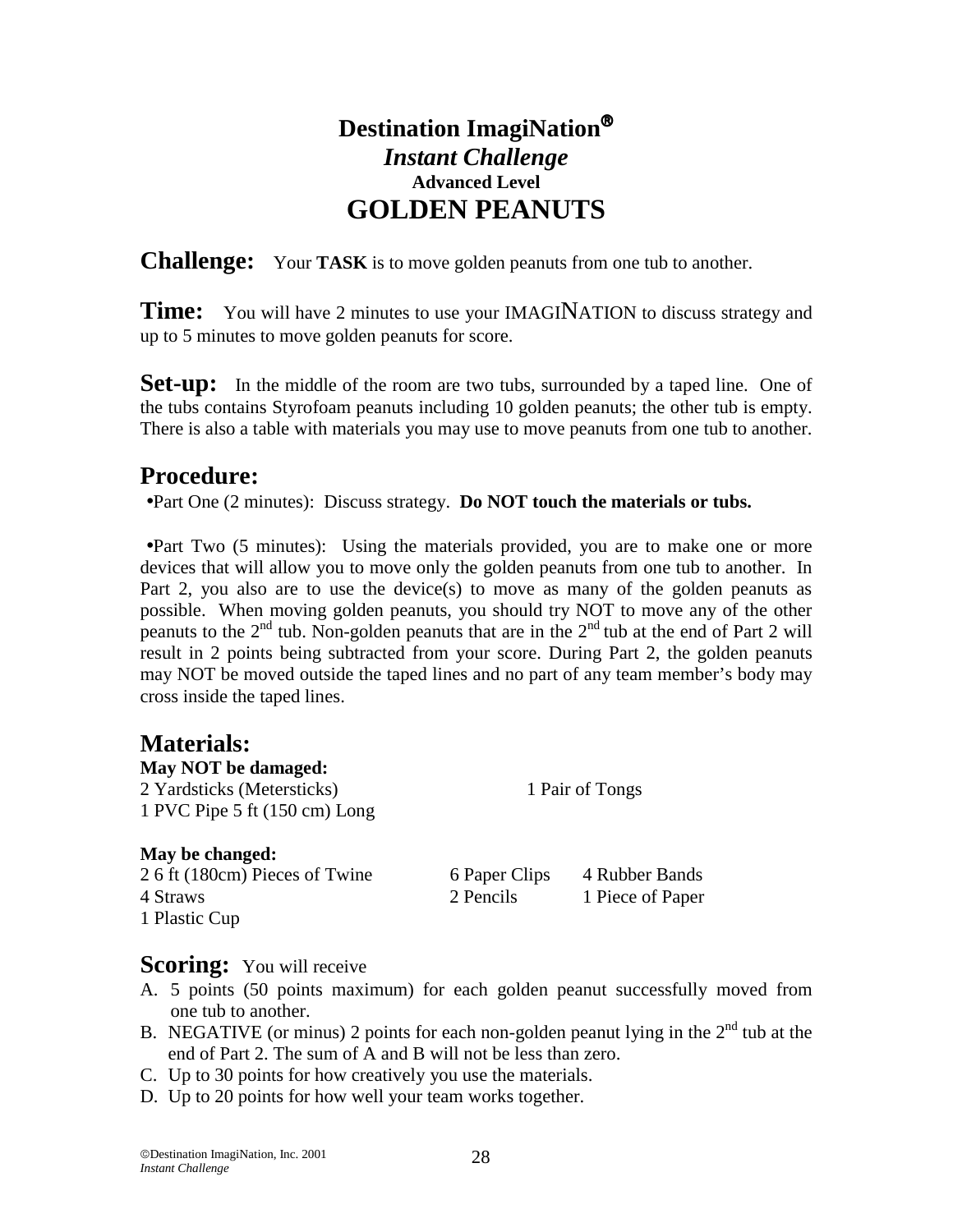# **For Appraisers only:**

1. The set-up consists of two large tubs in the middle of the room, surrounded by a taped square. One of the tubs should be filled with Styrofoam peanuts. The other tub should be empty. On top of the filled top, 10 golden peanuts should be clearly visible. Outside the taped area is a table with materials.



- 2. The golden peanuts need to be placed on top of the other peanuts at the beginning of Part 1. They should be in similar locations for all teams.
- 3. Appraisers need to be positioned near the taped lines so that they may determine if any part of a team member's body crosses one of the taped lines. If a team member crosses over a taped line, that team member should be warned. Any golden peanuts that are placed in the empty tub as a result of the team member crossing over the line should not receive score.
- 4. Non-golden peanuts that end up in the empty tub MAY be moved back into the other tub as long as time has not ended.
- 5. If any golden peanuts are removed from the taped area, they may NOT be placed in the empty tub for score.
- 6. There should be at least 2 feet (60 cm) of clearance around the taped lines.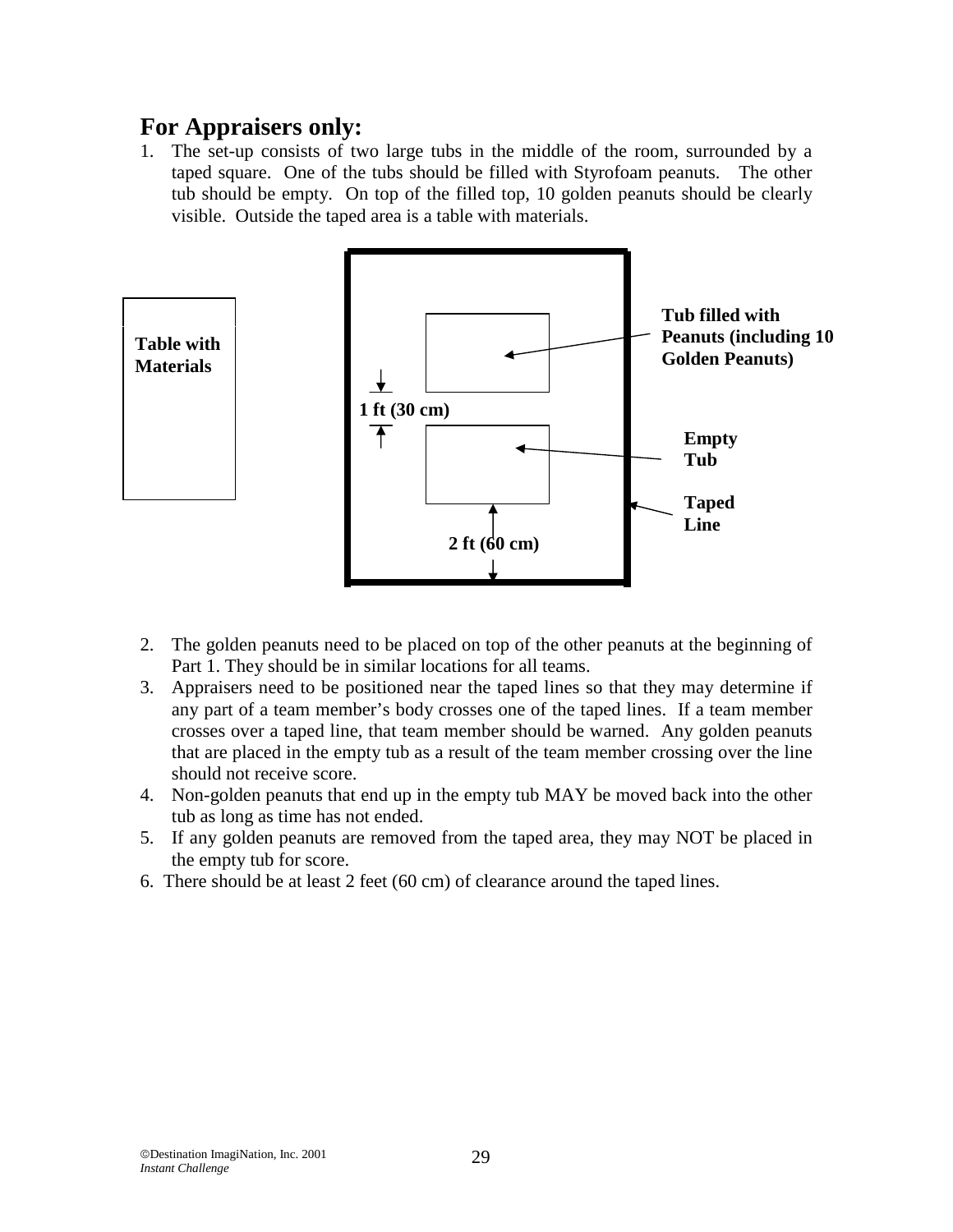# Team Copy **Destination ImagiNation GOLDEN PEANUTS**

**Challenge:** Your **TASK** is to move golden peanuts from one tub to another.

**Time:** You will have 2 minutes to use your IMAGINATION to discuss strategy and up to 5 minutes to move golden peanuts for score.

**Set-up:** In the middle of the room are two tubs, surrounded by a taped line. One of the tubs contains Styrofoam peanuts including 10 golden peanuts; the other tub is empty. There is also a table with materials you may use to move peanuts from one tub to another.

# **Procedure:**

•Part One (2 minutes): Discuss strategy. **Do NOT touch the materials or tubs.**

•Part Two (5 minutes): Using the materials provided, you are to make one or more devices that will allow you to move only the golden peanuts from one tub to another. In Part 2, you also are to use the device(s) to move as many of the golden peanuts as possible. When moving golden peanuts, you should try NOT to move any of the other peanuts to the  $2<sup>nd</sup>$  tub. Non-golden peanuts that are in the  $2<sup>nd</sup>$  tub at the end of Part 2 will result in 2 points being subtracted from your score. During Part 2, the golden peanuts may NOT be moved outside the taped lines and no part of any team member's body may cross inside the taped lines.

## **Materials:**

| 1 Pair of Tongs |
|-----------------|
|                 |
|                 |

#### **May be changed:**

2 6 ft (180cm) Pieces of Twine 6 Paper Clips 4 Rubber Bands 4 Straws 2 Pencils 2 Pencils 1 Piece of Paper 1 Plastic Cup

- **Scoring:** You will receive <br>A. 5 points (50 points maximum) for each golden peanut successfully moved from one tub to another.
- B. NEGATIVE (or minus) 2 points for each non-golden peanut lying in the  $2<sup>nd</sup>$  tub at the end of Part 2. The sum of A and B will not be less than zero.
- C. Up to 30 points for how creatively you use the materials.
- D. Up to 20 points for how well your team works together.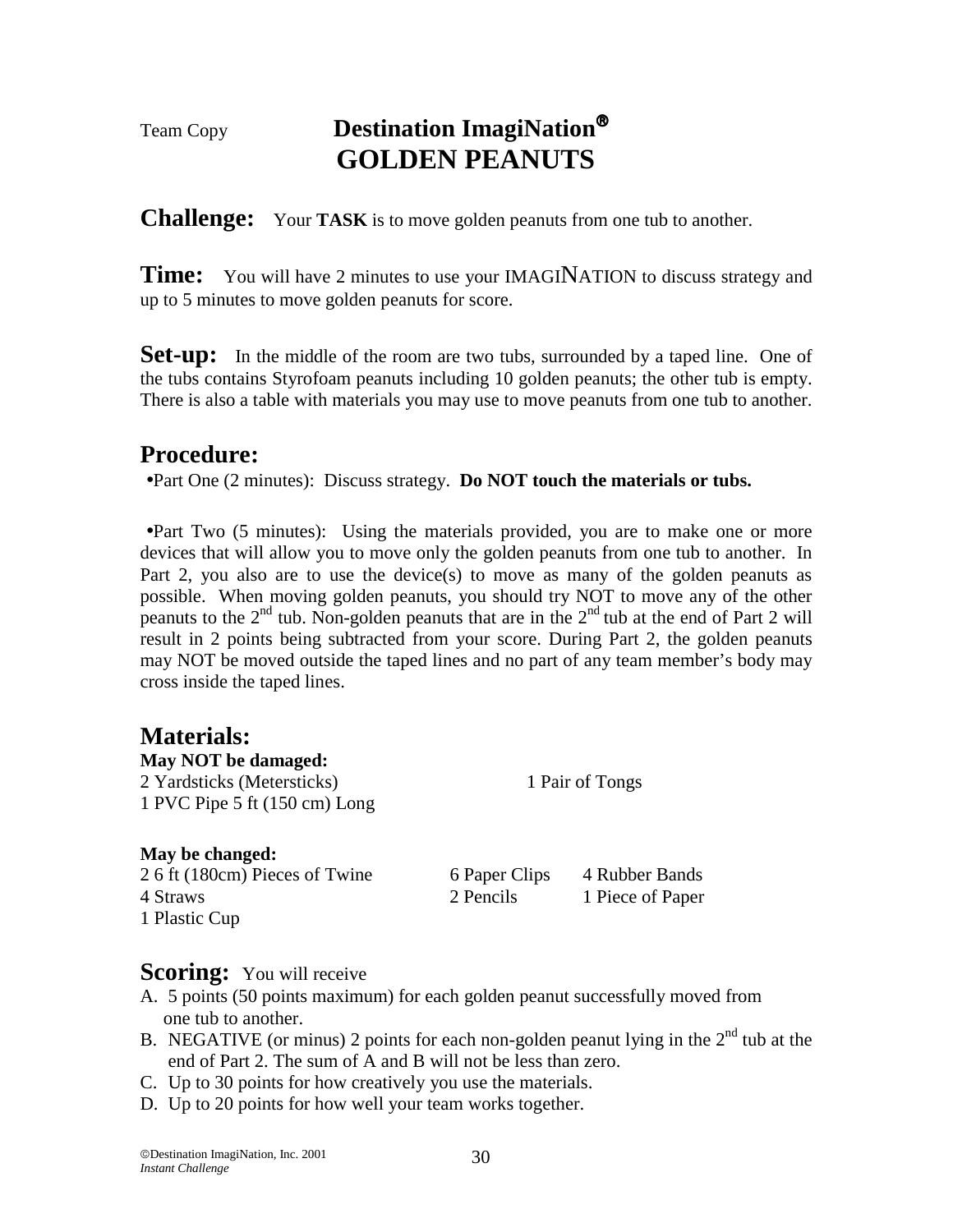# **Destination ImagiNation** *Instant Challenge*  **Advanced Level GOOFY GADGETS**

**Challenge:** Your **TASK** is to make 2 tools or "gadgets" that could each be used by two different types of workers, and then present a **PERFORMANCE** where you show how these tools or "gadgets" would work and convince the Appraisers to make more of them.

**Time:** You will have up to 4 minutes to use your **IMAGINATION** to complete your **TASK** of making 2 tools or "gadgets", and up to 2 minutes to present your **PERFORMANCE**.

**The Scene:** The DI Tool and Gadget Company is about to go out of business. They need new products. Your team has been chosen to create 2 new tools or "gadgets" that can each be used by at least two different types of workers. For example, you might make something that both a farmer and a doctor could use.

•Part One (4 minutes): Use the materials on the table to create 2 tools that can be used by at least two different types of workers. A list of different pairs of workers is available for you—you must choose one worker from column A and a second worker from column B.

•Part Two (2 minutes): Present a **PERFORMANCE** where you show the Appraisers how your tools work and convince them to start making more.

## **Materials You Can Use to Make Your Tools:**

| 1 Paper Cup      | 1 Pair of Chopsticks | 4 Mailing Labels |
|------------------|----------------------|------------------|
| 4 Paper Clips    | 4 Rubber Bands       | 1 Paper Plate    |
| 1 Styrofoam Ball | 1 Pencil             | 4 Large Washers  |

You will also have 2 pairs of scissors and 2 markers to use, but these items cannot be included as part of your tool. In addition, a piece of paper and a pencil will be available for your team to use as you plan your **PERFORMANCE**.

- A. 10 points (20 points maximum) for how creatively the tools may be used by each pair of workers.
- B. 20 points for how creatively you use the materials to make your tools.
- C. 20 points of the creativity of your **PERFORMANCE**.
- D. 20 points for how convincing you are.
- E. 20 points for how well your team works together.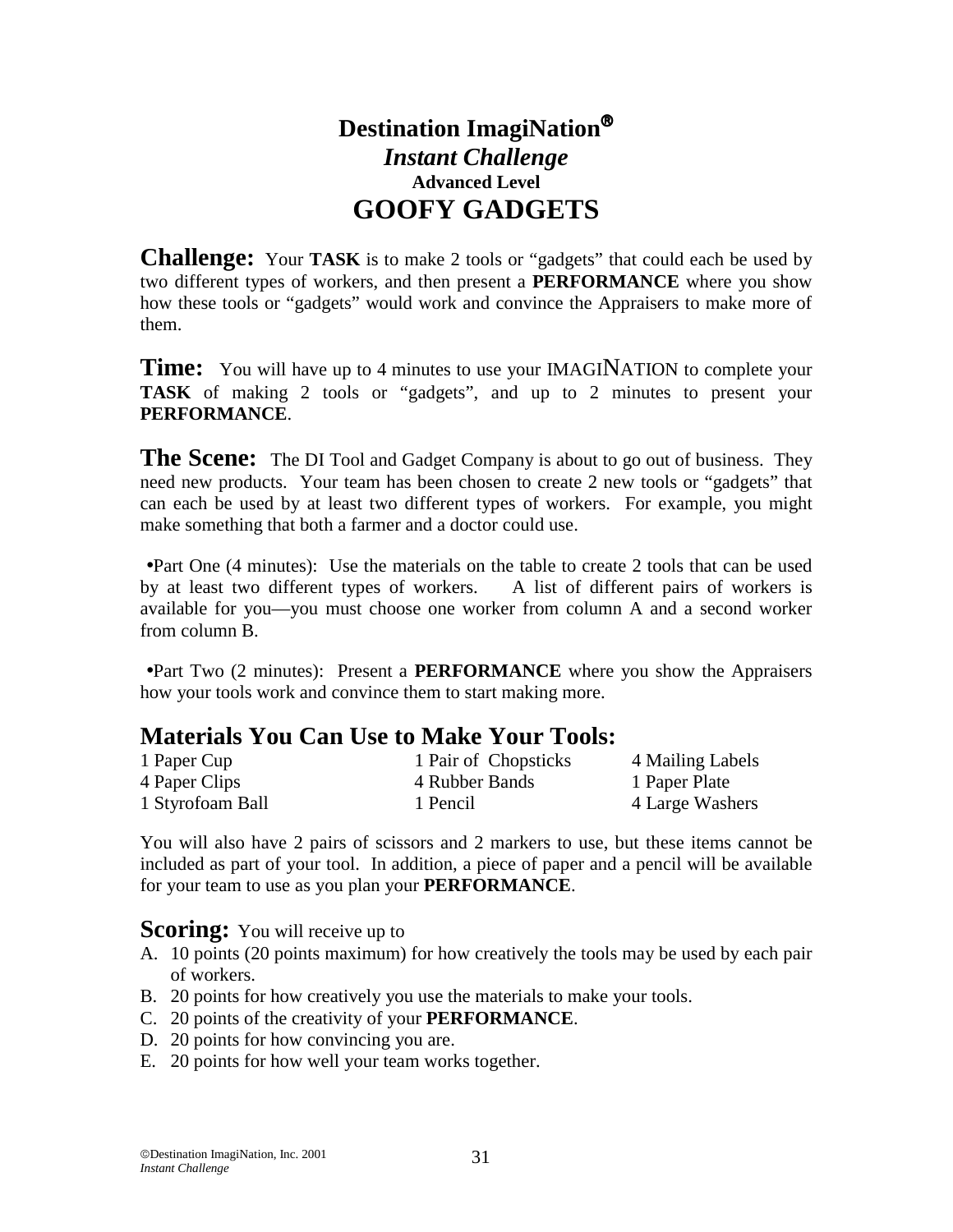# Team Copy **Destination ImagiNation GOOFY GADGETS**

**Challenge:** Your **TASK** is to make 2 tools or "gadgets" that could each be used by two different types of workers, and then present a **PERFORMANCE** where you show how these tools or "gadgets" would work and convince the Appraisers to make more of them.

**Time:** You will have up to 4 minutes to use your **IMAGINATION** to complete your TASK of making 2 tools or "gadgets", and up to 2 minutes to present your **PERFORMANCE**.

**The Scene:** The DI Tool and Gadget Company is about to go out of business. They need new products. Your team has been chosen to create 2 new tools or "gadgets" that can each be used by at least two different types of workers. For example, you might make something that both a farmer and a doctor could use.

•Part One (4 minutes): Use the materials on the table to create 2 tools that can be used by at least two different types of workers. A list of different pairs of workers is available for you—you must choose one worker from column A and a second worker from column B.

•Part Two (2 minutes): Present a **PERFORMANCE** where you show the Appraisers how your tools work and convince them to start making more.

# **Materials You Can Use to Make Your Tools:**

| 1 Paper Cup      | 1 Pair of Chopsticks | 4 Mailing Labels |
|------------------|----------------------|------------------|
| 4 Paper Clips    | 4 Rubber Bands       | 1 Paper Plate    |
| 1 Styrofoam Ball | 1 Pencil             | 4 Large Washers  |

You will also have 2 pairs of scissors and 2 markers to use, but these items cannot be included as part of your tool. In addition, a piece of paper and a pencil will be available for your team to use as you plan your **PERFORMANCE**.

- A. 10 points (20 points maximum) for how creatively the tools may be used by each pair of workers.
- B. 20 points for how creatively you use the materials to make your tools.
- C. 20 points of the creativity of your **PERFORMANCE**.
- D. 20 points for how convincing you are.
- E. 20 points for how well your team works together.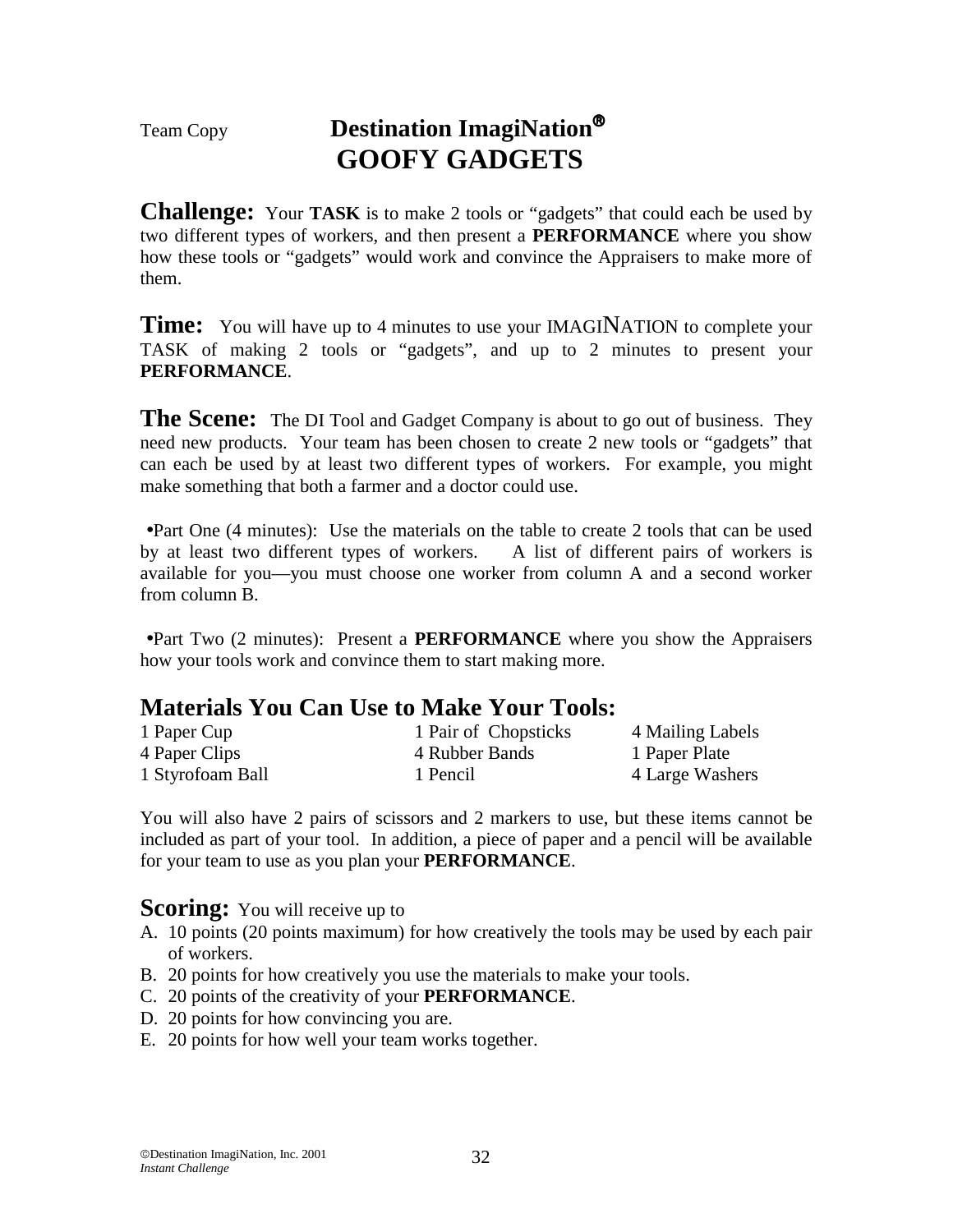# LIST OF WORKERS:

**(Choose ONE worker from COLUMN A and ONE worker from COLUMN B.)** 

| <b>COLUMNA</b>   | <b>COLUMN B</b>         |
|------------------|-------------------------|
| Lawyer           | Farmer                  |
| <b>Janitor</b>   | Writer                  |
| <b>Chef</b>      | <b>Architect</b>        |
| <b>Clown</b>     | <b>Fashion Designer</b> |
| <b>Scientist</b> | <b>Musician</b>         |
| <b>Teacher</b>   | <b>Police Officer</b>   |
| <b>Gardener</b>  | <b>Athlete</b>          |
| Inventor         | Librarian               |
| <b>Doctor</b>    | <b>Banker</b>           |
| <b>Builder</b>   | <b>Truck Driver</b>     |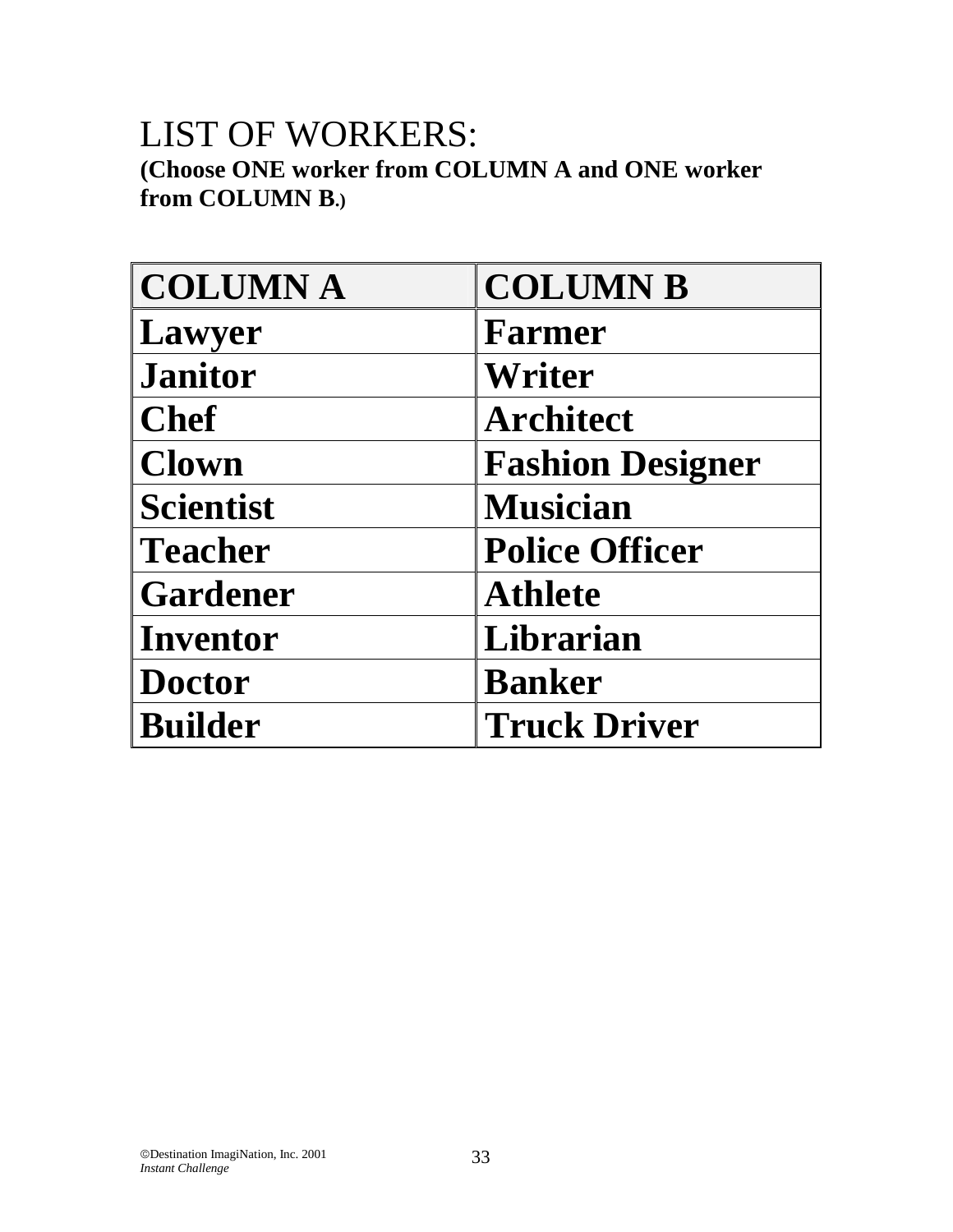# **Destination ImagiNation** *Instant Challenge*  **Entry and Advanced Levels GRAVITY FREE**

**Challenge:** Present a **PERFORMANCE** to the Appraisers where you show what would happen if gravity suddenly disappeared at your school.

**Time:** You will have up to 4 minutes to use your **IMAGINATION** to create and practice your solution and up to 2 minutes to present your **PERFORMANCE**.

**The Scene:** The unbelievable has happened! Right in the middle of your school day, gravity suddenly has disappeared! "Oh, no," you say, as your text book suddenly floats away. Your team is to create a humorous skit with the title, "The Day Gravity Disappeared at Our School." You will need to use imaginary props.

A piece of paper and a pencil will be available for your team to use as you prepare your **PERFORMANCE**.

- A. 30 points for the overall creativity of your **PERFORMANCE**.
- B. 30 points for how creatively you use imaginary props.
- C. 20 points for the humor of your **PERFORMANCE**.
- D. 20 points for how well your team works together.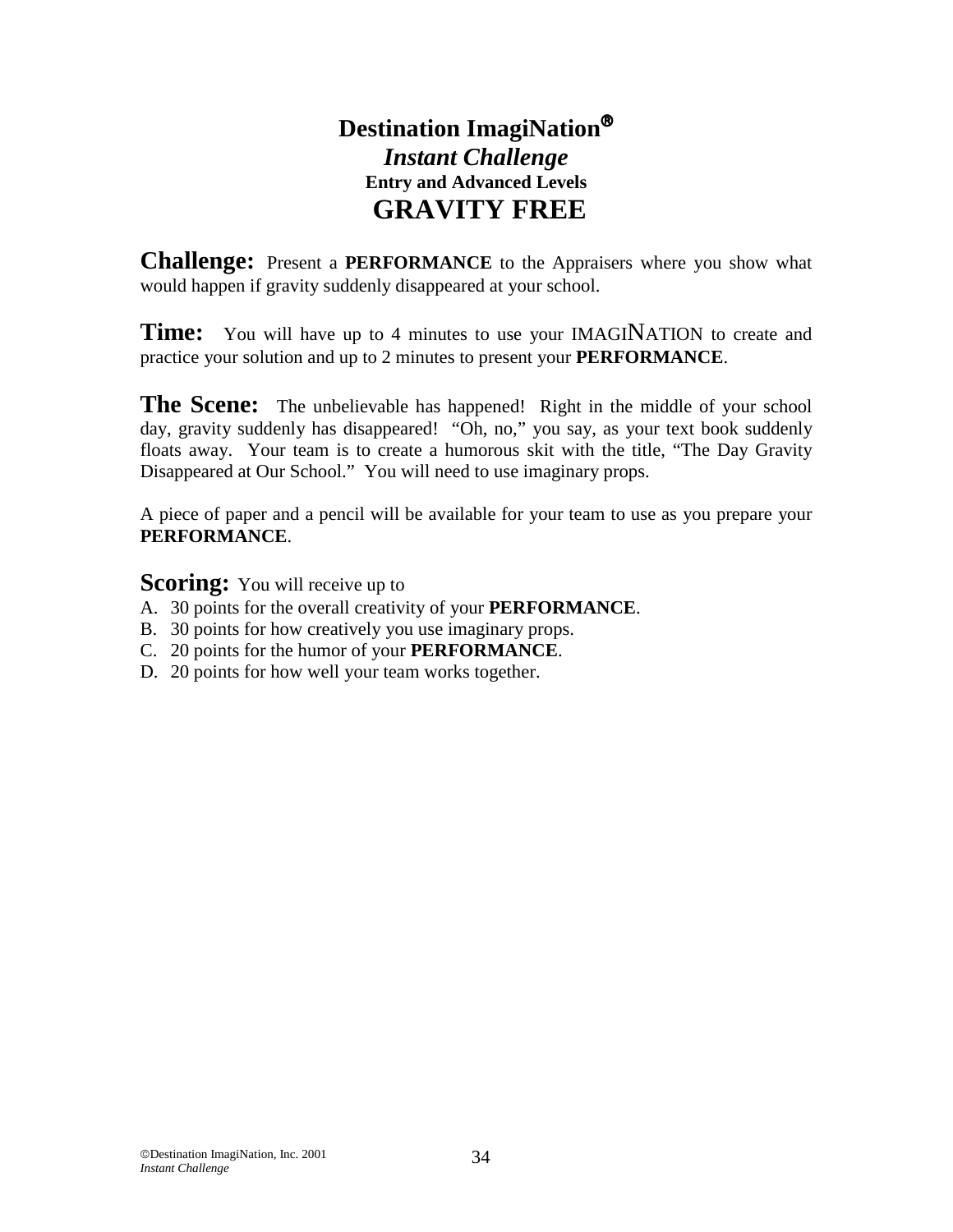# Team Copy **Destination ImagiNation GRAVITY FREE**

**Challenge:** Present a **PERFORMANCE** to the Appraisers where you show what would happen if gravity suddenly disappeared at your school.

**Time:** You will have up to 4 minutes to use your **IMAGINATION** to create and practice your solution and up to 2 minutes to present your **PERFORMANCE**.

The Scene: The unbelievable has happened! Right in the middle of your school day, gravity suddenly has disappeared! "Oh, no," you say, as your text book suddenly floats away. Your team is to create a humorous skit with the title, "The Day Gravity Disappeared at Our School." You will need to use imaginary props.

A piece of paper and a pencil will be available for your team to use as you prepare your **PERFORMANCE**.

- A. 30 points for the overall creativity of your **PERFORMANCE**.
- B. 30 points for how creatively you use imaginary props.
- C. 20 points for the humor of your **PERFORMANCE**.
- D. 20 points for how well your team works together.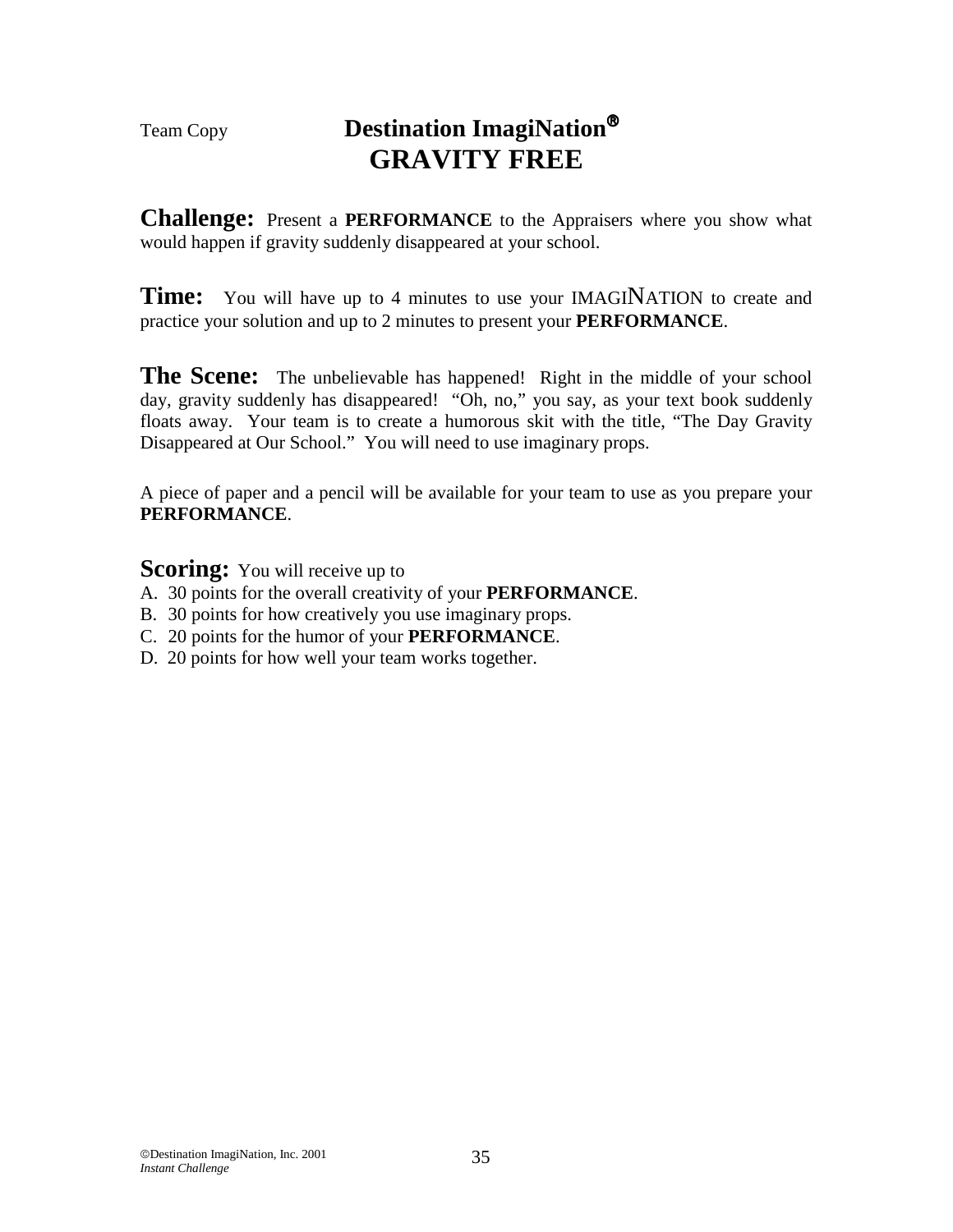# **Destination ImagiNation** *Instant Challenge*   **Entry Level HOW DID WE GET THERE?**

**Challenge:** Design props, make up a funny skit that explains what happened to your team, and present your **PERFORMANCE** to the Appraisers.

**Time:** You will have up to 5 minutes to use your IMAGINATION to create and practice your skit, as well as make props, and up to 2 minutes to present your **PERFORMANCE** to the Appraisers.

**The Scene:** Sometimes you find yourself in a funny situation and have to explain how you got there. This is the Challenge that your team will face. You will be given a choice of these 3 different endings to a skit. Your team must choose one of these endings. You need to create the rest of the skit that explains the ending and make props that help tell the story. You will then have a chance to perform the skit for the Appraisers. Make the skit funny for extra points!

# **Materials You May Use to Make Your Props:**

You will be given a large piece of poster board, 2 pairs of scissors and 5 markers to use to make your props. A piece of paper and a pencil also will be available for your team to use as you plan your **PERFORMANCE**.

- A. 30 points for the creativity of your **PERFORMANCE**, including how well you show how you got to the ending.
- B. 30 points for the creativity of your props.
- C. 20 points for the humor of your **PERFORMANCE**.
- D. 20 points for how well your team works together.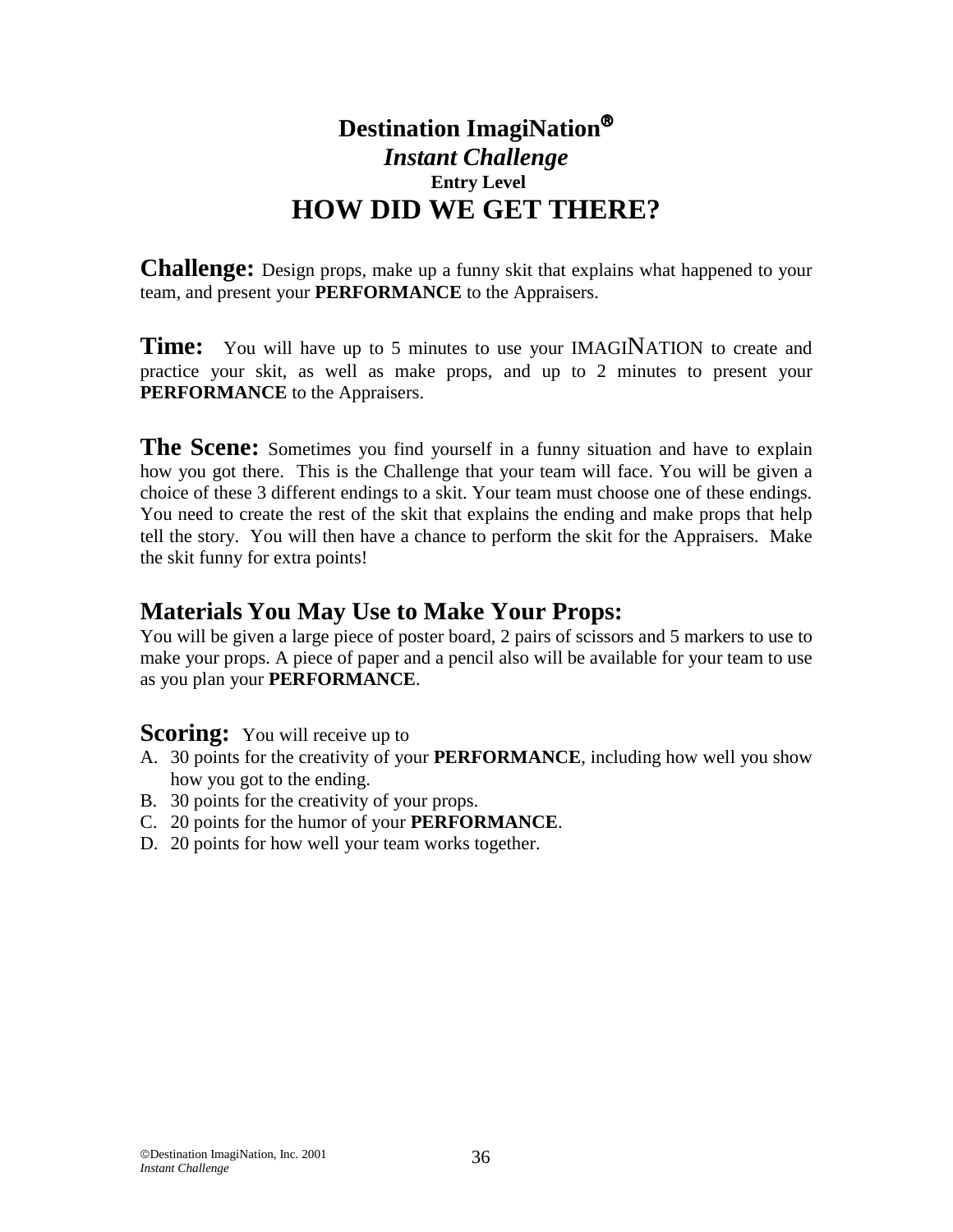# Team Copy **Destination ImagiNation HOW DID WE GET THERE?**

**Challenge:** Design props, make up a funny skit that explains what happened to your team, and present your **PERFORMANCE** to the Appraisers.

**Time:** You will have up to 5 minutes to use your IMAGINATION to create and practice your skit, as well as make props, and up to 2 minutes to present your **PERFORMANCE** to the Appraisers.

**The Scene:** Sometimes you find yourself in a funny situation and have to explain how you got there. This is the Challenge that your team will face. You will be given a choice of these 3 different endings to a skit. Your team must choose one of these endings. You need to create the rest of the skit that explains the ending and make props that help tell the story. You will then have a chance to perform the skit for the Appraisers. Make the skit funny for extra points!

# **Materials You May Use to Make Your Props:**

You will be given a large piece of poster board, 2 pairs of scissors and 5 markers to use to make your props. A piece of paper and a pencil also will be available for your team to use as you plan your **PERFORMANCE**.

- A, 30 points for the creativity of your **PERFORMANCE**, including how well you show how you got to the ending.
- B, 30 points for the creativity of your props.
- C, 20 points for the humor of your **PERFORMANCE**.
- D. 20 points for how well your team works together.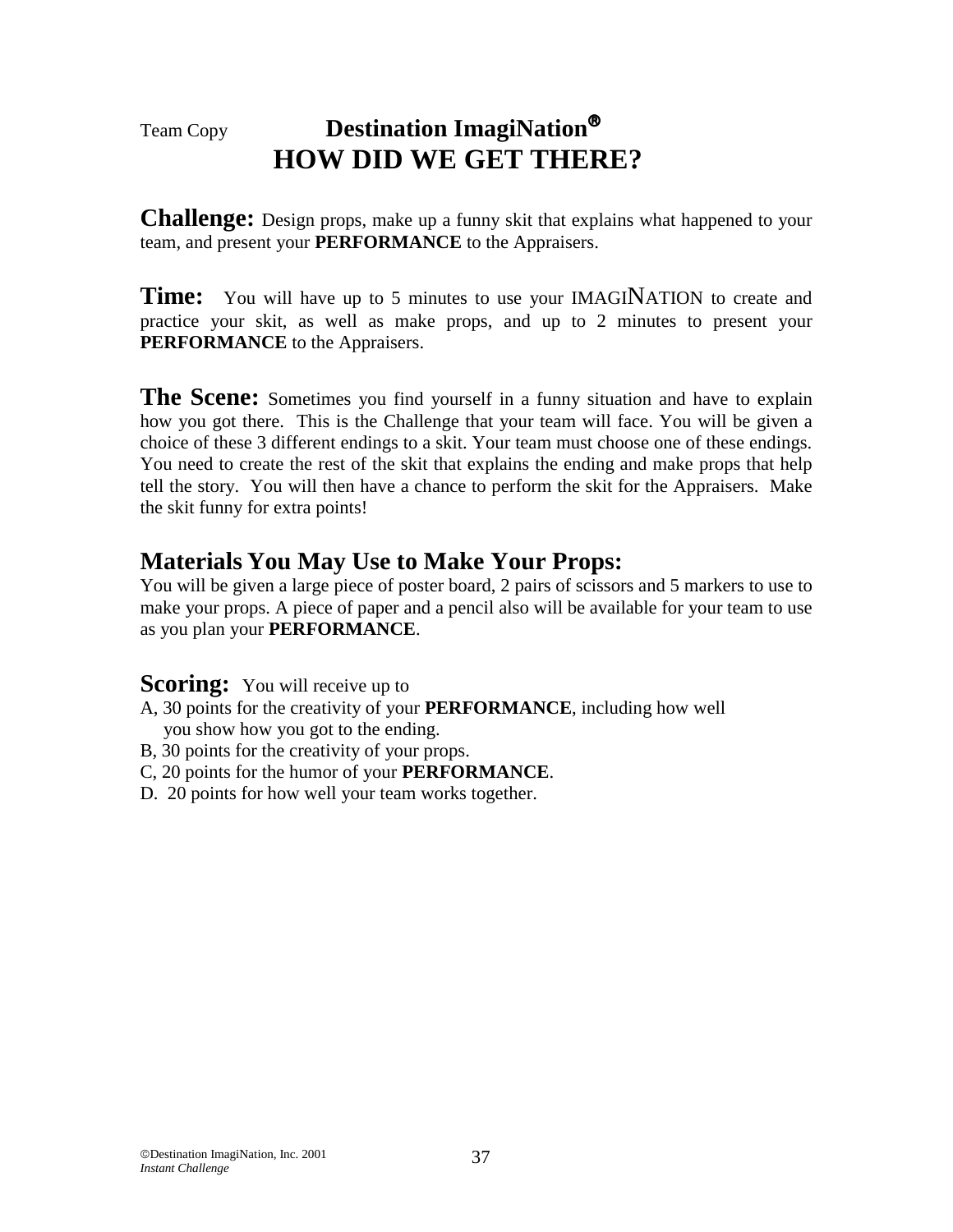# **YOUR POSSIBLE SKIT ENDINGS ARE:**

- 1. All team members are jumping up and down. OR
- 2. All team members are lying on their backs. OR
- 3. All team members are standing in a circle, holding hands and facing outwards.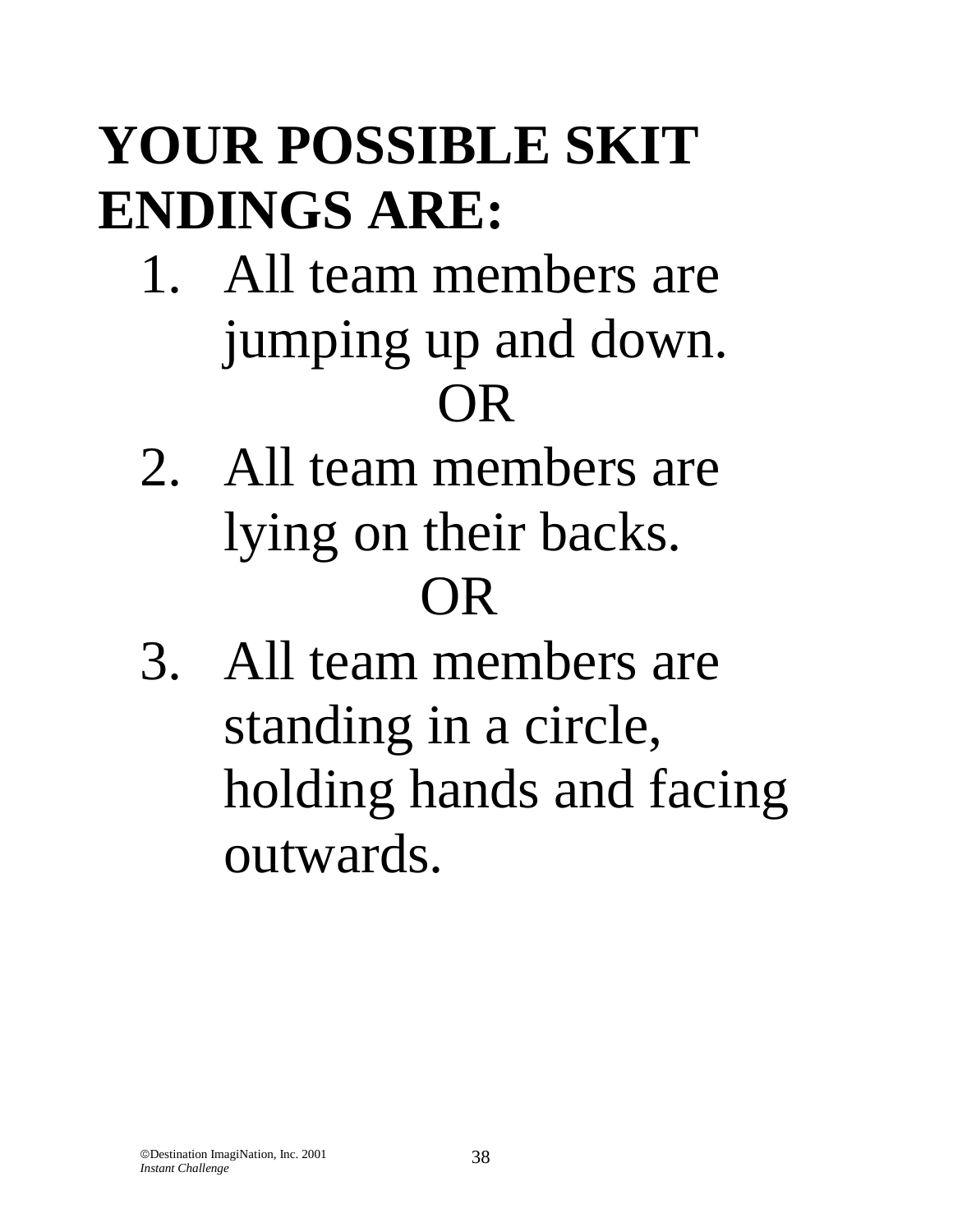# **Destination ImagiNation** *Instant Challenge*   **Advanced Level LET IT ROLL**

**Challenge:** Your **TASK** is to build a tower as high and as narrow as possible that may withstand an impact on two sides.

**Time:** You will have up to 6 minutes to use your IMAGINATION to build and to position the tower within a taped square, and up to 2 minutes to roll two balls at the tower.

**Set-up:** In the middle of the room is a taped area in which your tower will be placed. Around the taped area are 4 ramps, two of which will be used to roll balls at your tower. There is also a table with materials you may use to build your tower and 8 balls, two of which will be rolled at the tower.

# **Procedure:**

•Part One (6 minutes): Using the materials provided, you are to build a free-standing tower that is as high and as narrow as possible. The tower must be in a single piece. The base of the tower must be within the taped area. The tower's height and maximum width will be measured by the Appraisers at the end of the Part 1, or earlier if the team wishes. You will be warned when you have 1 minute left and again when you have 30 seconds left in Part 1. **IF YOU DO NOT HAVE A FREE-STANDING TOWER ENTIRELY WITHIN THE TAPED AREA AT THE END OF PART 1, YOU WILL NOT BE ALLOWED TO CONTINUE TO PART 2**.

•Part Two (2 minutes): The team will decide which two balls are to be rolled at the structure, as well as the directions from which the balls will be rolled. Two different ramps must be used. Balls must be released above the mark on the ramp. No team member may touch the structure or the balls after they have been released. After the two balls have been rolled, the height of the structure will be measured again

## **Materials:**

| 20 Toothpicks                                                                          | 1 Piece of Foil               | 2 Rubber Bands   | <b>6 Pieces of Spaghetti</b> |  |
|----------------------------------------------------------------------------------------|-------------------------------|------------------|------------------------------|--|
| <b>6 Straws</b>                                                                        | 1 18 in (45 cm) Piece of Yarn | 2 Mailing Labels | 1 Paper Plate                |  |
| In addition, a pair of scissors will be available but may NOT be part of the solution. |                               |                  |                              |  |

- **Scoring:** You will receive <br>A. 1 point for each full inch (2.5 cm) of the tower's height minus 1 point for each inch (2.5 cm) of width of the structure, prior to rolling the balls.
- B. 1 point for each full inch (2.5 cm) of height of the tower after the balls have been rolled. This number will be multiplied by the numbers written on the 2 balls chosen:
- $1 =$  Ping-Pong ball;  $2 =$  Golf ball;  $2.5 =$  Billiard ball;  $3 =$  Baseball.
- C. Up to 20 points for how creatively you use the materials.
- D. Up to 20 points for how well your team works together.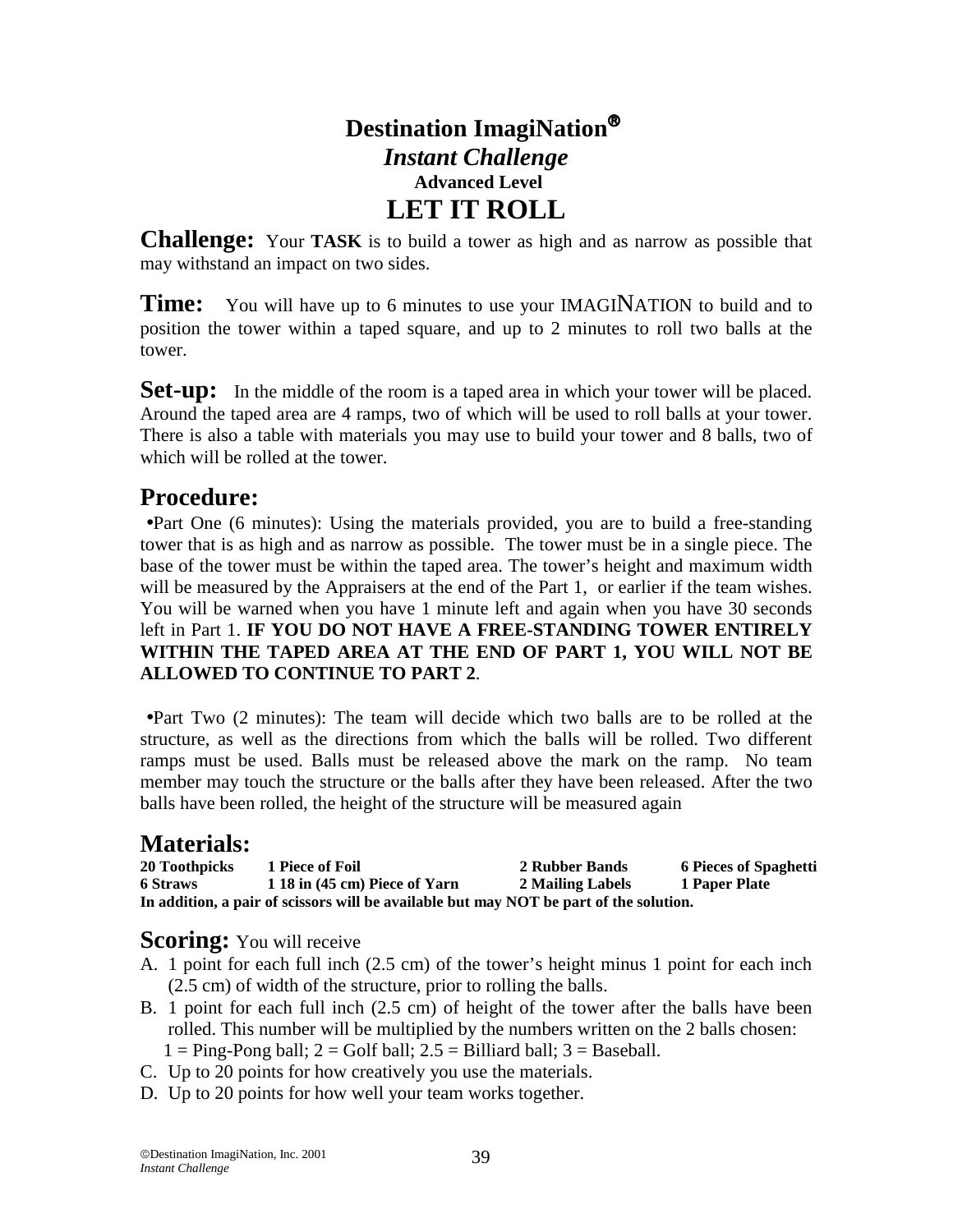1. The set-up consists of an 8" X 8" taped square in the center of the room. On all four sides of the square, there are ramps that will be used to roll balls at the tower. In addition, there is a table with materials and 8 different balls (2 Ping-Pong balls, 2 golf balls, 2 billiard balls, and 2 baseballs) that may be rolled at the tower.



**Table with Materials and 8 Balls** 

- 2. The balls should have the following numbers written on them:
	- $1 =$ Ping-Pong ball  $2 =$ Golf ball  $2.5 =$ Billiard ball  $3 =$ Baseball
- 3. Each of the ramps should have a line marked about ¾ of the distance up the ramp.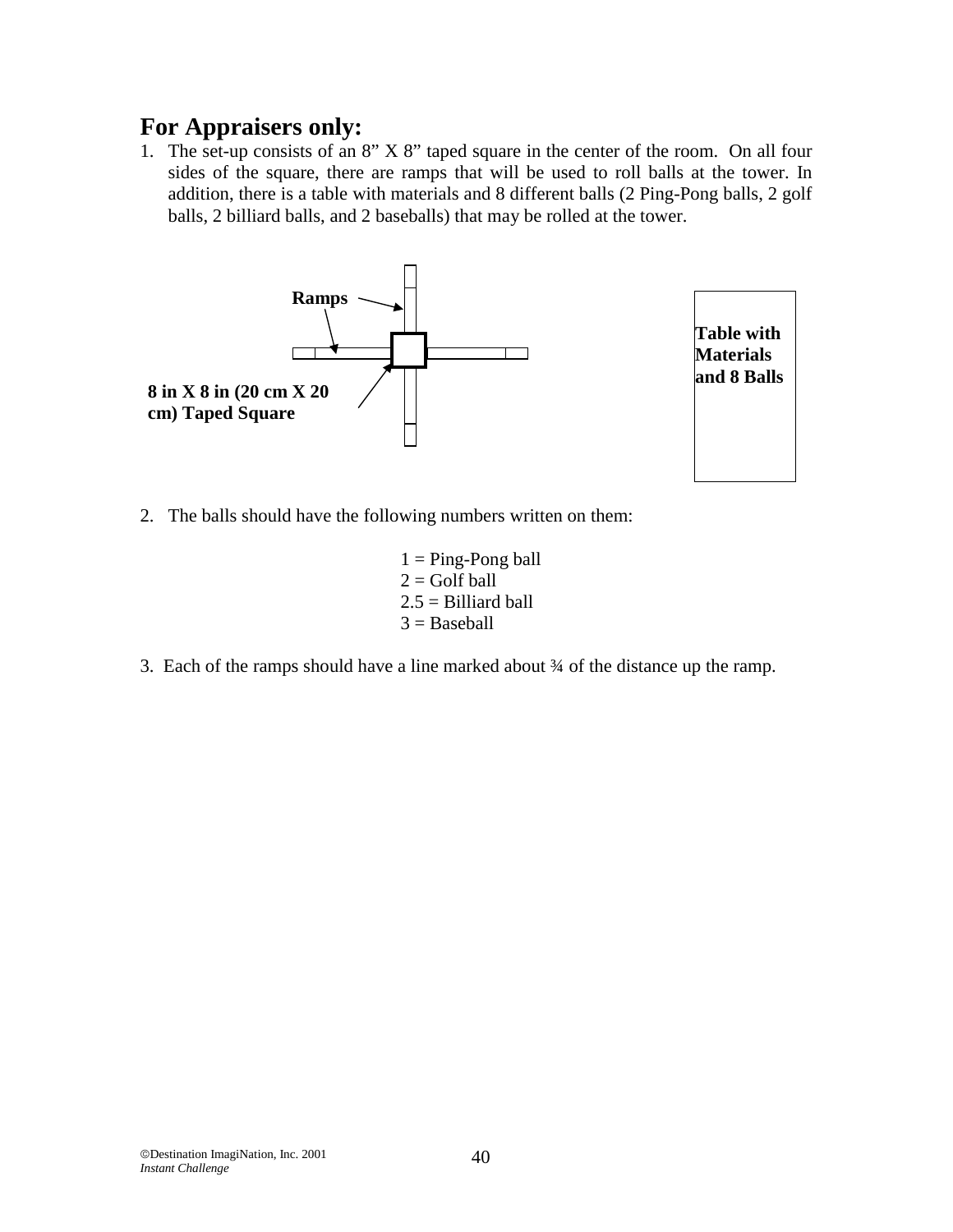# Team Copy **Destination ImagiNation LET IT ROLL**

**Challenge:** Your **TASK** is to build a tower as high and as narrow as possible that may withstand an impact on two sides.

**Time:** You will have up to 6 minutes to use your IMAGINATION to build and to position the tower within the taped square, and up to 2 minutes to roll two balls at the tower.

**Set-up:** In the middle of the room is a taped area in which your tower will be placed. Around the taped area are 4 ramps, two of which will be used to roll balls at your tower. There is also a table with materials you may use to build your tower and 8 balls, two of which will be rolled at the tower.

# **Procedure:**

•Part One (6 minutes): Using the materials provided, you are to build a free-standing tower that is as high and as narrow as possible. The tower must be in a single piece. The base of the tower must be within the taped area. The tower's height and maximum width will be measured by the Appraisers at the end of the Part 1, or earlier if the team wishes. You will be warned when you have 1 minute left and again when you have 30 seconds left in Part 1. **IF YOU DO NOT HAVE A FREE-STANDING TOWER ENTIRELY WITHIN THE TAPED AREA AT THE END OF PART 1, YOU WILL NOT BE ALLOWED TO CONTINUE TO PART 2**.

•Part Two (2 minutes): The team will decide which two balls are to be rolled at the structure, as well as the directions from which the balls will be rolled. Two different ramps must be used. Balls must be released above the mark on the ramp. No team member may touch the structure or the balls after they have been released. After the two balls have been rolled, the height of the structure will be measured again

# **Materials:**

| 20 Toothpicks                                                                          | 1 Piece of Foil               | 2 Rubber Bands   | <b>6 Pieces of Spaghetti</b> |  |  |
|----------------------------------------------------------------------------------------|-------------------------------|------------------|------------------------------|--|--|
| <b>6 Straws</b>                                                                        | 1 18 in (45 cm) Piece of Yarn | 2 Mailing Labels | 1 Paper Plate                |  |  |
| In addition, a pair of scissors will be available but may NOT be part of the solution. |                               |                  |                              |  |  |

- **Scoring:** You will receive <br>A. 1 point for each full inch (2.5 cm) of the tower's height minus 1 point for each inch (2.5 cm) of width of the structure, prior to rolling the balls.
- B. 1 point for each full inch (2.5 cm) of height of the tower after the balls have been rolled. This number will be multiplied by the numbers written on the 2 balls chosen:
- $1 =$  Ping-Pong ball;  $2 =$  Golf ball;  $2.5 =$  Billiard ball;  $3 =$  Baseball.
- C. Up to 20 points for how creatively you use the materials.
- D. Up to 20 points for how well your team works together.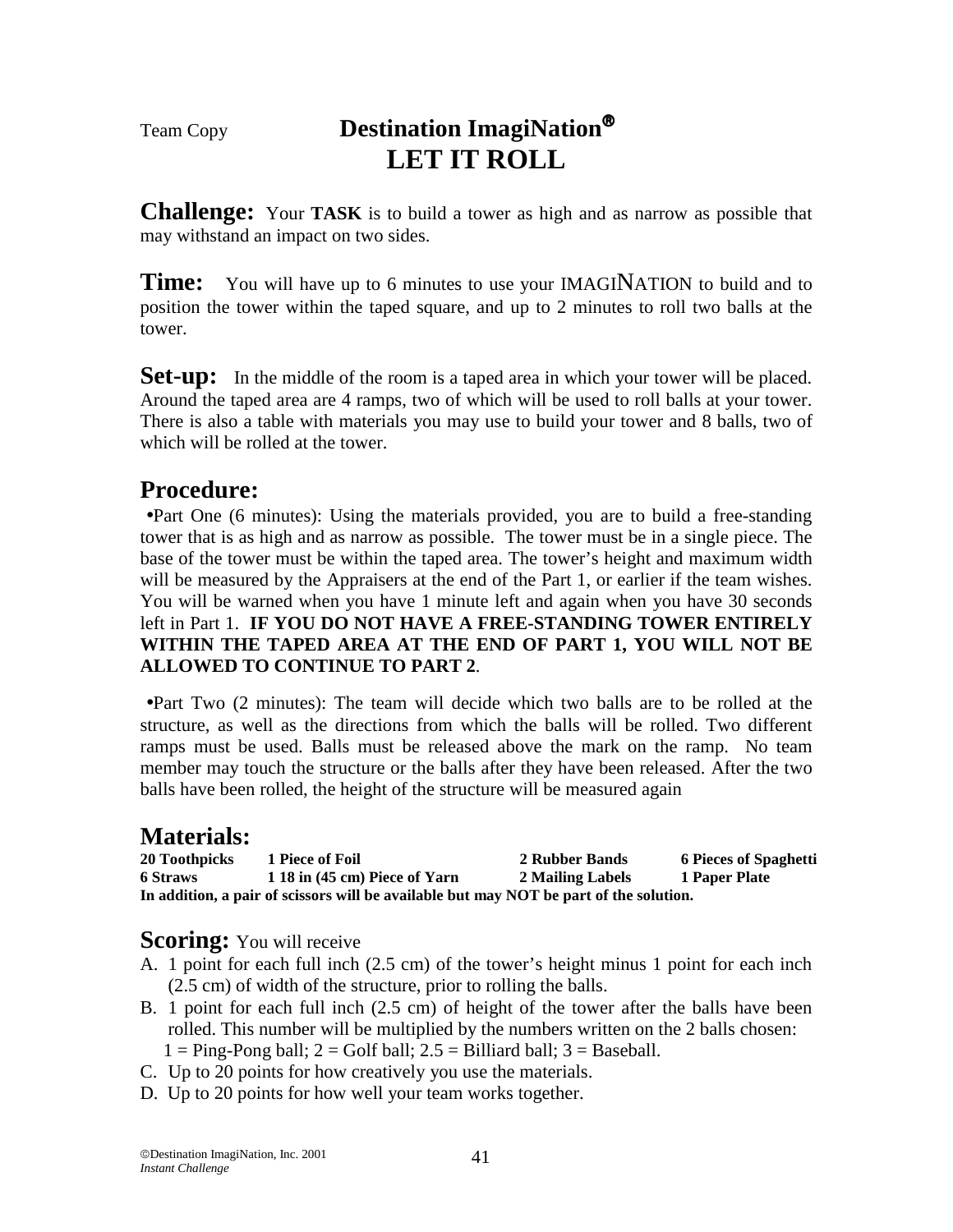# **Destination ImagiNation** *Instant Challenge*  **Entry and Advanced Levels MIND THE GAP**

**Challenge:** Use the provided materials to develop 3 creative ways to get across a gap and present a **PERFORMANCE** in which you show the Appraisers your ideas.

**Time:** You will have up to 4 minutes to use your **IMAGINATION** to develop your solutions and up to 2 minutes to present your **PERFORMANCE**.

**The Scene:** On the floor are 2 taped lines that are 6 feet (2 meters) apart. The space between the taped lines is an imaginary "gap."

•You are to think of 3 creative ways of getting at least one of your teammates across this "gap."

•On the table are 5 items. Each of these items should be used in at least one of your solutions. Other imaginary items that are not on the table may also be used.

•After developing your solutions, you will have 2 minutes to present a **PERFORMANCE** in which you show the Appraisers your ideas. During the **PERFORMANCE,** you do NOT have to move any of your teammates across the gap. But you should show how it could be done, if you had all of the items that you wanted and if there were really a gap there.

### **Items to Use in Your Solution: (may NOT be damaged):** Umbrella Golf Club Telephone Hula Hoop Rope

A piece of paper and a pencil will be available for your team to use as you prepare your **PERFORMANCE**.

### **Scoring:** You will receive up to

- A. 20 points (60 points maximum) for the creativity of each of the 3 ways of getting at least one teammate across the "gap."
- B. 4 points (20 points maximum) for how creatively you use each of the items on the table.
- C. 20 points for how well your team works together.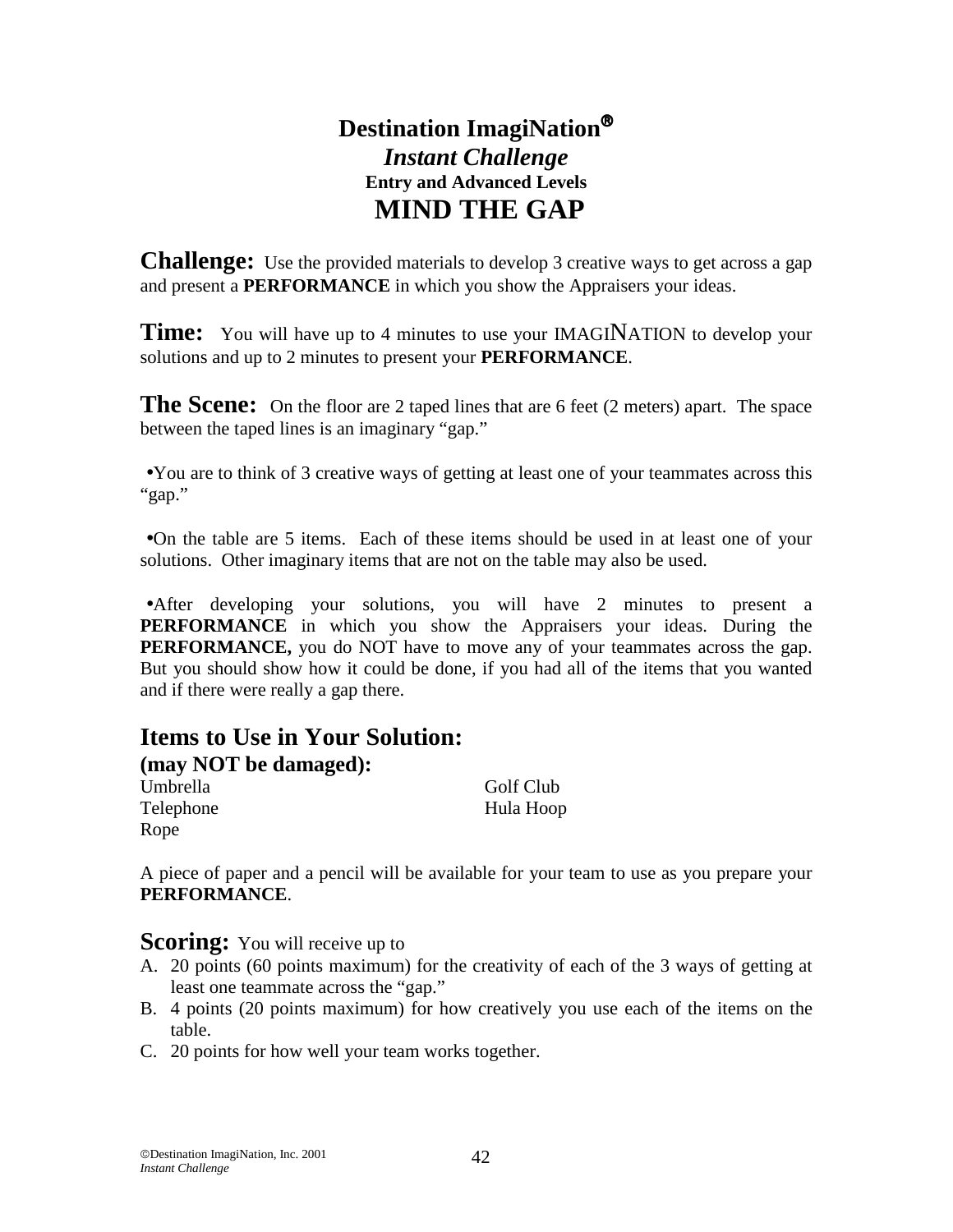# Team Copy **Destination ImagiNation MIND THE GAP**

**Challenge:** Use the provided materials to develop 3 creative ways to get across a gap and present a **PERFORMANCE** in which you show the Appraisers your ideas.

**Time:** You will have up to 4 minutes to use your **IMAGINATION** to develop your solutions and up to 2 minutes to present your **PERFORMANCE**.

**The Scene:** On the floor are 2 taped lines that are 6 feet (2 meters) apart. The space between the taped lines is an imaginary "gap."

•You are to think of 3 creative ways of getting at least one of your teammates across this "gap."

•On the table are 5 items. Each of these items should be used in at least one of your solutions. Other imaginary items that are not on the table may also be used.

•After developing your solutions, you will have 2 minutes to present a **PERFORMANCE** in which you show the Appraisers your ideas. During the **PERFORMANCE,** you do NOT have to move any of your teammates across the gap. But you should show how it could be done, if you had all of the items that you wanted and if there were really a gap there.

### **Items to Use in Your Solution (may NOT be damaged):**

| Umbrella  | Golf Club |
|-----------|-----------|
| Telephone | Hula Hoop |
| Rope      |           |

A piece of paper and a pencil will be available for your team to use as you prepare your **PERFORMANCE**.

### **Scoring:** You will receive up to

- A. 20 points (60 points maximum) for the creativity of each of the 3 ways of getting at least one teammate across the "gap."
- B. 4 points(20 points maximum) for how creatively you use each of the items on the table.
- C. 20 points for how well your team works together.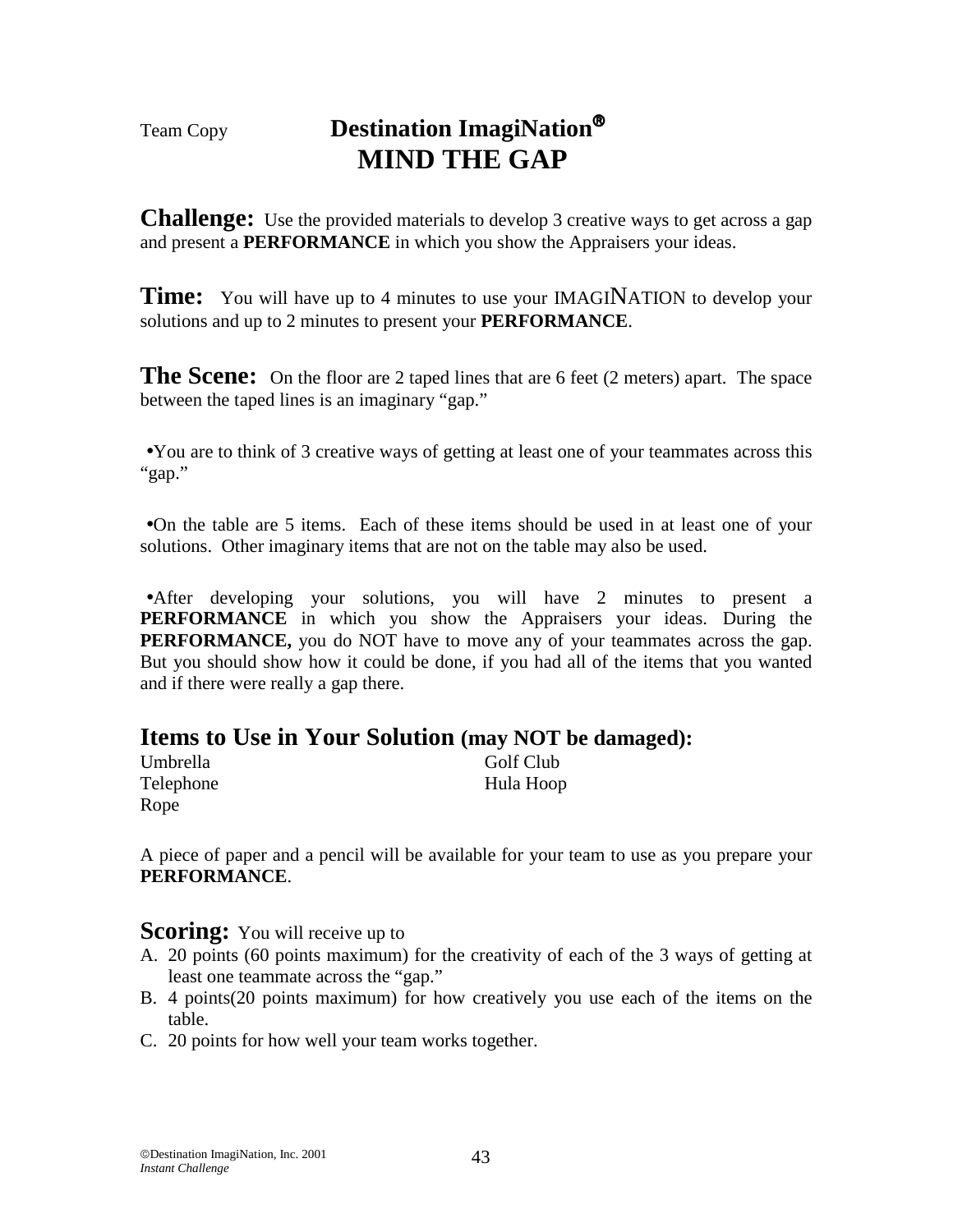# **Destination ImagiNation** *Instant Challenge*   **Entry Level PAPER TOWER**

**Challenge:** Your **TASK** is to build a free-standing tower that is only made of paper.

**Time:** You will have up to 2 minutes to use your IMAGINATION to discuss strategy and up to 4 minutes to build your free-standing tower.

**Set-up:** On the floor are 20 pieces of sturdy paper, a long pole with a piece of tape on it and a stepping stool.

## **Procedure:**

•Part One (2 minutes): Discuss strategy.

•Part Two (4 minutes): Using only the sturdy paper, build a tower on the floor that is as high as possible. You should also try to use the paper in different and creative ways. The tower must be stable long enough to be measured. Your team will measure the height of the tower by putting the piece of tape on the long pole at a point that corresponds to the height of the tower. You may measure the height of the tower at any time. However, the tower must remain standing for at least 10 seconds after it has been measured. If the tower falls down before the end of the 10 seconds, you may rebuild the tower as long as time has not ended. Once you have measured the tower and it has remained standing for 10 seconds, you may not rebuild the tower. If time ends, you will have 30 additional seconds to measure the tower.

## **Materials to Use to Build Your Tower:**

20 sheets of sturdy paper

- **Scoring:** You will receive<br>A. 3 points for each full inch (2.5 cm) of height of your tower.
	- B. Up to 20 points for how creatively you use the materials.
	- C. Up to 20 points for how well your team works together.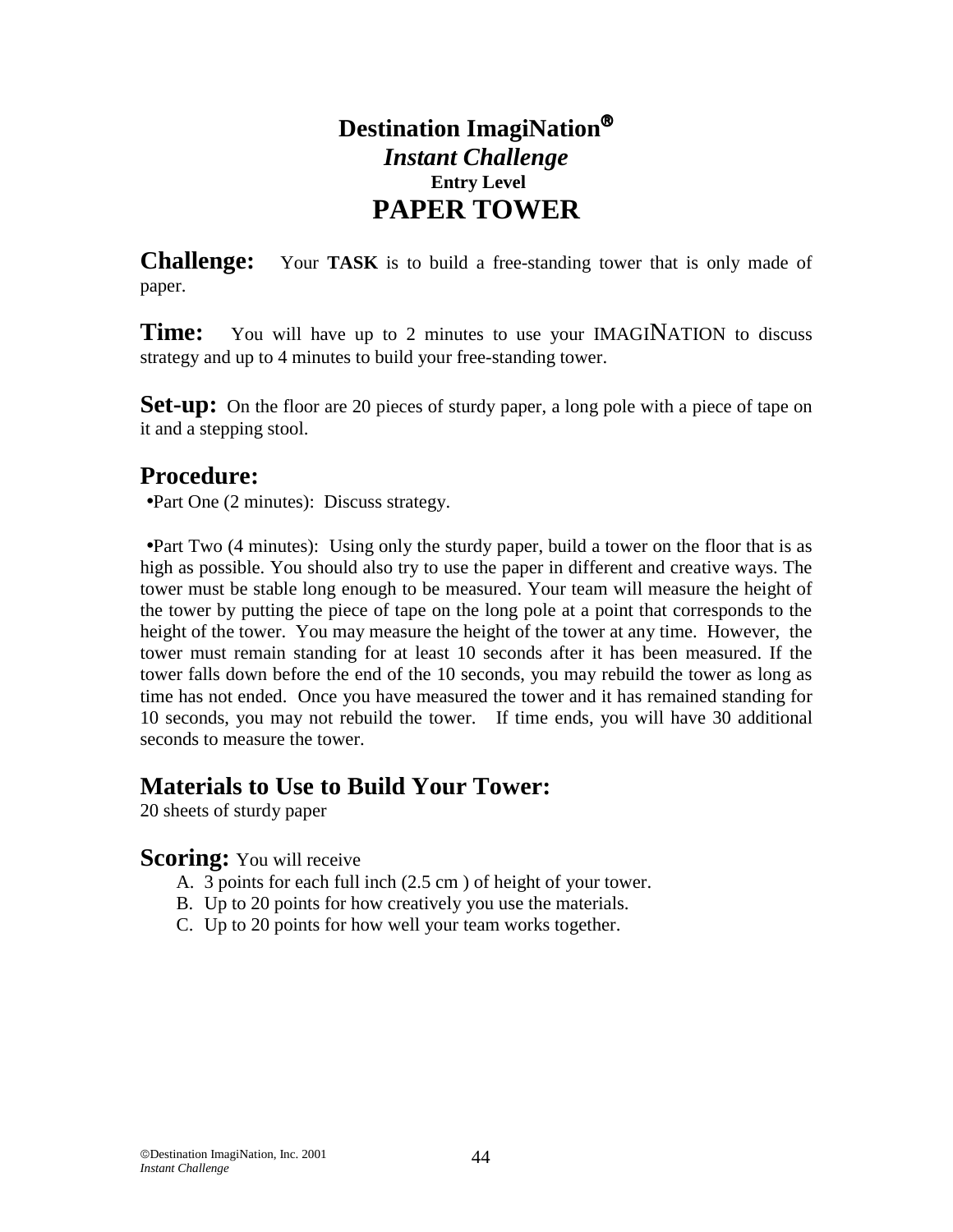1. The set-up consists of an empty room with 20 pieces of sturdy paper on the floor



- 2. The "sturdy paper" should be  $8\frac{1}{2}$  in X 11 in (22 cm X 28 cm) and 24 lb (8 Kg) basis weight or card stock.
- 3. The Appraising team must be very careful not to knock over the tower.
- 4. Once the team has placed the tape on the pole at a height corresponding to the height of the tower, the Appraisers may use a tape measure to determine the height of the tower. If the Appraising team feels that the team has not measured the height of the tower accurately, the team should be asked to re-measure the height.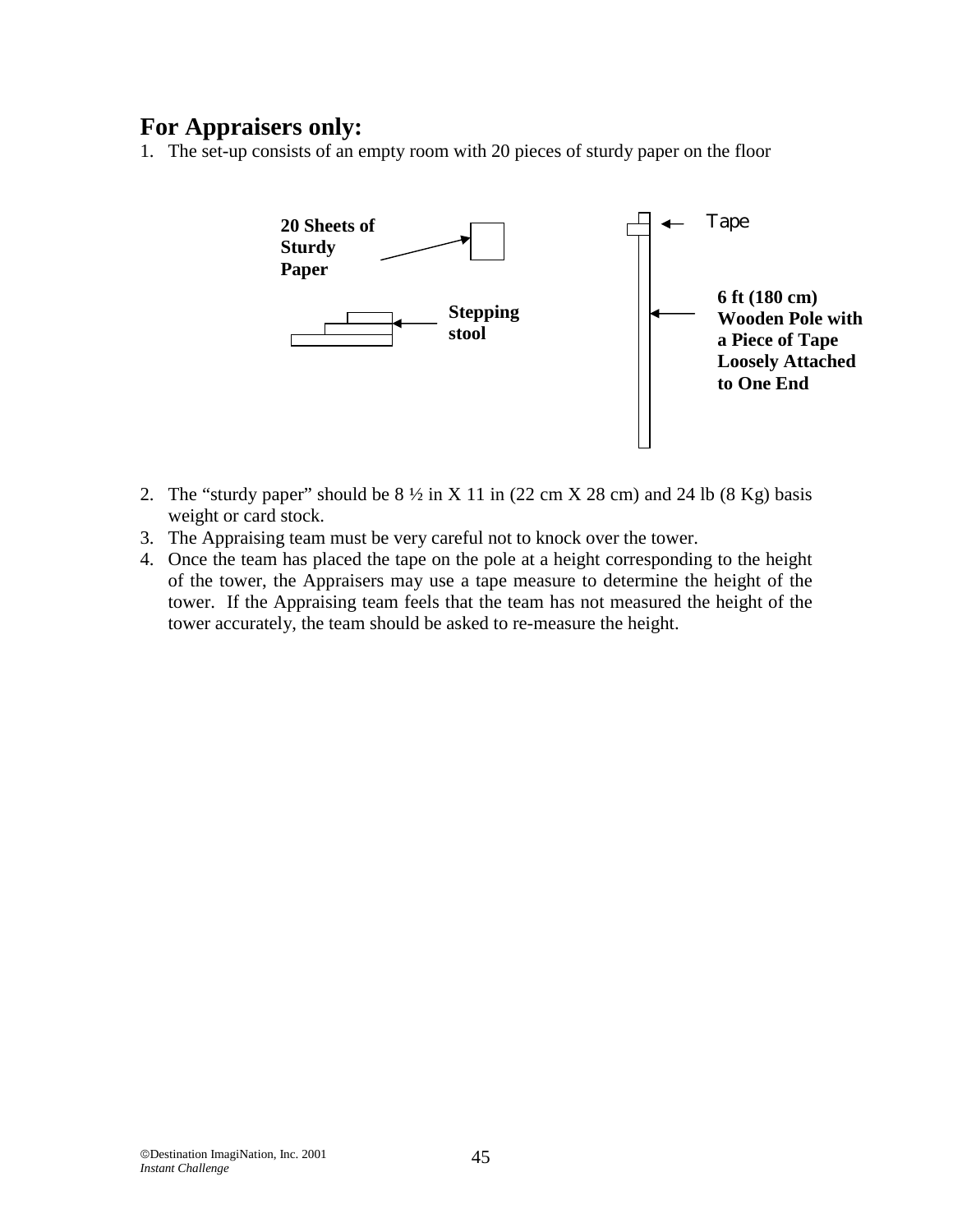# Team Copy **Destination ImagiNation PAPER TOWER**

**Challenge:** Your **TASK** is to build a free-standing tower that is only made of paper.

**Time:** You will have up to 2 minutes to use your IMAGINATION to discuss strategy and up to 4 minutes to build your free-standing tower.

**Set-up:** On the floor are 20 pieces of sturdy paper, a long pole with a piece of tape on it and a stepping stool.

# **Procedure:**

•Part One (2 minutes): Discuss strategy.

•Part Two (4 minutes): Using only the sturdy paper, build a tower on the floor that is as high as possible. You should also try to use the paper in different and creative ways. The tower must be stable long enough to be measured. Your team will measure the height of the tower by putting the piece of tape on the long pole at a point that corresponds to the height of the tower. You may measure the height of the tower at any time. However, the tower must remain standing for at least 10 seconds after it has been measured. If the tower falls down before the end of the 10 seconds, you may rebuild the tower as long as time has not ended. Once you have measured the tower and it has remained standing for 10 seconds, you may not rebuild the tower. If time ends, you will have 30 additional seconds to measure the tower.

## **Materials to Use to Build Your Tower:**

20 sheets of sturdy paper

- **Scoring:** You will receive<br>A. 3 points for each full inch (2.5 cm) of height of your tower.
- B. Up to 20 points for how creatively you use the materials.
- C. Up to 20 points for how well your team works together.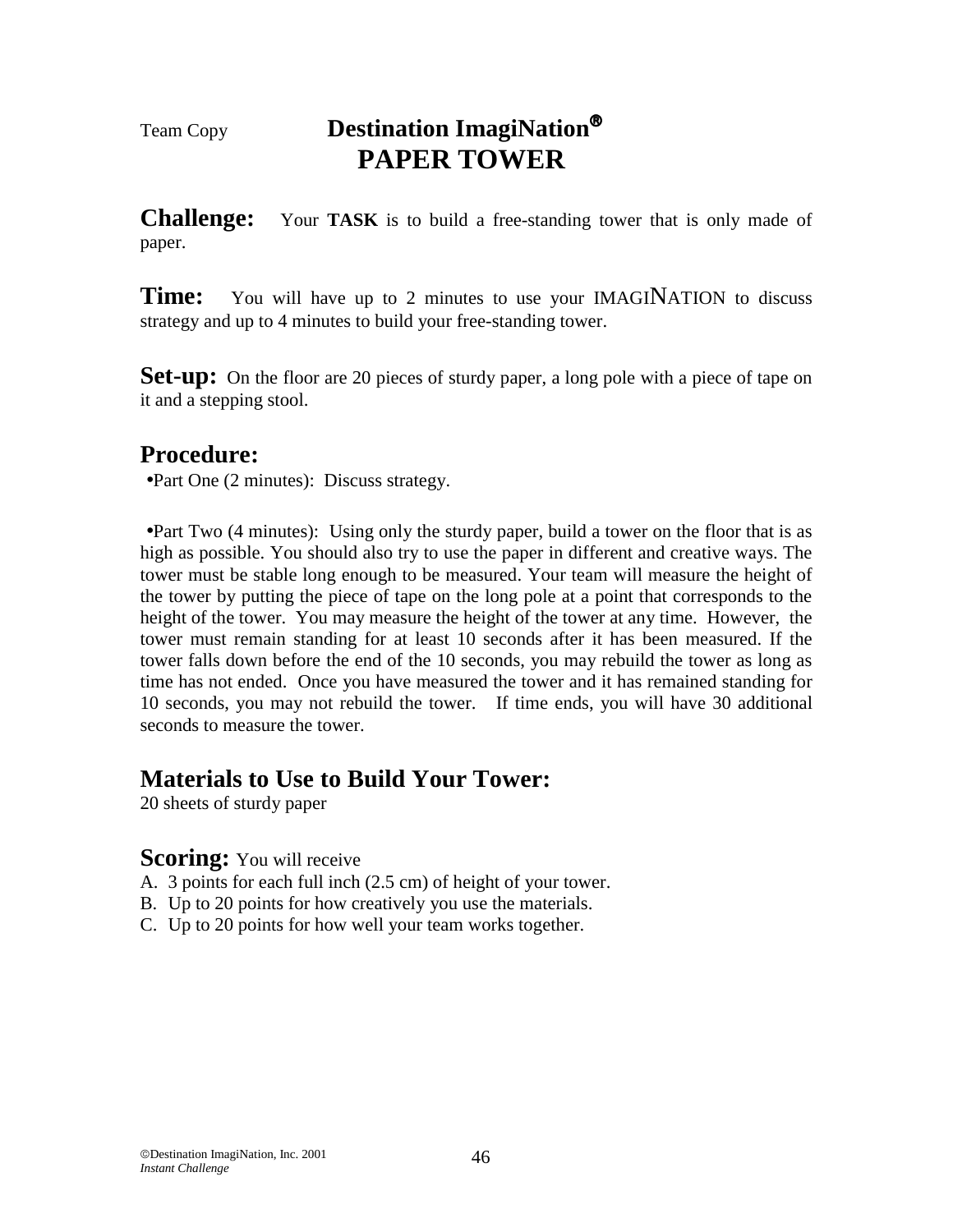# **Destination ImagiNation** *Instant Challenge*  **Entry and Advanced Levels PENNY PITCHING**

**Challenge:** Your **TASK** is to place as many pennies as possible into scoring areas.

**Time:** You will have up to 4 minutes to use your IMAGINATION to decide how you will get pennies into the scoring areas and practice, and up to 2 minutes to move pennies for score.

**Set-up:** On one side of the room is a taped line. On the far side of the line on the floor and on the wall there are scoring areas. Each of the scoring areas has a number on it. This number is how many points the team will receive if you are able to put a penny in that area. In addition, on the other side of the taped line is a table with materials you may use to place the pennies, as well as 25 pennies. Each of the pennies has a sticky tape applied to one side.

# **Procedure:**

•Part One (4 minutes): Using the materials provided, you are to move the pennies into the scoring area. Pennies may NOT be thrown. You may decide how you want to solve the Challenge and practice in Part 1. At the end of Part 1, all the pennies must be returned to the table.

 •Part Two (2 minutes): **Place pennies one at a time for score.** During this part of the Challenge, no part of a team member's body may cross over the taped line. Once a penny crosses the taped line, it may not be retrieved and played again. You will be warned when 30 seconds remain in Part 2.

# **Materials:**

| May be changed:<br>$18$ in $(45 \text{ cm})$ of String |           | 1 Sheet of Paper | <b>4 Paper Clips</b> | 2 Paper Cups | 2 Rubber Bands |
|--------------------------------------------------------|-----------|------------------|----------------------|--------------|----------------|
| May NOT be damaged:                                    |           |                  |                      |              |                |
| 1 Broom                                                | 1 Plunger | 1 Pizza Pan      | 1 Dish Towel         |              | 1 Yardstick    |

**In addition, a pair of scissors will be available but may NOT be part of the solution.** 

- **Scoring:** You will receive <br>A. 1, 3, 5, or 10 points for each penny that is completely within a scoring area with the corresponding number at the end of Part 2.
- B. Up to 20 points for how creatively the materials are used.
- C. Up to 20 points for how well the team works together.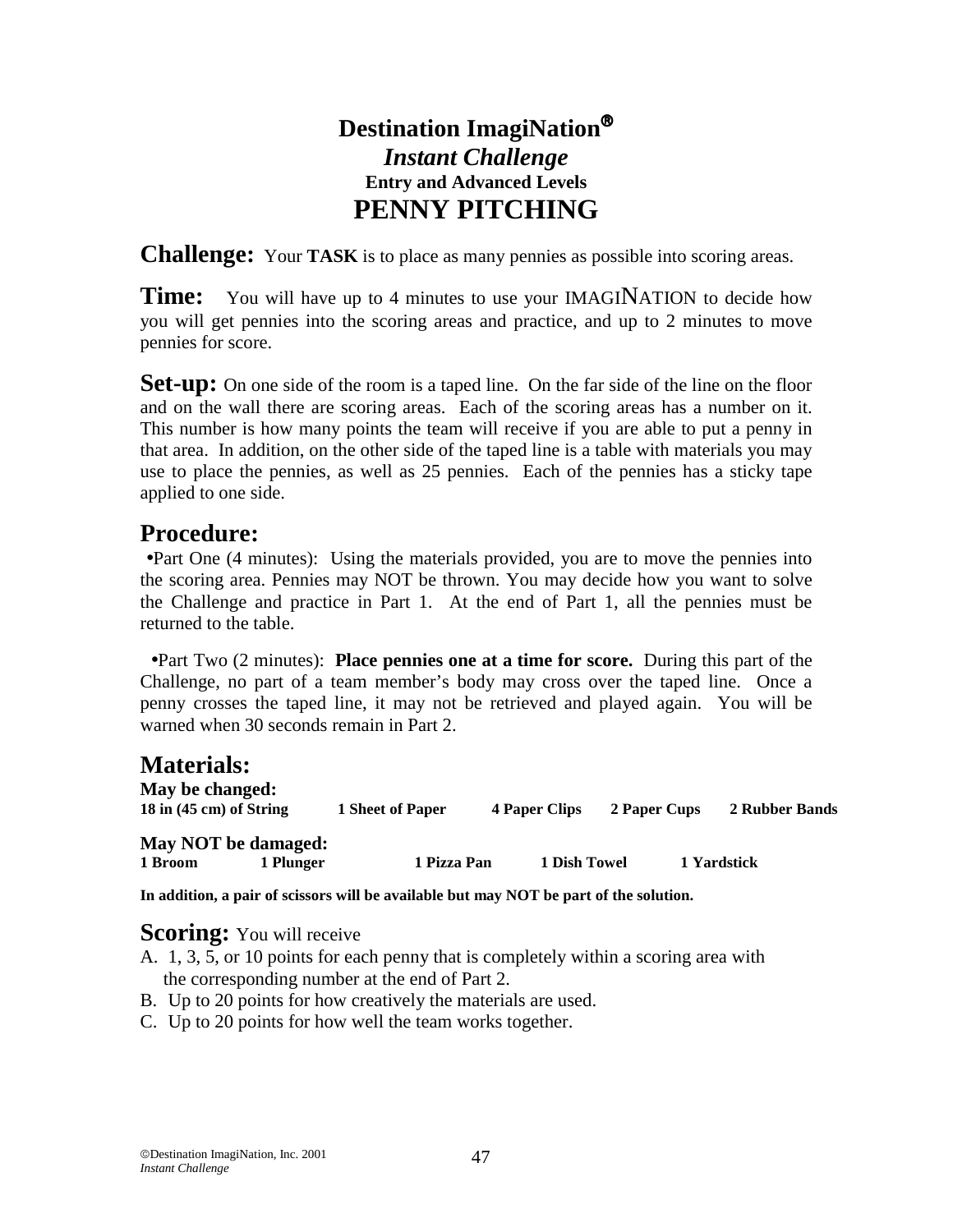1. The set-up consists of taped line, 10 feet (300 cm) away from a solid wall. There are 2 Velcro Squares and two coffee cans without lids taped to the wall. On the floor, just next to the wall, there are 2 small boxes with the side open nearest the taped line, 1 small can without a lid, and 2 taped squares.



Large arrows show direction of opening.

- 2. Each of the pennies should have a Velcro dot attached to it.
- 3. If any part of a team member's body accidentally crosses over the taped line, the team member should be warned. Any penny that goes into a scoring area as a result of the team member crossing over the line should not receive score.
- 4. Scoring areas should be labeled as follows:
	- $1 =$ Taped Areas
	- $3 =$  Boxes on Floor
	- $5 =$  Cans on Wall
	- 10 = Velcro on Wall, Small Can on Floor
- 5. The "Small Can" should be smaller than the paper cup.
- **6. The wall should not be carpeted.**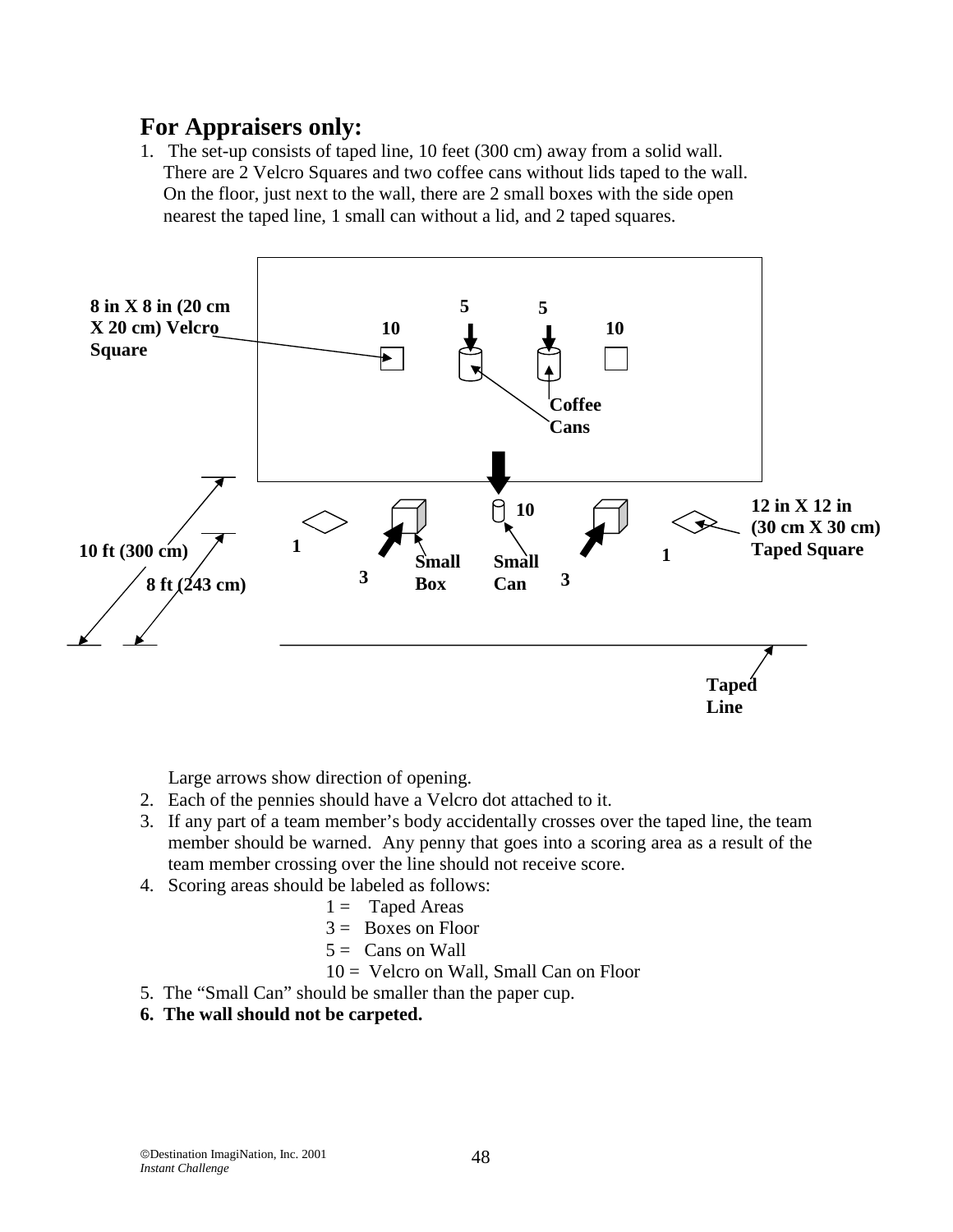# Team Copy **Destination ImagiNation PENNY PITCHING**

**Challenge:** Your TASK is to place as many pennies as possible into scoring areas.

**Time:** You will have up to 4 minutes to use your IMAGINATION to decide how you will get pennies into the scoring areas and practice, and up to 2 minutes to move pennies for score.

**Set-up:** On one side of the room is a taped line. On the far side of the line on the floor and on the wall there are scoring areas. Each of the scoring areas has a number on it. This number is how many points the team will receive if you are able to put a penny in that area. In addition, on the other side of the taped line is a table with materials you may use to place the pennies, as well as 25 pennies. Each of the pennies has a sticky tape applied to one side.

## **Procedure:**

•Part One (4 minutes): Using the materials provided, you are to move the pennies into the scoring area. Pennies may NOT be thrown. You may decide how you want to solve the Challenge and practice in Part 1. At the end of Part 1, all the pennies must be returned to the table.

•Part Two (2 minutes): Place pennies one at a time for score. During this part of the Challenge, no part of a team member's body may cross over the taped line. Once a penny crosses the taped line, it may not be retrieved and played again. You will be warned when 30 seconds remain in Part 2.

# **Materials:**

| May be changed:<br>18 in $(45 \text{ cm})$ of String |           | 1 Sheet of Paper | <b>4 Paper Clips</b> | 2 Paper Cups | 2 Rubber Bands |
|------------------------------------------------------|-----------|------------------|----------------------|--------------|----------------|
| May NOT be damaged:<br>1 Broom                       | 1 Plunger | 1 Pizza Pan      | 1 Dish Towel         |              | 1 Yardstick    |

**In addition, a pair of scissors will be available but may NOT be part of the solution.** 

**Scoring:** You will receive A. 1, 3, 5, or 10 points for each penny that is completely within a scoring area with the corresponding number at the end of Part 2.

- B. Up to 20 points for how creatively the materials are used.
- C. Up to 20 points for how well the team works together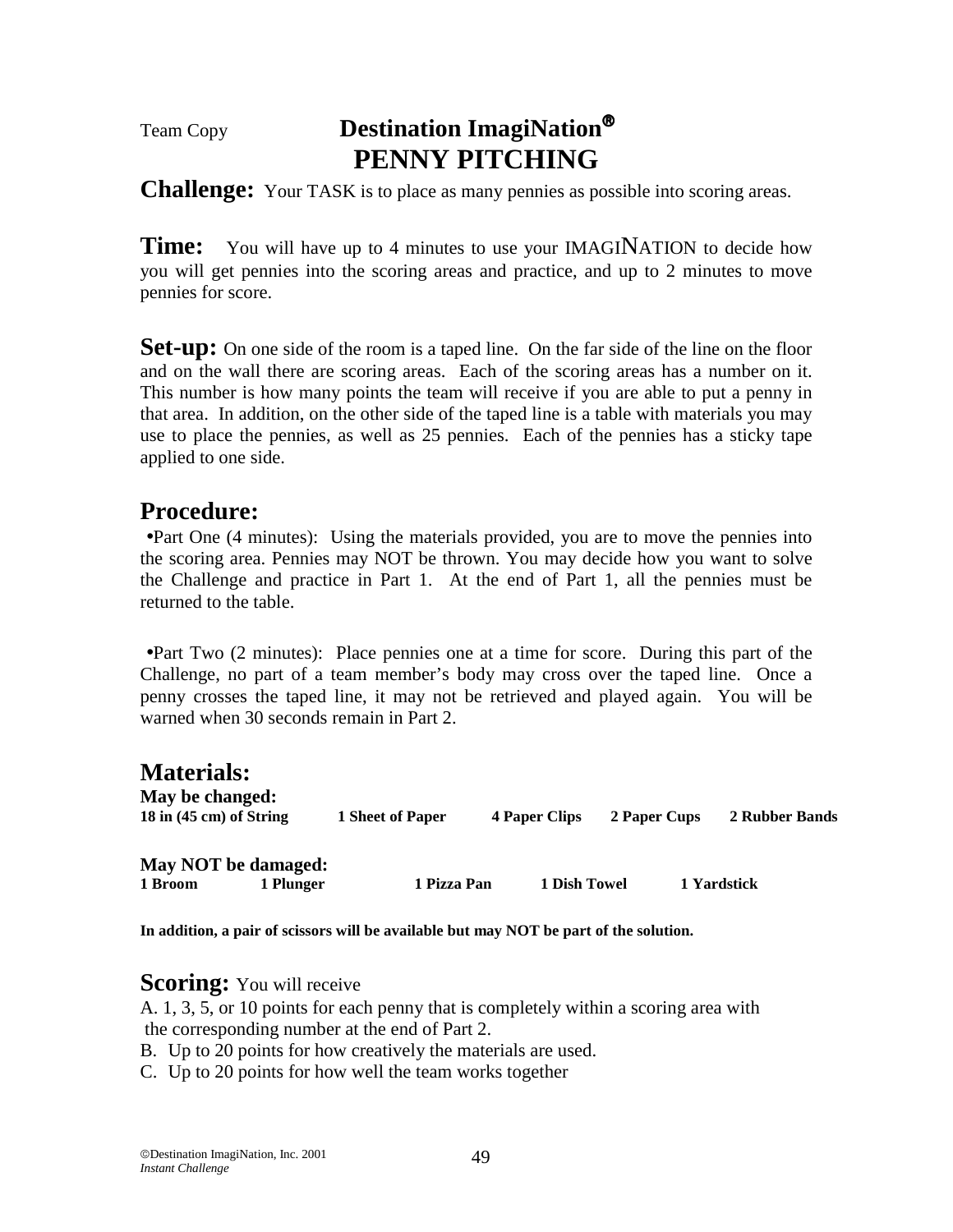# **Destination ImagiNation** *Instant Challenge*  **Entry Level PING-PONG PASTA**

**Challenge:** Your **TASK** is to build a tower out of pasta that is as high as possible and that will balance Ping-Pong balls.

**Time:** You will have up to 5 minutes to use your IMAGINATION to design and build your pasta tower that is as high as possible and up to 1 minute to balance Ping-Pong balls on the tower.

**Set-up:** There is a table with materials you may use to build your tower, as well as 10 Ping-Pong balls.

# **Procedure:**

•Part One (5 minutes): Use the materials on the table to build a pasta tower that is as high as possible on which you can balance Ping-Pong balls. The tower may not be attached to the table. Your tower should be completed by the end of Part 1. However, you may stop building at any time and ask to be scored. During Part 1, you may practice balancing Ping-Pong balls on the tower, but there should be no balls on the tower at the end of Part 1. You will be warned when 2 minutes remain and warned when 30 seconds remain in Part 1. **YOU MUST HAVE A TOWER BUILT BY THE END OF PART 1 IN ORDER TO ADVANCE TO PART 2**.

•Part Two (1 minute): Balance Ping-Pong balls on the tower for score without touching the tower. When you think you have all the Ping-Pong balls you want to place on the structure, you must tell the Appraisers to start timing. The Ping-Pong balls must remain in place for 15 seconds to receive score. If you have not told the Appraisers to start timing, the 15 seconds will start at the end of Part 2.

# **Materials:**

25 pieces of Differently Shaped Pasta 3 Rubber Bands 12 inches (30 cm) of

Masking Tape

- **Scoring:** You will receive <br>A. 2 points for each full inch (2.5 cm) of height of your tower above the table at the end of Part 1.
- B. 2 points for each Ping-Pong ball successfully balanced on the tower in Part 2.
- C. Up to 30 points for how creatively you use the materials.
- D. Up to 20 points for how well your team works together.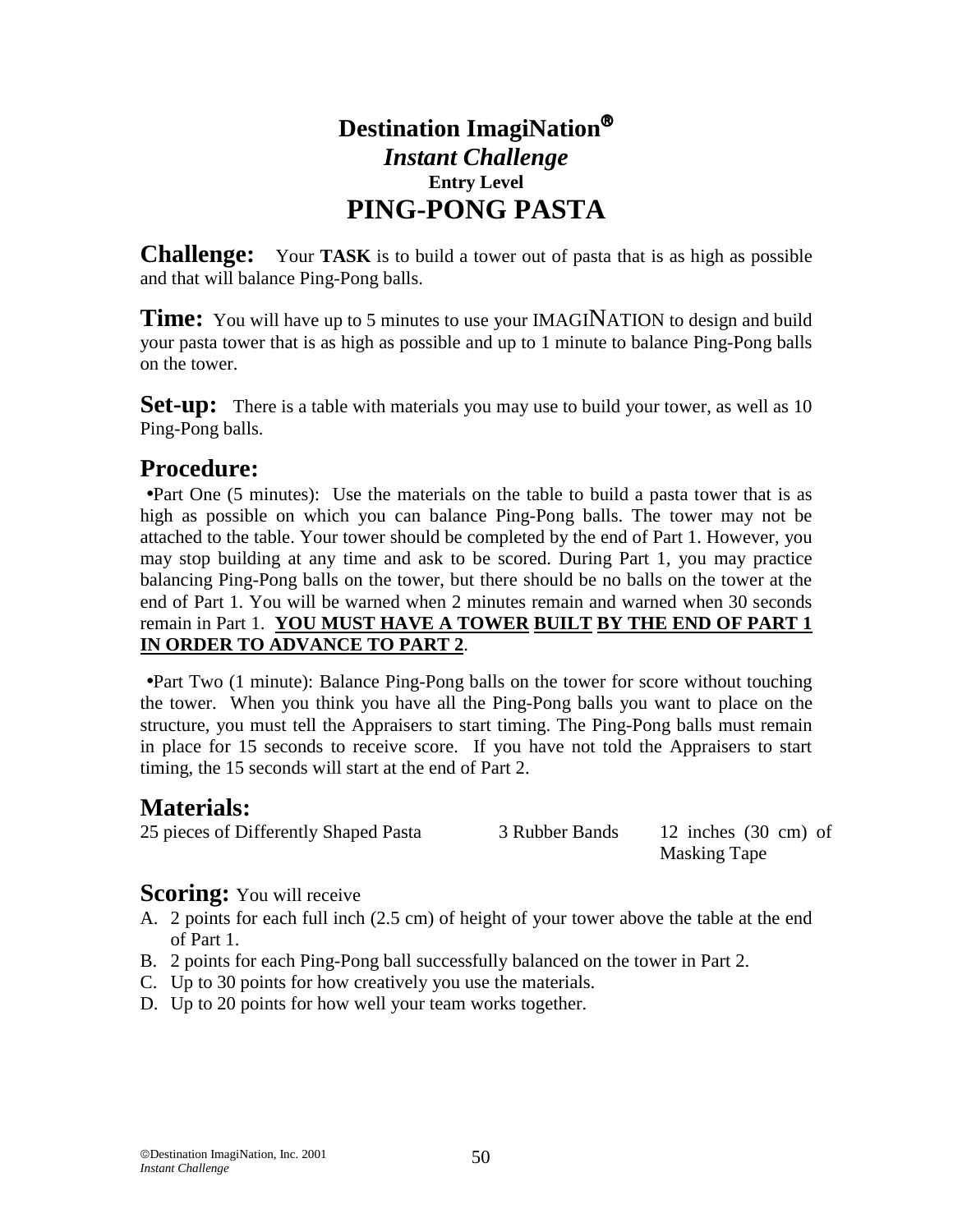1. The set-up consists of table with materials.



- 2. The distance from the table to the top of the pasta tower should be measured immediately at the end of Part 1, or earlier if the team asks to be scored.
- 3. If the team is unable to build a tower in Part 1, they may not place Ping-Pong balls for score.
- 4. The 25 pieces of pasta consist of:
- 
- 

2 pieces of lasagna 10 pieces of linguini 4 pieces of penne 4 pieces of rigatoni

- 5 wagon wheels
- 5. The team should be warned when they have 30 seconds remaining in Part 1.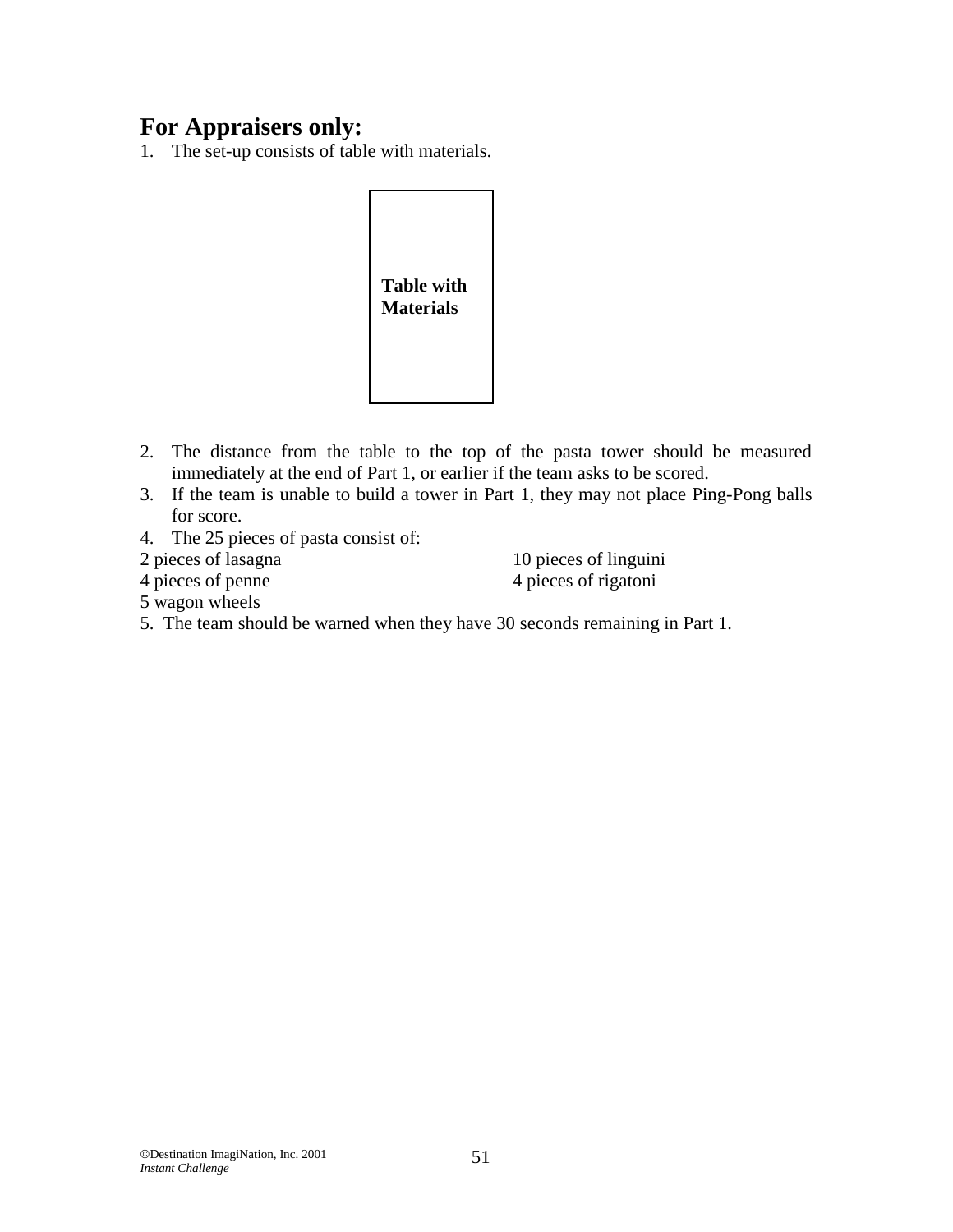# Team Copy **Destination ImagiNation PING-PONG PASTA**

**Challenge:** Your **TASK** is to build a tower out of pasta that is as high as possible and that will balance Ping-Pong balls.

**Time:** You will have up to 5 minutes to use your IMAGINATION to design and build your pasta tower that is as high as possible and up to 1 minute to balance Ping-Pong balls on the tower.

**Set-up:** There is a table with materials you may use to build your tower, as well as 10 Ping-Pong balls.

# **Procedure:**

•Part One (5 minutes): Use the materials on the table to build a pasta tower that is as high as possible on which you can balance Ping-Pong balls. The tower may not be attached to the table. Your tower should be completed by the end of Part 1. However, you may stop building at any time and ask to be scored. During Part 1, you may practice balancing Ping-Pong balls on the tower, but there should be no balls on the tower at the end of Part 1. You will be warned when 2 minutes remain and warned when 30 seconds remain in Part 1. **YOU MUST HAVE A TOWER BUILT BY THE END OF PART 1 IN ORDER TO ADVANCE TO PART 2**.

•Part Two (1 minute): Balance Ping-Pong balls on the tower for score without touching the tower. When you think you have all the Ping-Pong balls you want to place on the structure, you must tell the Appraisers to start timing. The Ping-Pong balls must remain in place for 15 seconds to receive score. If you have not told the Appraisers to start timing, the 15 seconds will start at the end of Part 2.

# **Materials:**

25 pieces of Differently Shaped Pasta 3 Rubber Bands 12 inches (30 cm) of

Masking Tape

- **Scoring:** You will receive <br>A. 2 points for each full inch (2.5 cm) of height of your tower above the table at the end of Part 1.
- B. 2 points for each Ping-Pong ball successfully balanced on the tower in Part 2.
- C. Up to 30 points for how creatively you use the materials.
- D. Up to 20 points for how well your team works together.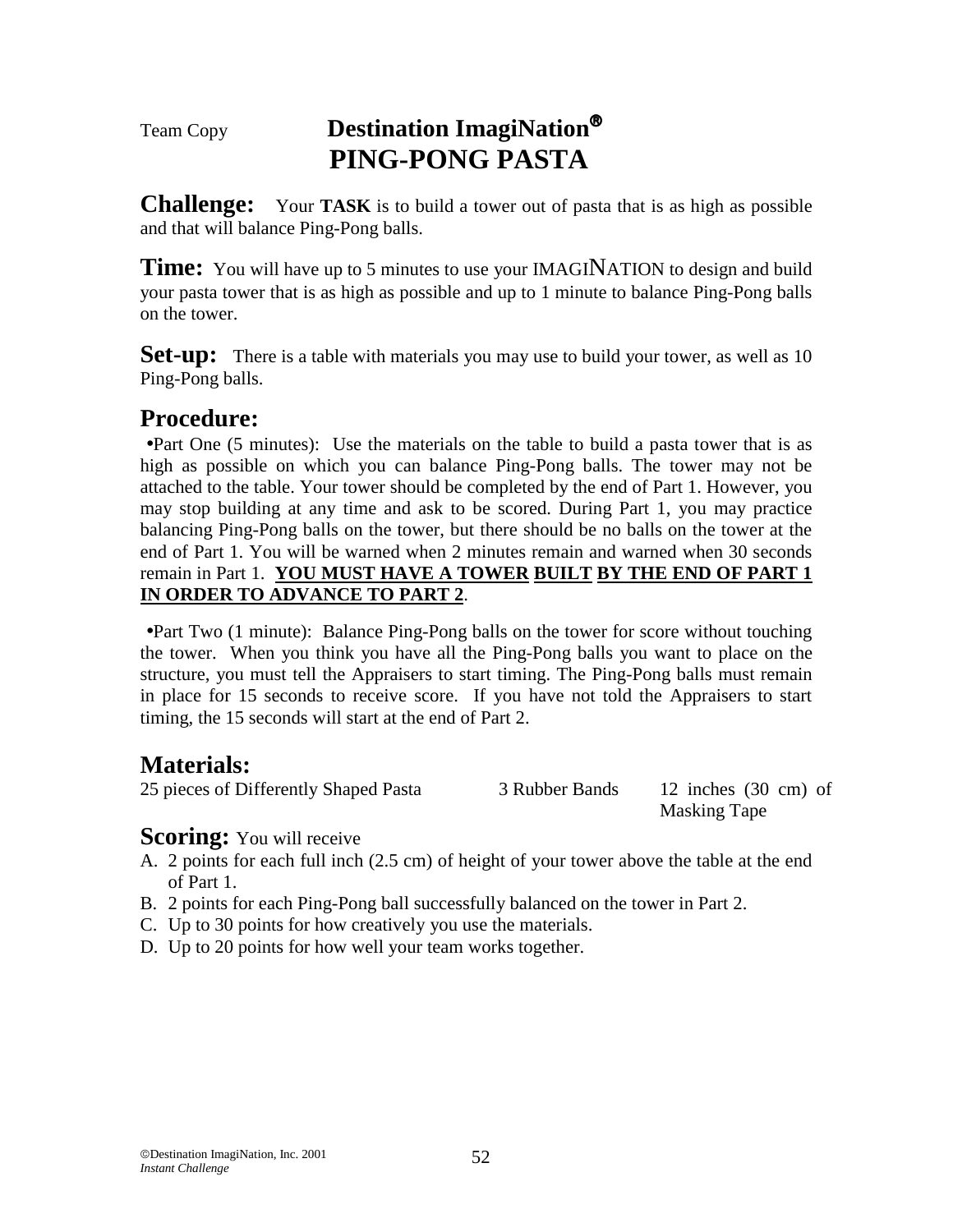# **Destination ImagiNation** *Instant Challenge*  **Entry Level STALACTITE**

**Challenge:** Your **TASK** is to create a stalactite that comes as close to the floor as possible, without touching the floor.

For the purpose of this Challenge, a "stalactite" is a structure that hangs down from something. An icicle hanging from a roof is an example of what this would look like.

**Time:** You will have up to 2 minutes to use your IMAGINATION to discuss strategy and up to 4 minutes to build your stalactite. During your IMAGINATION time, you may not touch the materials.

**Set-up:** In the middle of the room are two ladders connected on top by a board. Hanging down from the board is a small wooden block that you must use as the base for your stalactite. A step stool is available to help reach the wooden block. There are materials on the table that you can use for building.

**Procedure:** Using the materials provided, you are to make a stalactite that hangs down from the small wooden block and is as long as possible without touching the floor. The materials that you use to build the stalactite may only touch the wooden block and each other. The mailing labels may NOT be attached to the block or the golf ball. Extra score will be given if the golf balls are included in your stalactite. You may be scored at the end of the 4 minutes of building time, or earlier if you wish. The stalactite should come as close to the floor as possible without touching the floor.

# **Materials:**

| 6 straws         | 6 Paper Clips | 2 Rubber Bands                            | 2 Erasers |
|------------------|---------------|-------------------------------------------|-----------|
| 2 Mailing Labels | 2 Index Cards | 6 Coffee Stirrers                         | 2 Pencils |
| 12 Toothpicks    |               | 24 in (60 cm) of 2 Golf Balls (may NOT be |           |
|                  | String        | damaged)                                  |           |

- **Scoring:** You will receive <br>A. 1 point for each full inch (2.5 cm) measured straight down from the board to the floor that your stalactite hangs without touching the floor.
- B. 10 points (20 points maximum) for each golf ball included in your stalactite (assuming it does not touch the floor).
- C. Up to 20 points for how creatively you use the materials.
- D. Up to 20 points for how well your team works together.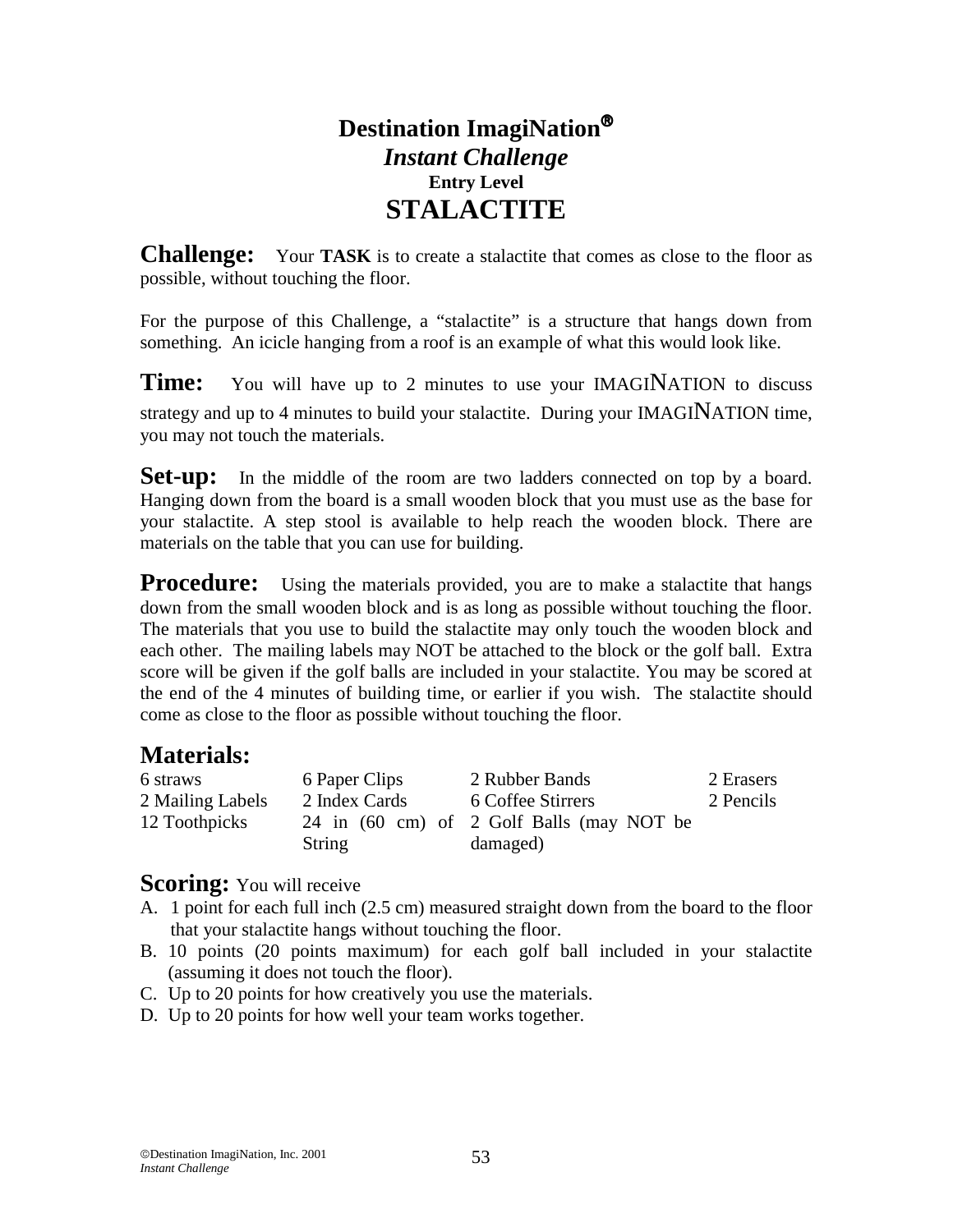1. The set-up consists of two ladders connected by a 6 ft (180 cm) board on top. The board is attached to the ladders. There is a 4 in X 4 in X 1 in (10 cm X 10 cm X 2.5) cm) wooden block that hangs down from the board. There is also a table with materials.



- 2. A step stool should be available to help reach the wooden block.
- 3. If the distance between the bottom of the wooden block and the floor is known, to obtain the length of the stalactite, the Appraisers only need to measure the distance from the bottom of the stalactite to the floor. This measurement can be subtracted from the first to obtain how far the stalactite hangs down from the wooden block. This measurement should be checked occasionally turning the competition to make sure the block has not shifted.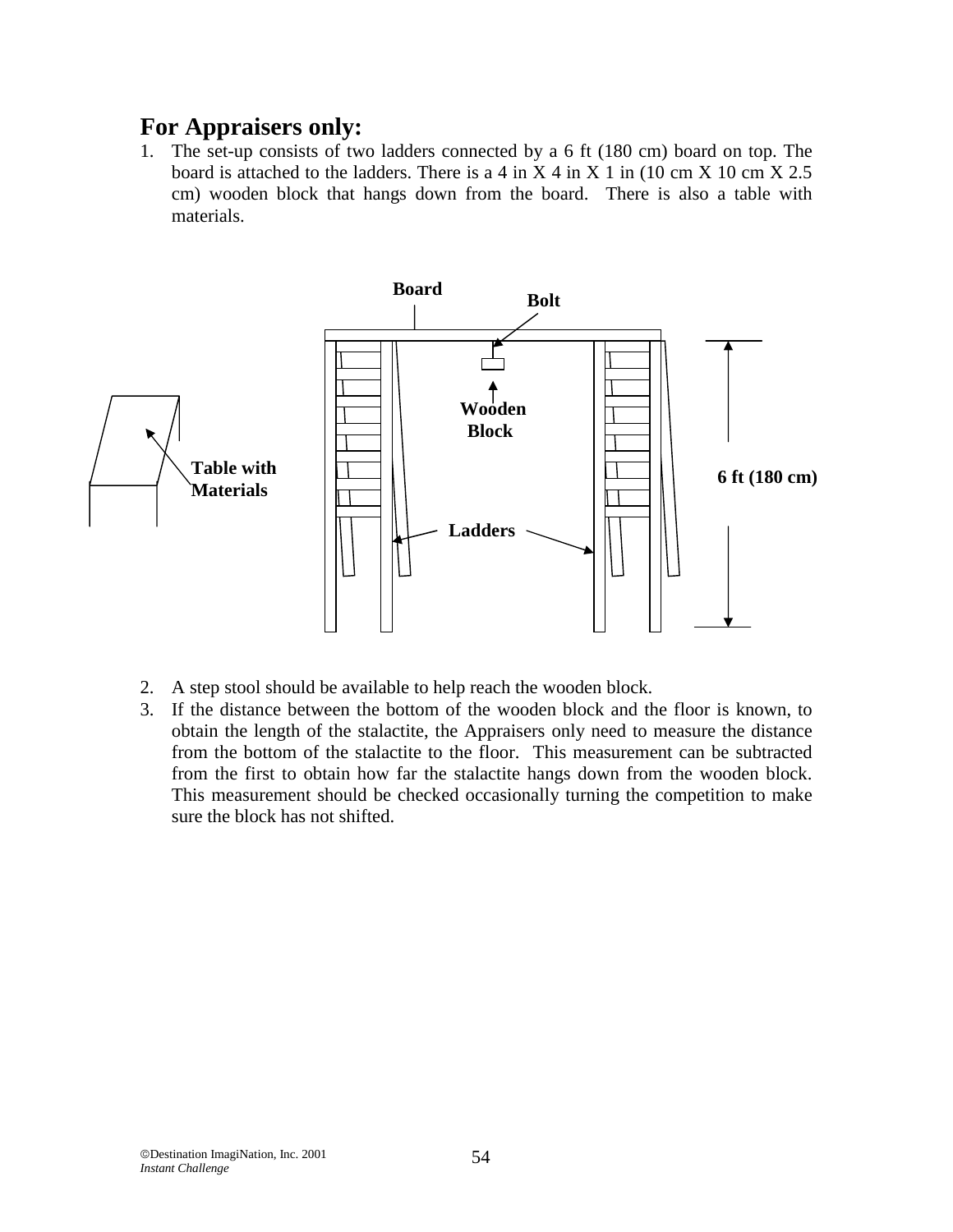# Team Copy **Destination ImagiNation STALACTITE**

**Challenge:** Your **TASK** is to create a stalactite that comes as close to the floor as possible, without touching the floor.

For the purpose of this Challenge, a "stalactite" is a structure that hangs down from something. An icicle hanging from a roof is an example of what this would look like.

**Time:** You will have up to 2 minutes to use your IMAGINATION to discuss strategy and up to 4 minutes to build your stalactite. During your IMAGINATION time, you may not touch the materials.

**Set-up:** In the middle of the room are two ladders connected on top by a board. Hanging down from the board is a small wooden block that you must use as the base for your stalactite. A step stool is available to help reach the wooden block. There are materials on the table that you can use for building.

**Procedure:** Using the materials provided, you are to make a stalactite that hangs down from the small wooden block and is as long as possible without touching the floor. The materials that you use to build the stalactite may only touch the wooden block and each other. The mailing labels may NOT be attached to the block or the golf ball. Extra score will be given if the golf balls are included in your stalactite. You may be scored at the end of the 4 minutes of building time, or earlier if you wish. The stalactite should come as close to the floor as possible without touching the floor.

# **Materials:**

| 6 straws         | 6 Paper Clips | 2 Rubber Bands                            | 2 Erasers |
|------------------|---------------|-------------------------------------------|-----------|
| 2 Mailing Labels | 2 Index Cards | 6 Coffee Stirrers                         | 2 Pencils |
| 12 Toothpicks    |               | 24 in (60 cm) of 2 Golf Balls (may NOT be |           |
|                  | String        | damaged)                                  |           |

- **Scoring:** You will receive <br>A. 1 point for each full inch (2.5 cm) measured straight down from the board to the floor that your stalactite hangs without touching the floor.
- B. 10 points (20 points maximum) for each golf ball included in your stalactite (assuming it does not touch the floor).
- C. Up to 20 points for how creatively you use the materials.
- D. Up to 20 points for how well your team works together.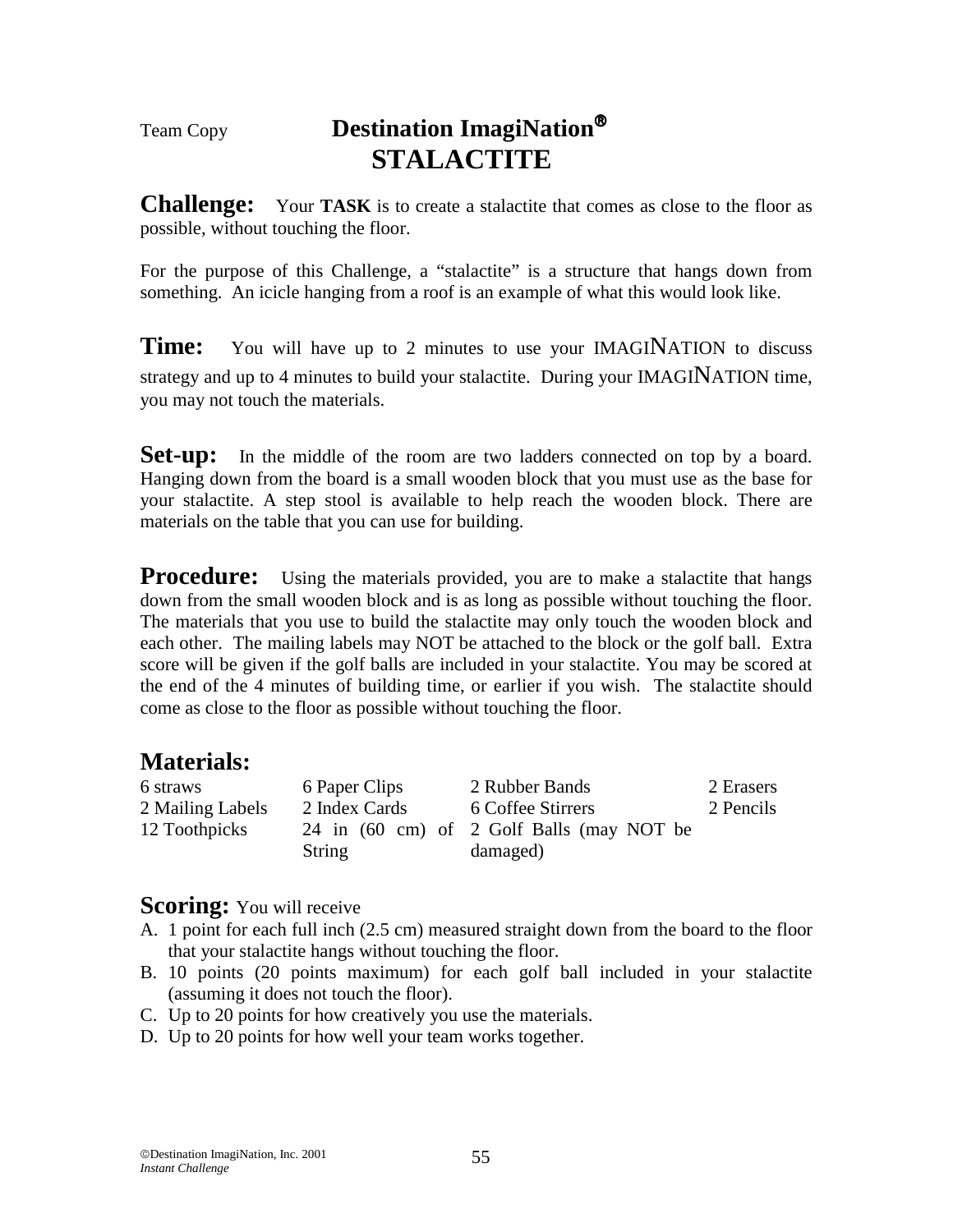# **Destination ImagiNation** *Instant Challenge*  **Advanced Level STRETCH IT**

**Challenge:** Your TASK is to add objects to a tray so that it descends to the floor as close as possible without touching the floor.

**Time:** You will have up to 2 minutes to use your IMAGINATION to discuss strategy and up to 5 minutes to add objects to a tray to suspend it just above the floor.

**Set-up:** In the middle of the room is a tray that is suspended from an elastic band. The tray may be lowered by putting objects on it. The suspended tray is surrounded by a taped line that may NOT be crossed. Outside the taped area, there is a table with objects of different weights and materials you may use to place the objects on the tray.

**Procedure:** During the Challenge, no part of a team member's body may cross the taped lines. If any part of a team member's body crosses one of the taped lines while the team member is placing an object, the object must be brought back across the taped line and placed again.

•Part One (2 minutes): Discuss strategy. You MAY touch the weights and materials, but you MAY NOT start building or testing anything.

•Part Two (5 minutes): Using the provided materials, you are to make one or more devices that will allow you to place objects on the tray. After building the device(s), you are to use the device(s) to add objects to the tray so that it is suspended just above the floor. You may remove objects at any time, but NO objects may be directly under the tray to prevent it from touching the floor. The closer the tray is to the floor without touching the floor, the more score your team will receive. You may not intentionally push or pull the tray as part of your solution.

| <b>Materials:</b>                |                                                  |                                    |                     |                          |
|----------------------------------|--------------------------------------------------|------------------------------------|---------------------|--------------------------|
| May NOT be damaged:              |                                                  |                                    |                     |                          |
| 2 6 ft (180 cm) Wooden Poles     |                                                  | 1 PVC Pipe 5 ft (150 cm) in Length |                     | 1 Plastic Cup            |
| May be changed:                  |                                                  |                                    |                     |                          |
| 2 6 ft (180 cm) Pieces of String |                                                  | <b>6 Paper Clips</b>               |                     | <b>6 Mailing Labels</b>  |
| 2 Pencils                        |                                                  | 4 Straws                           | <b>6 Toothpicks</b> |                          |
|                                  | Objects to add to the tray (may NOT be damaged): |                                    |                     |                          |
| 2 Metal U's                      | <b>4 Large Nails</b>                             | <b>Hammer</b>                      |                     | <b>Small Plastic Jar</b> |
| 2 Golf Balls                     | <b>Small Book</b>                                | 2 Decks of Cards                   |                     | <b>Screwdriver</b>       |
| <b>Scoring:</b> You will receive |                                                  |                                    |                     |                          |

| A. Variable points depending upon how far the tray is suspended above the floor: |                                                 |
|----------------------------------------------------------------------------------|-------------------------------------------------|
| up to 1 in $(2.5 \text{ cm})$ : 50 points                                        | 1 up to 2 in $(2.5 - 5$ cm): 40 points          |
| 2 up to 4 in $(5 - 10 \text{ cm})$ : 30 points                                   | 4 up to 8 in $(10 - 20 \text{ cm})$ : 20 points |
| 8 up to 12 in $(20 - 30 \text{ cm})$ : 10 points                                 | 12 or more in $(\geq 30 \text{ cm})$ : 5 points |

B. Up to 30 points for how creatively you use the materials.

C. Up to 20 points for how well your team works together.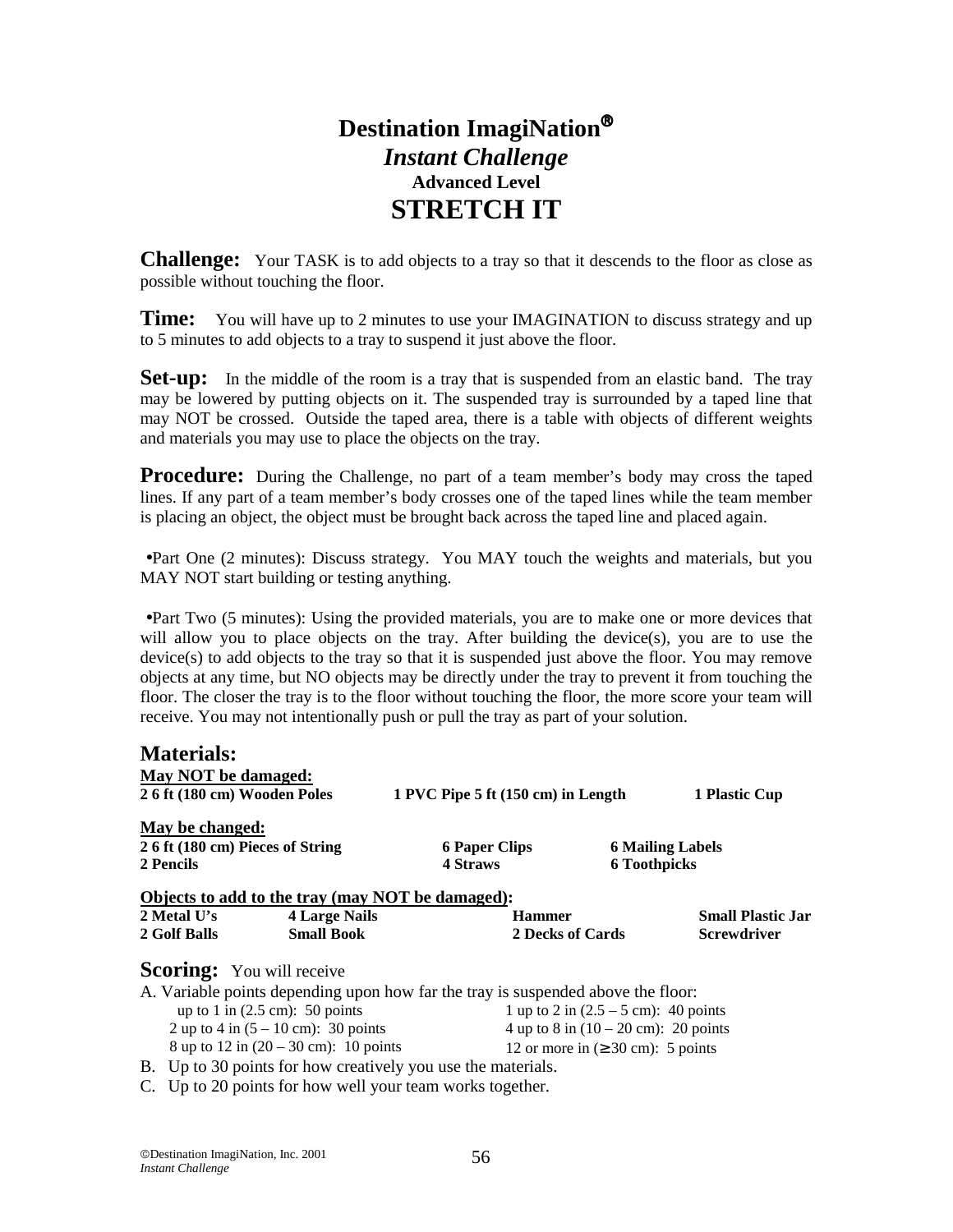1. The set-up consists of tray suspended from an elastic band about 2 feet above the floor. The other end of the elastic band is attached to a rope that is attached to the ceiling. The tray is surrounded by a 4 foot  $X$  4 foot (120 cm  $X$  120 cm) taped square. Outside the taped square is a table with materials and weights.



- 2. Appraisers need to be positioned near the taped lines so that they may determine if any part of a team member's body crosses one of the taped lines. If a team member crosses over a taped line, that team member should be warned. Any objects that are placed on the tray as a result of the team member crossing over the line should be removed by the team before proceeding.
- 3. The elastic band holding the tray needs to be replaced after each team competes.
- 4. If an object falls on the ground, the team may retrieve the object. However, if the tray is resting on an object that ends up directly underneath it and prevents the tray from being any lower, the team should receive 0 for score element A.
- 5. If the tray touches the ground, team members may remove an object as long as time remains. The object must be removed using the team-created device.
- 6. An object on the tray may touch the ground as long as the object does not prevent the tray from touching the floor.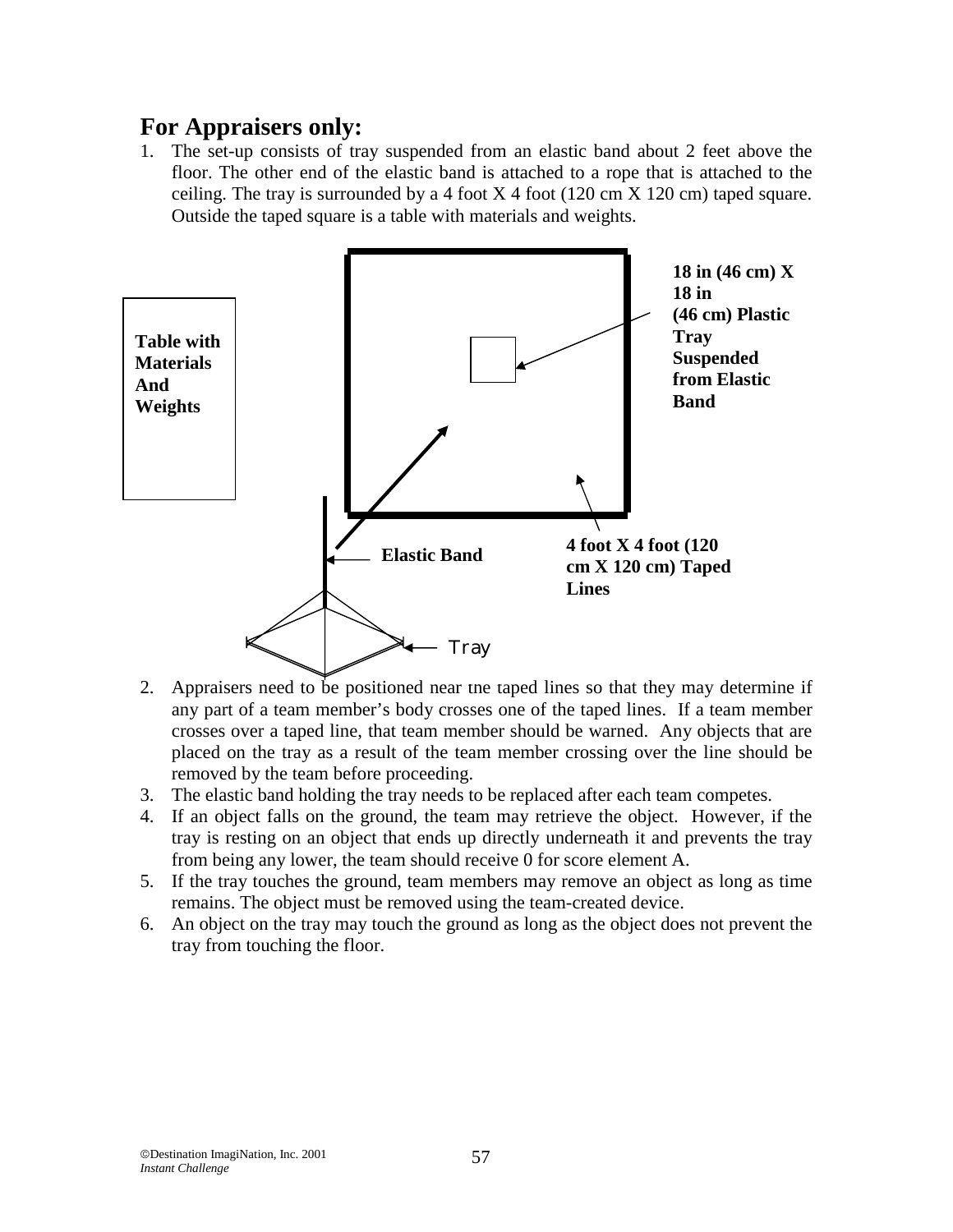# Team Copy **Destination ImagiNation STRETCH IT**

**Challenge:** Your TASK is to add objects to a tray so that it descends to the floor as close as possible without touching the floor.

**Time:** You will have up to 2 minutes to use your IMAGINATION to discuss strategy and up to 5 minutes to add objects to a tray to suspend it just above the floor.

**Set-up:** In the middle of the room is a tray that is suspended from an elastic band. The tray may be lowered by putting objects on it. The suspended tray is surrounded by a taped line that may NOT be crossed. Outside the taped area, there is a table with objects of different weights and materials you may use to place the objects on the tray.

**Procedure:** During the Challenge, no part of a team member's body may cross the taped lines. If any part of a team member's body crosses one of the taped lines while the team member is placing an object, the object must be brought back across the taped line and placed again.

•Part One (2 minutes): Discuss strategy. You MAY touch the weights and materials, but you MAY NOT start building or testing anything.

•Part Two (5 minutes): Using the provided materials, you are to make one or more devices that will allow you to place objects on the tray. After building the device(s), you are to use the device(s) to add objects to the tray so that it is suspended just above the floor. You may remove objects at any time, but NO objects may be directly under the tray to prevent it from touching the floor. The closer the tray is to the floor without touching the floor, the more score your team will receive. You may not intentionally push or pull the tray as part of your solution.

| <b>Materials:</b>                                        |                      |                                                  |                     |                          |
|----------------------------------------------------------|----------------------|--------------------------------------------------|---------------------|--------------------------|
| May NOT be damaged:                                      |                      |                                                  |                     |                          |
| 26 ft (180 cm) Wooden Poles                              |                      | 1 PVC Pipe 5 ft (150 cm) in Length               |                     | 1 Plastic Cup            |
| May be changed:                                          |                      |                                                  |                     |                          |
| 2 6 ft (180 cm) Pieces of String                         |                      | <b>6 Paper Clips</b>                             |                     | <b>6 Mailing Labels</b>  |
| 2 Pencils                                                |                      | <b>4 Straws</b>                                  | <b>6 Toothpicks</b> |                          |
|                                                          |                      | Objects to add to the tray (may NOT be damaged): |                     |                          |
| 2 Metal U's                                              | <b>4 Large Nails</b> | <b>Hammer</b>                                    |                     | <b>Small Plastic Jar</b> |
| 2 Golf Balls                                             | <b>Small Book</b>    | 2 Decks of Cards                                 |                     | <b>Screwdriver</b>       |
| $\mathbf{Conrimo}$ $\mathbf{V}_{\text{ou}}$ will receive |                      |                                                  |                     |                          |

### **Scoring:** You will receive

|                                                | A. Variable points depending upon how far the tray is suspended above the floor: |
|------------------------------------------------|----------------------------------------------------------------------------------|
| up to 1 in $(2.5 \text{ cm})$ : 50 points      | 1 up to 2 in $(2.5 - 5$ cm): 40 points                                           |
| 2 up to 4 in $(5 - 10 \text{ cm})$ : 30 points | 4 up to 8 in $(10 - 20 \text{ cm})$ : 20 points                                  |
| 8 up to $12$ in $(20 - 30$ cm): 10 points      | or more in $( \geq 30 \text{ cm})$ : 5 points                                    |
|                                                |                                                                                  |

B. Up to 30 points for how creatively you use the materials.

C. Up to 20 points for how well your team works together.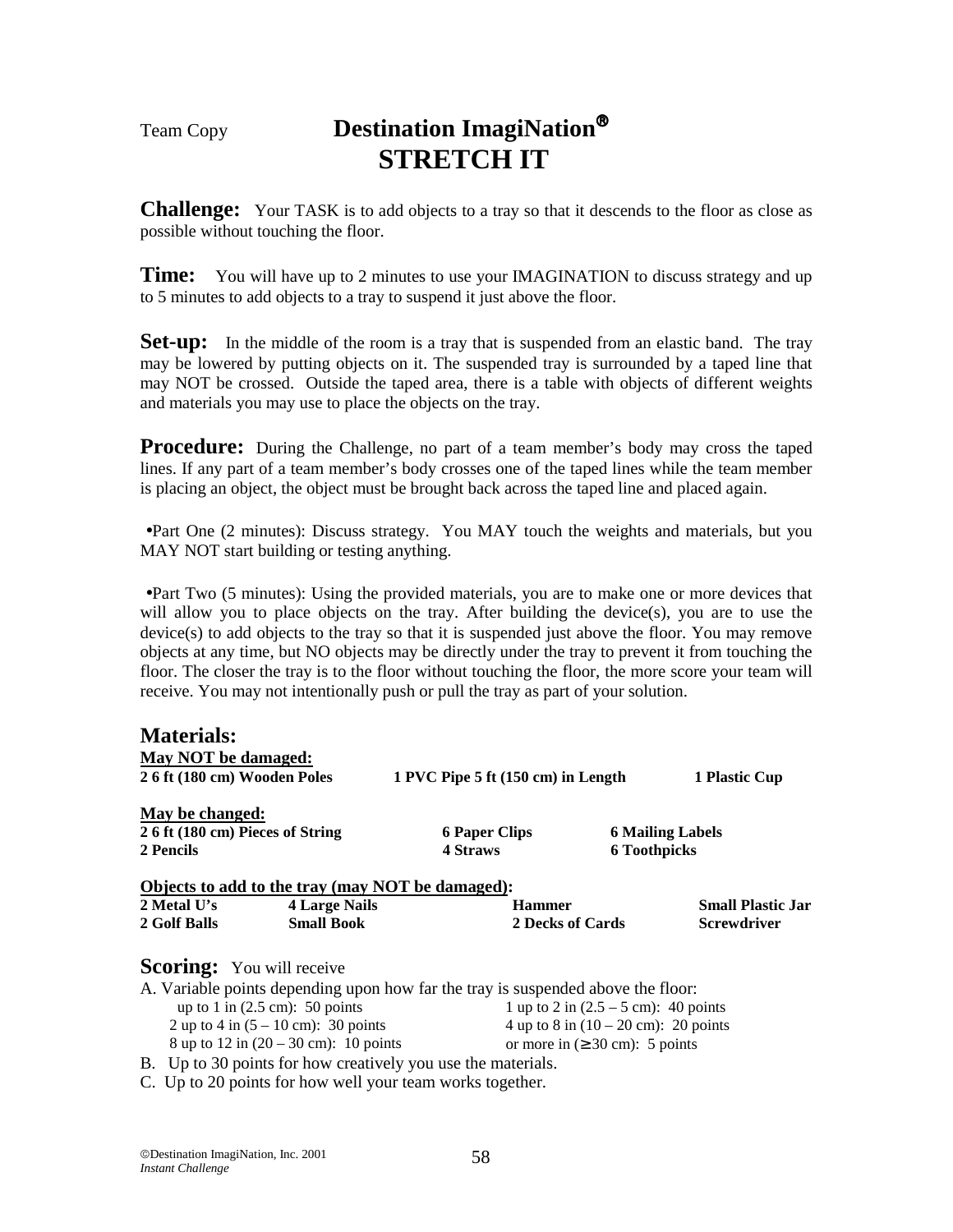# **Destination ImagiNation** *Instant Challenge*  **Entry Level SWING IT ACROSS**

**Challenge:** Your **TASK** is to create a container that will allow you to move Ping-Pong balls back and forth across taped lines.

**Time:** You will have up to 5 minutes to use your IMAGINATION to build your container and practice, and up to 2 minutes to move Ping-Pong balls for score.

**Set-up:** In the center of the room is a rope that hangs from the ceiling. Attached to the bottom end of the rope is a Frisbee. There are also two taped lines on the floor on either side of the rope. The length of the rope has been adjusted so that it can be released on one side of the taped lines and caught on the far side of the other line. There is also a table on each side of the taped lines with 10 Ping-Pong balls on each, labeled Table 1 and Table 2. The balls on each side are a different color. In addition, on one of the tables there are materials you may use to build a container on the Frisbee that will allow you to move Ping-Pong balls back and forth across the taped lines.

## **Procedure:**

•Part One (5 minutes): Use the materials on the table to make a container on the Frisbee that will allow you to move Ping-Pong balls back and forth across the taped lines. During Part 1, you may also practice moving Ping-Pong balls. At the end of Part 1, all Ping-Pong balls will be returned to their original positions.

•Part Two (2 minutes): Move Ping-Pong balls for score. In order to receive score, the Frisbee must be completely behind one of the taped lines when it is released and caught on the far side of the taped lines. **No part of a team member's body may cross one of the taped lines when releasing or catching the Frisbee.** If a team member misses catching the Frisbee, the Frisbee may be retrieved. The goal is to use the container on the Frisbee to move as many of the colored Ping-Pong balls to the opposite side. Any materials or Ping-Pong balls that drop in between the taped lines during Part 2 may NOT be retrieved.

## **Materials:**

| 2 Sheets of Paper | 4 Pencils       | 2 12 in (30 cm) Pieces of String      | 6 Clothespins |
|-------------------|-----------------|---------------------------------------|---------------|
| 2 Rubber Bands    | 1 Styrofoam Cup | 2 Mailing Labels (may NOT be 3 Straws |               |
|                   |                 | attached to the Frisbee)              |               |

- **Scoring:** You will receive <br>A. 3 points (60 points maximum) for each Ping-Pong Ball that changes sides during Part 2.
- B. Up to 20 points for the creativity of your container.
- C. Up to 20 points for how well your team works together.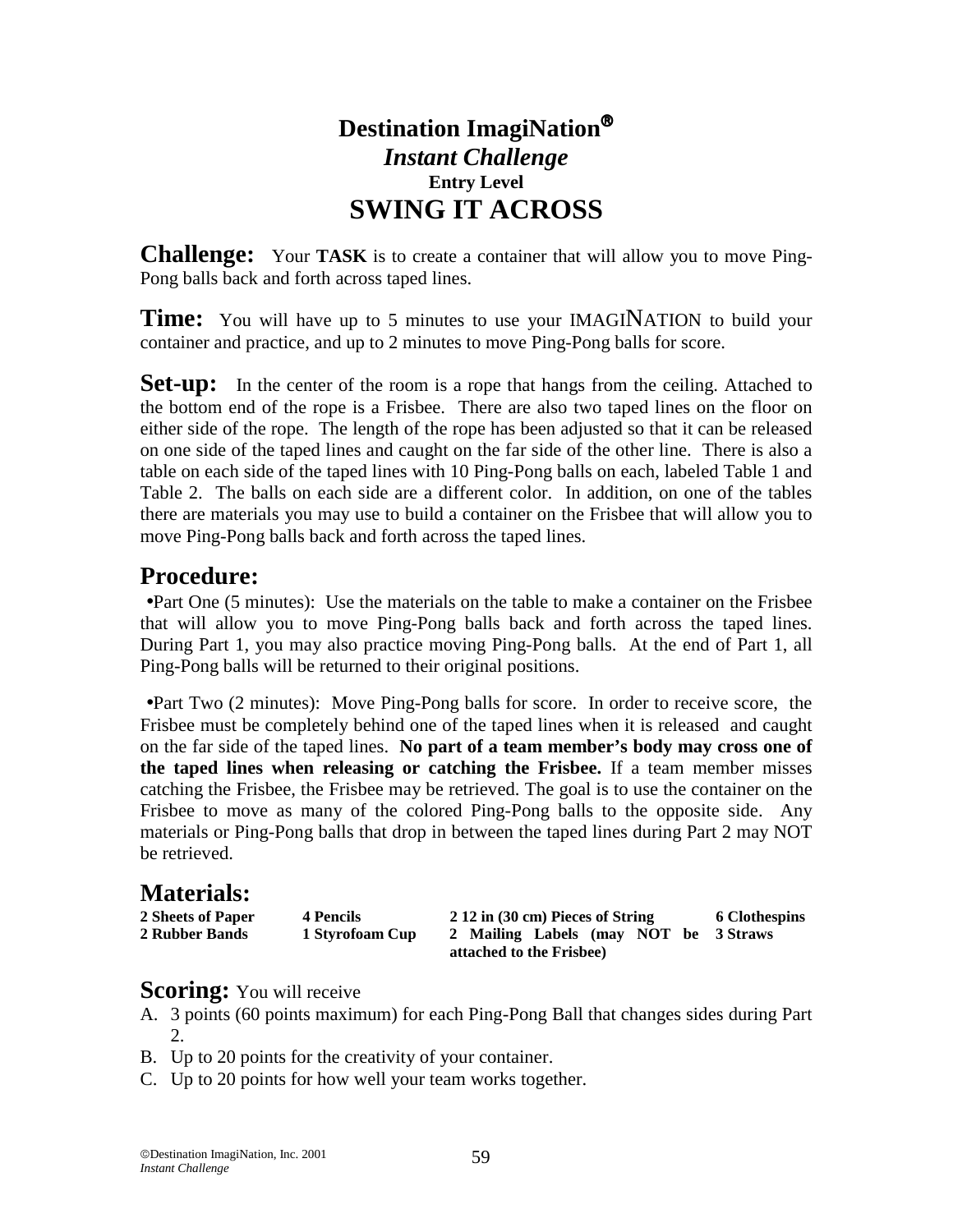1. The set-up consists of rope hanging from the ceiling. Attached to the bottom end of the rope is a Frisbee (open side down). On either side of the rope are two taped lines, 3 ft (90 cm) apart. Outside of each line, there is a table with 10 Ping-Pong Balls on each. The Ping-Pong balls on each side are of different colors. On one of the tables there are also materials.



- 2. If part of a team member's body crosses a taped line in releasing or catching the Frisbee, Ping-Pong balls moved during that release would not receive score. However, the team could try the maneuver again.
- 3. If the team does not catch the Frisbee and it stops in between the two taped lines, the team that released the Frisbee may retrieve the rope and try again.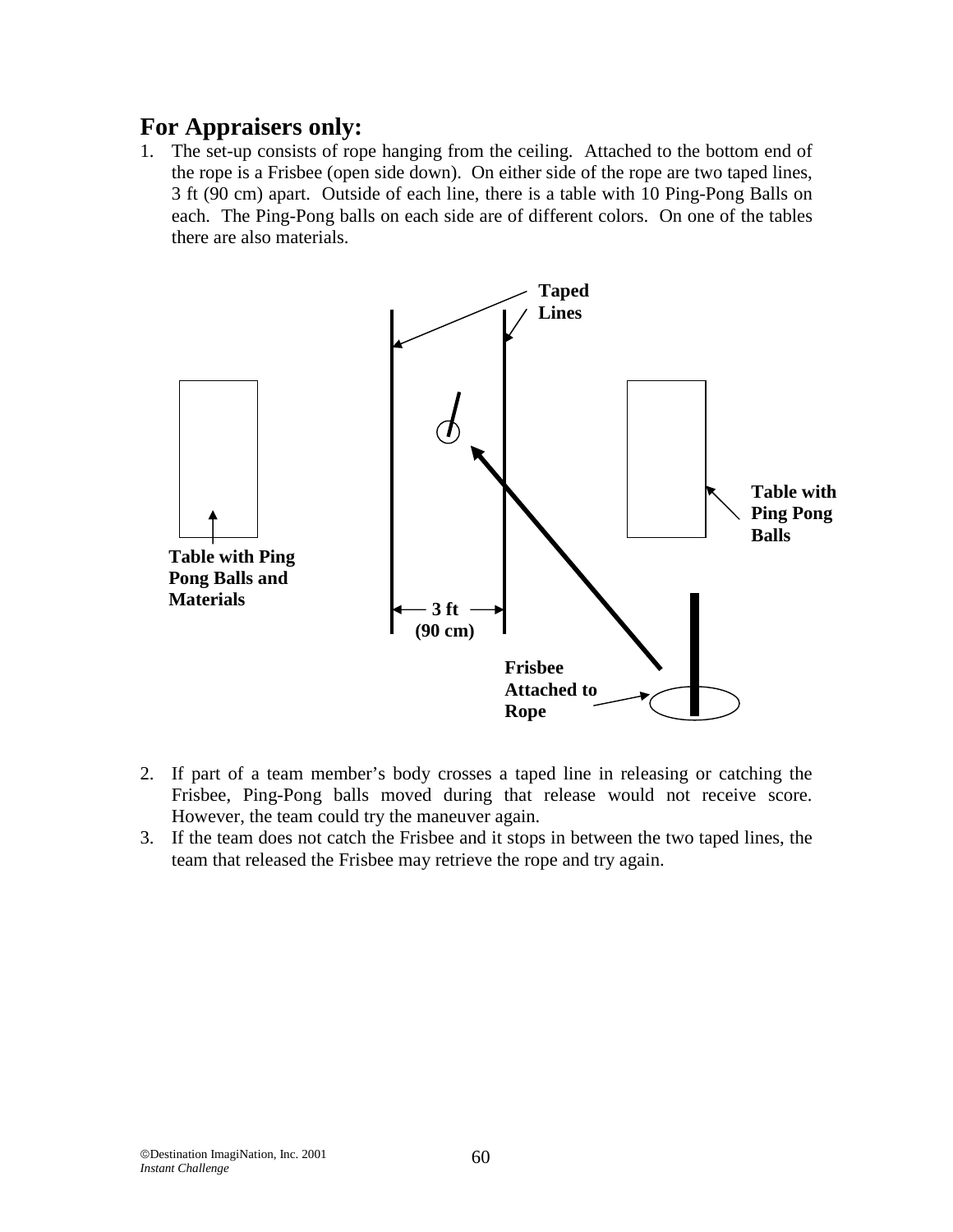# Team Copy **Destination ImagiNation SWING IT ACROSS**

**Challenge:** Your **TASK** is to create a container that will allow you to move Ping-Pong balls back and forth across taped lines.

**Time:** You will have up to 5 minutes to use your IMAGINATION to build your container and practice, and up to 2 minutes to move Ping-Pong balls for score.

**Set-up:** In the center of the room is a rope that hangs from the ceiling. Attached to the bottom end of the rope is a Frisbee. There are also two taped lines on the floor on either side of the rope. The length of the rope has been adjusted so that it can be released on one side of the taped lines and caught on the far side of the other line. There is also a table on each side of the taped lines with 10 Ping-Pong balls on each, labeled Table 1 and Table 2. The balls on each side are a different color. In addition, on one of the tables there are materials you may use to build a container on the Frisbee that will allow you to move Ping-Pong balls back and forth across the taped lines.

# **Procedure:**

•Part One (5 minutes): Use the materials on the table to make a container on the Frisbee that will allow you to move Ping-Pong balls back and forth across the taped lines. During Part 1, you may also practice moving Ping-Pong balls. At the end of Part 1, all Ping-Pong balls will be returned to their original positions.

•Part Two (2 minutes): Move Ping-Pong balls for score. In order to receive score, the Frisbee must be completely behind one of the taped lines when it is released and caught on the far side of the taped lines. **No part of a team member's body may cross one of the taped lines when releasing or catching the Frisbee.** If a team member misses catching the Frisbee, the Frisbee may be retrieved. The goal is to use the container on the Frisbee to move as many of the colored Ping-Pong balls to the opposite side. Any materials or Ping-Pong balls that drop in between the taped lines during Part 2 may NOT be retrieved.

# **Materials:**

**2 Sheets of Paper 4 Pencils 2 12 in (30 cm) Pieces of String 6 Clothespins 2 Rubber Bands 1 Styrofoam Cup 2 Mailing Labels (may NOT be 3 Straws attached to the Frisbee)** 

- **Scoring:** You will receive<br>A. 3 points (60 points maximum) for each Ping-Pong Ball that changes sides during Part 2.
- B. Up to 20 points for the creativity of your container.
- C. Up to 20 points for how well your team works together.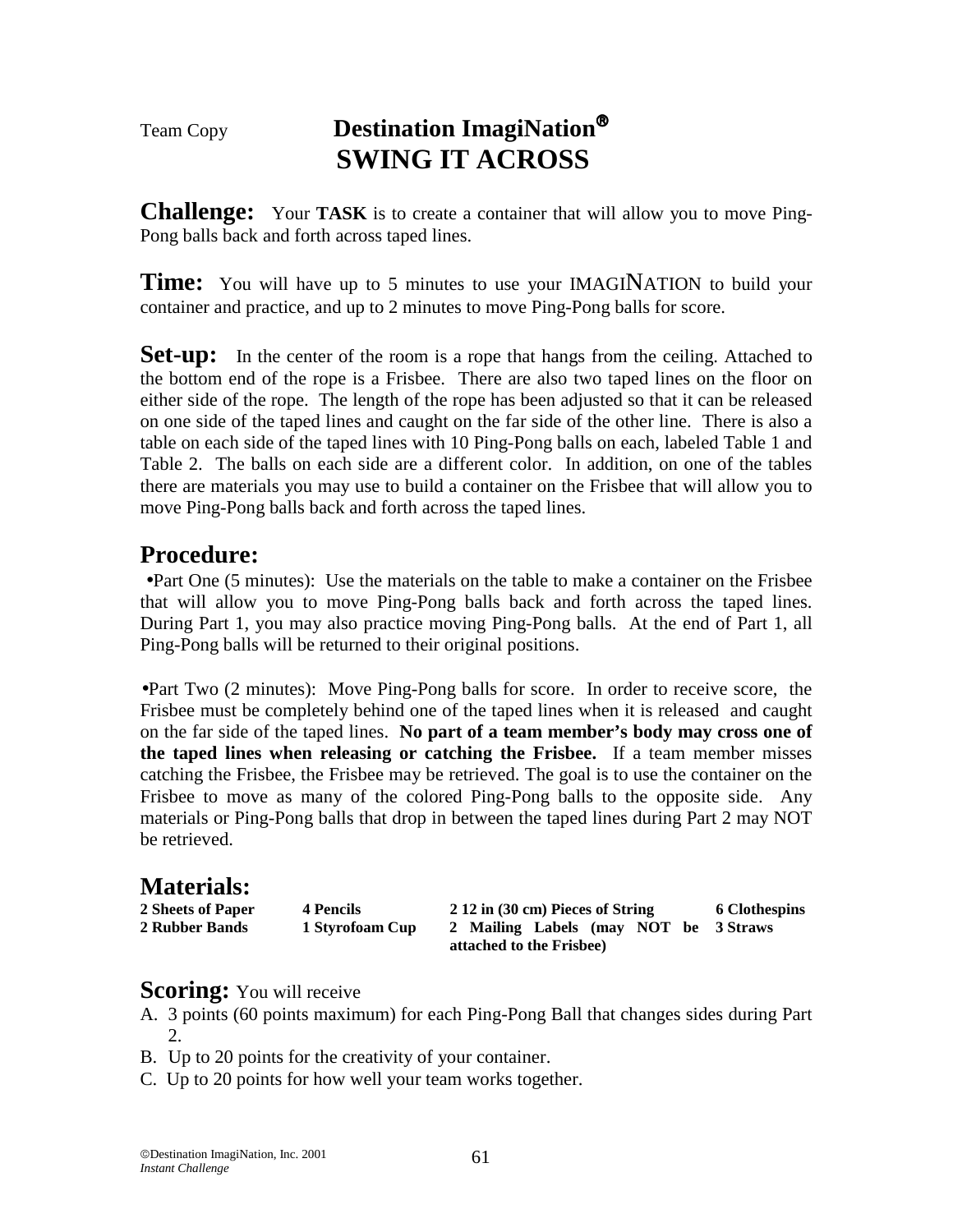# **Destination ImagiNation** *Instant Challenge*  **Entry Level TALLER AND SMALLER**

**Challenge:** Decide how the world would be different in 3 situations where something is taller or smaller, and present a **PERFORMANCE** to the Appraisers explaining how the world would be different in each situation.

**Time:** You will have up to 5 minutes to use your IMAGINATION to choose 3 situations where something is taller or smaller and up to 2 minutes to present your **PERFORMANCE**.

**The Scene:** We tend to take many things for granted, particularly the size of things around us. But what if all fish were the size of whales? Or airplanes were the size of bananas? How would that affect us? From the examples on the table, your team is to choose 3 different situations where something is taller or smaller. You should then decide how the world would be different in each situation. You will have up to 2 minutes to give a **PERFORMANCE** to the Appraisers, sharing your ideas one situation at a time.

A piece of paper and a pencil will be available for your team to use as you plan your **PERFORMANCE**.

### **Scoring:** You will receive up to

- A. 20 points (60 points maximum) for the creativity of how each situation would make the world different.
- B. 20 points for the overall creativity of your **PERFORMANCE**.
- C. 20 points for how well your team works together.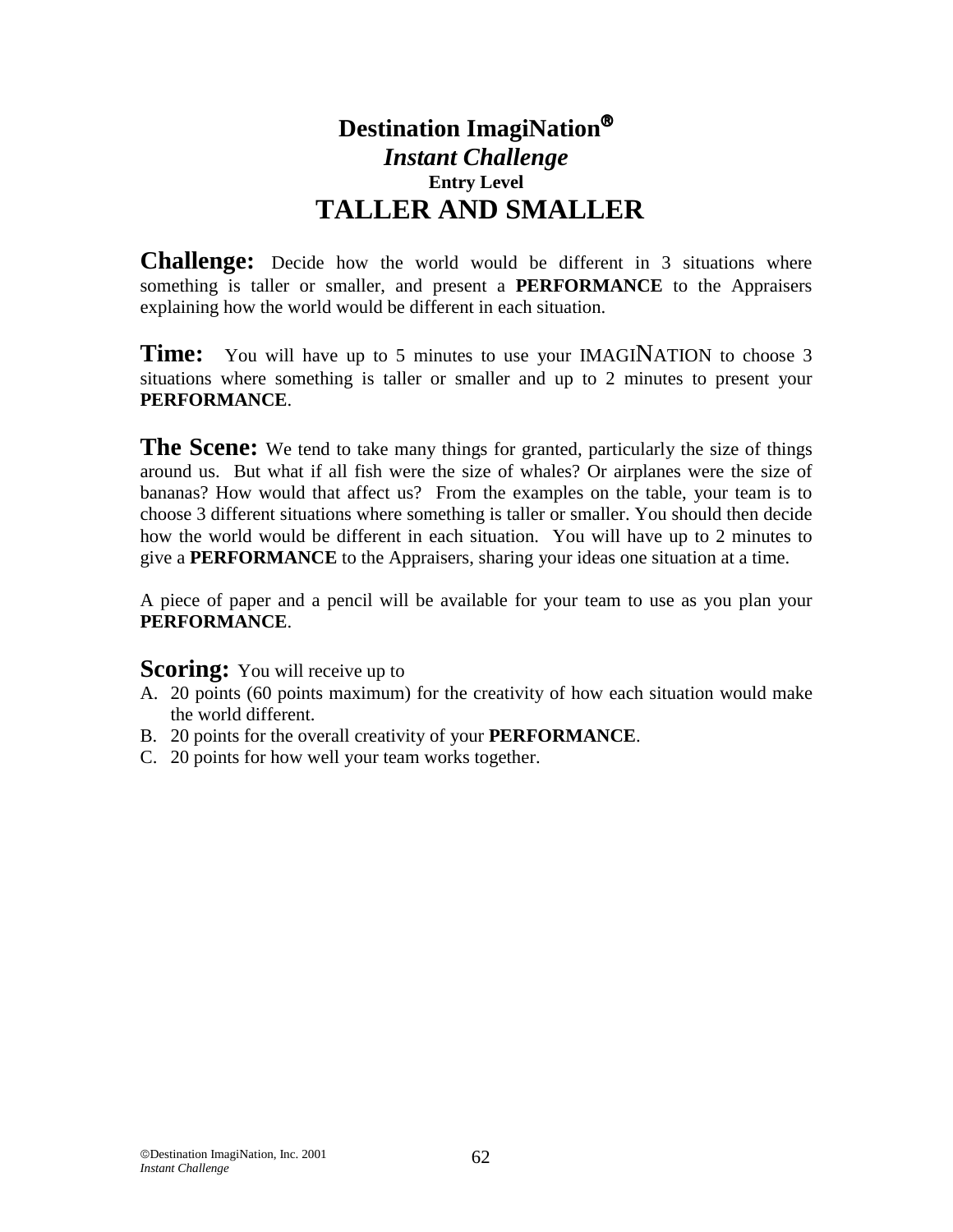# Team Copy **Destination ImagiNation TALLER AND SMALLER**

**Challenge:** Decide how the world would be different in 3 situations where something is taller or smaller, and present a **PERFORMANCE** to the Appraisers explaining how the world would be different in each situation.

**Time:** You will have up to 5 minutes to use your IMAGINATION to choose 3 situations where something is taller or smaller and up to 2 minutes to present your **PERFORMANCE**.

The Scene: We tend to take many things for granted, particularly the size of things around us. But what if all fish were the size of whales? Or airplanes were the size of bananas? How would that affect us? From the examples on the table, your team is to choose 3 different situations where something is taller or smaller. You should then decide how the world would be different in each situation. You will have up to 2 minutes to give a **PERFORMANCE** to the Appraisers, sharing your ideas one situation at a time.

A piece of paper and a pencil will be available for your team to use as you plan your **PERFORMANCE**.

**Scoring:** You will receive up to

- A. 20 points (60 points maximum) for the creativity of how each situation would make the world different.
- B. 20 points for the overall creativity of your **PERFORMANCE**.
- C. 20 points for how well your team works together.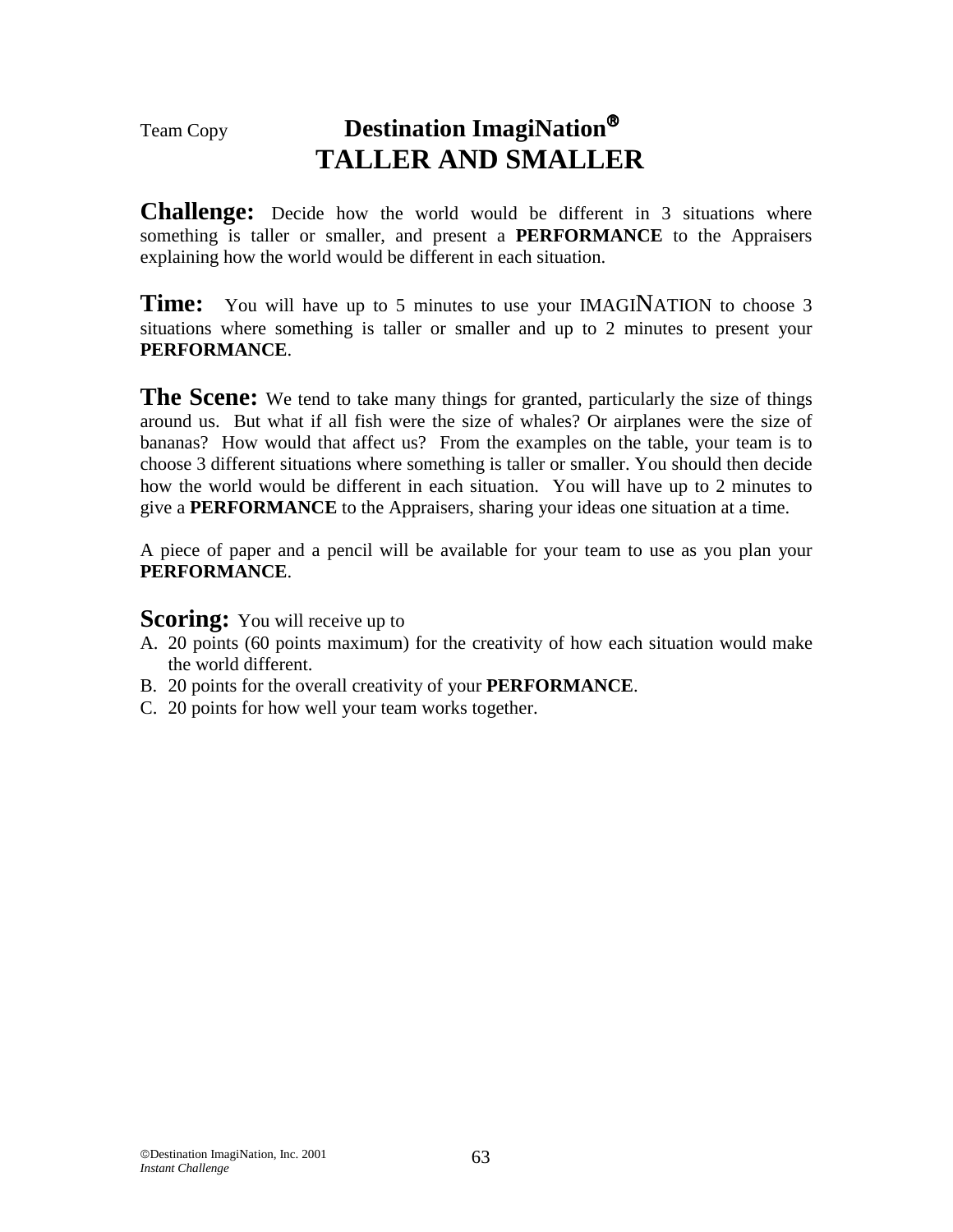# **SITUATION 1:**  Humans are one foot tall.

# **SITUATION 2:**  Earthworms are ten feet long.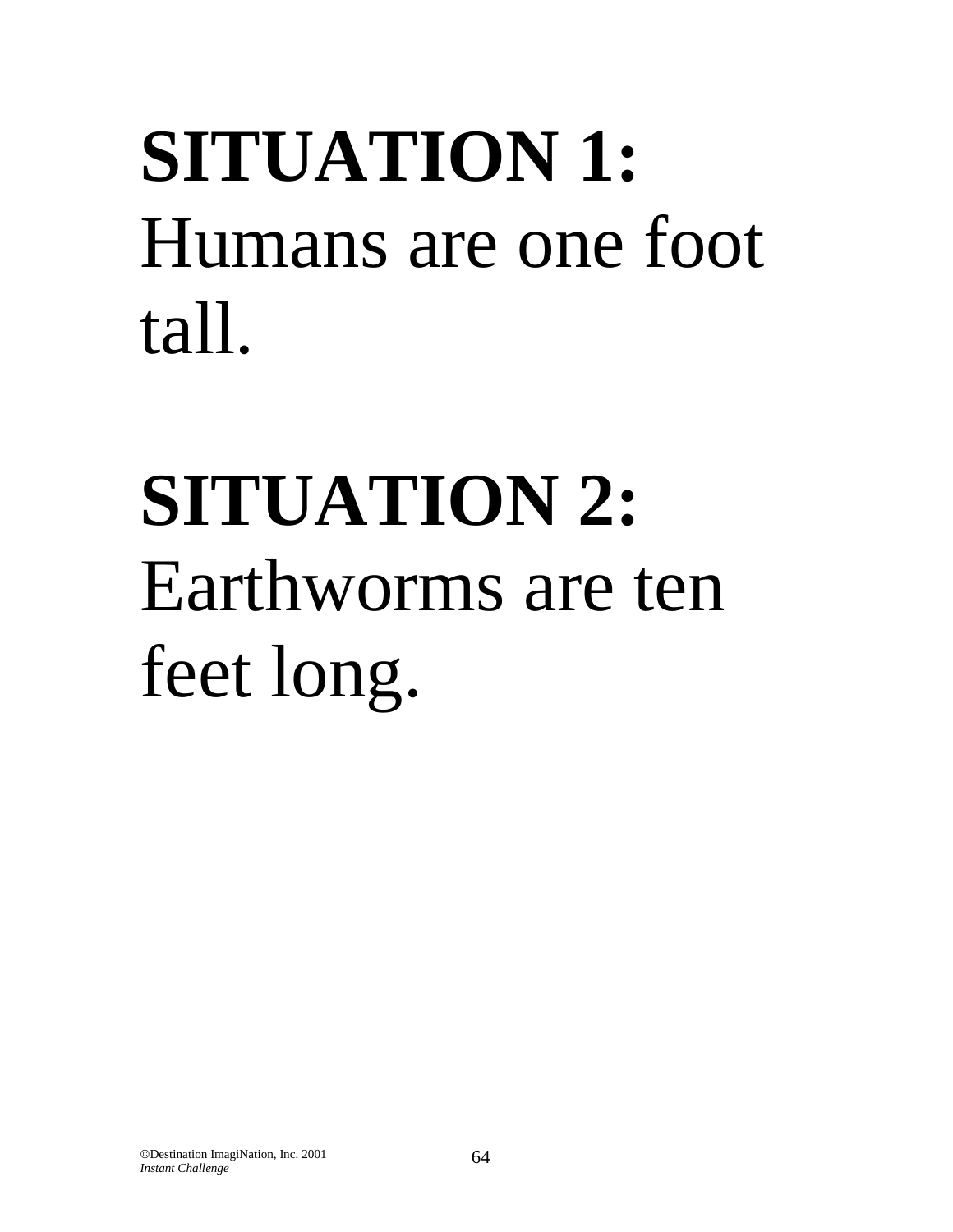**METRIC:** 

# **SITUATION 1:**  Humans are thirty centimeters tall.

# **SITUATION 2:**  Earthworms are three meters long.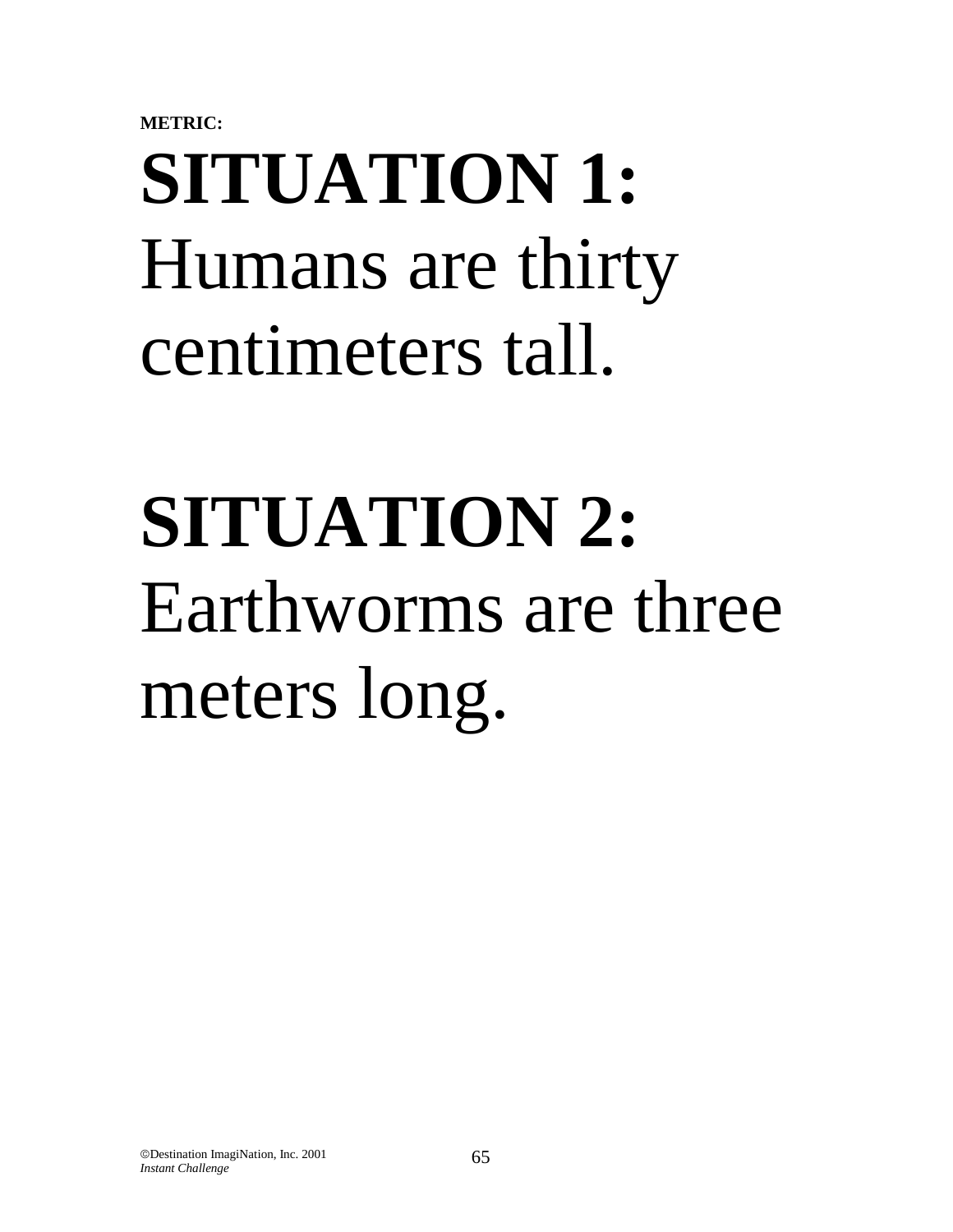**SITUATION 3:**  Birds are as large as elephants.

# **SITUATION 4:**  Watermelons are the size of grapes.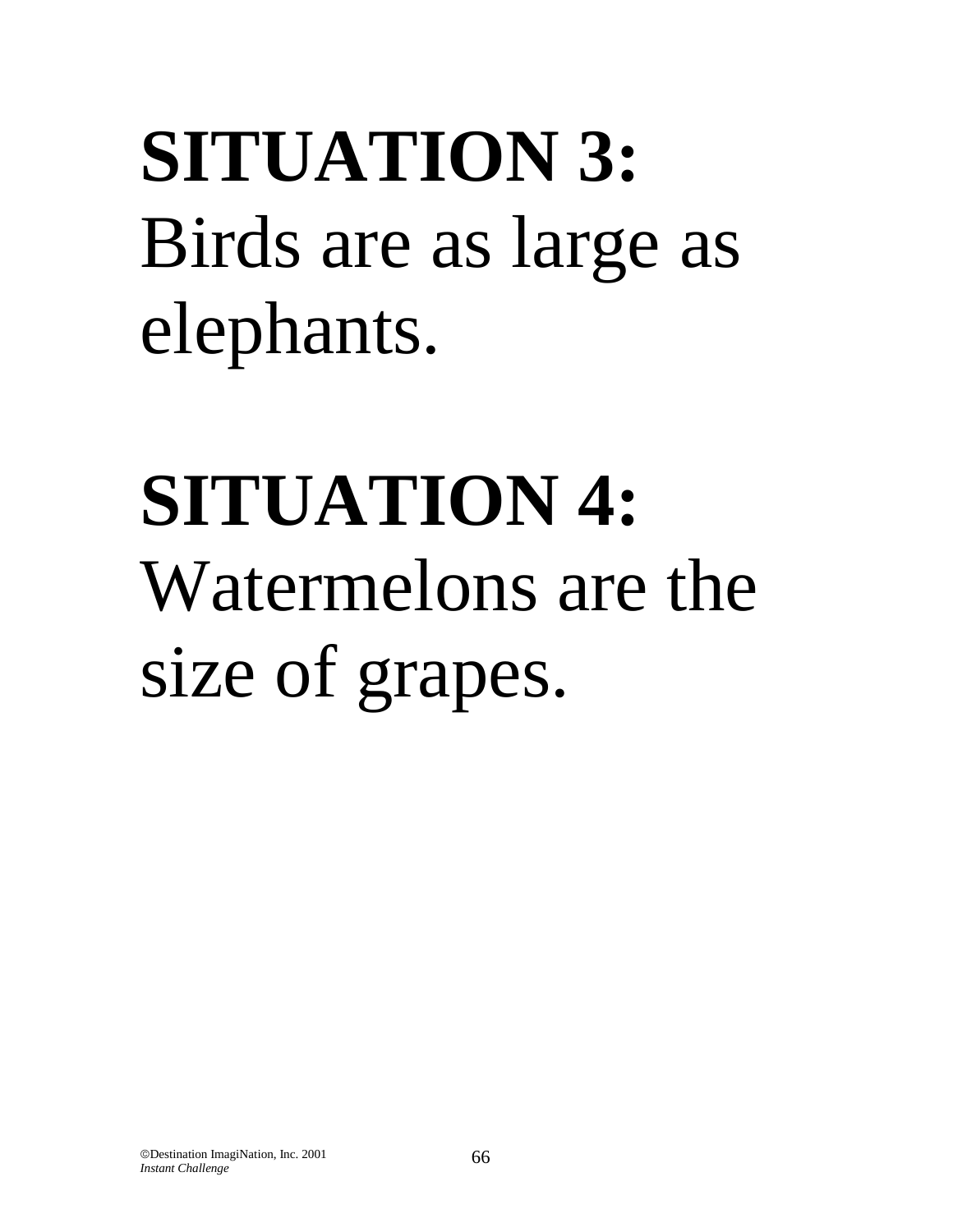**SITUATION 5:**  Cows are the size of postage stamps.

**SITUATION 6:**  Eyeglasses are the size of car windshields?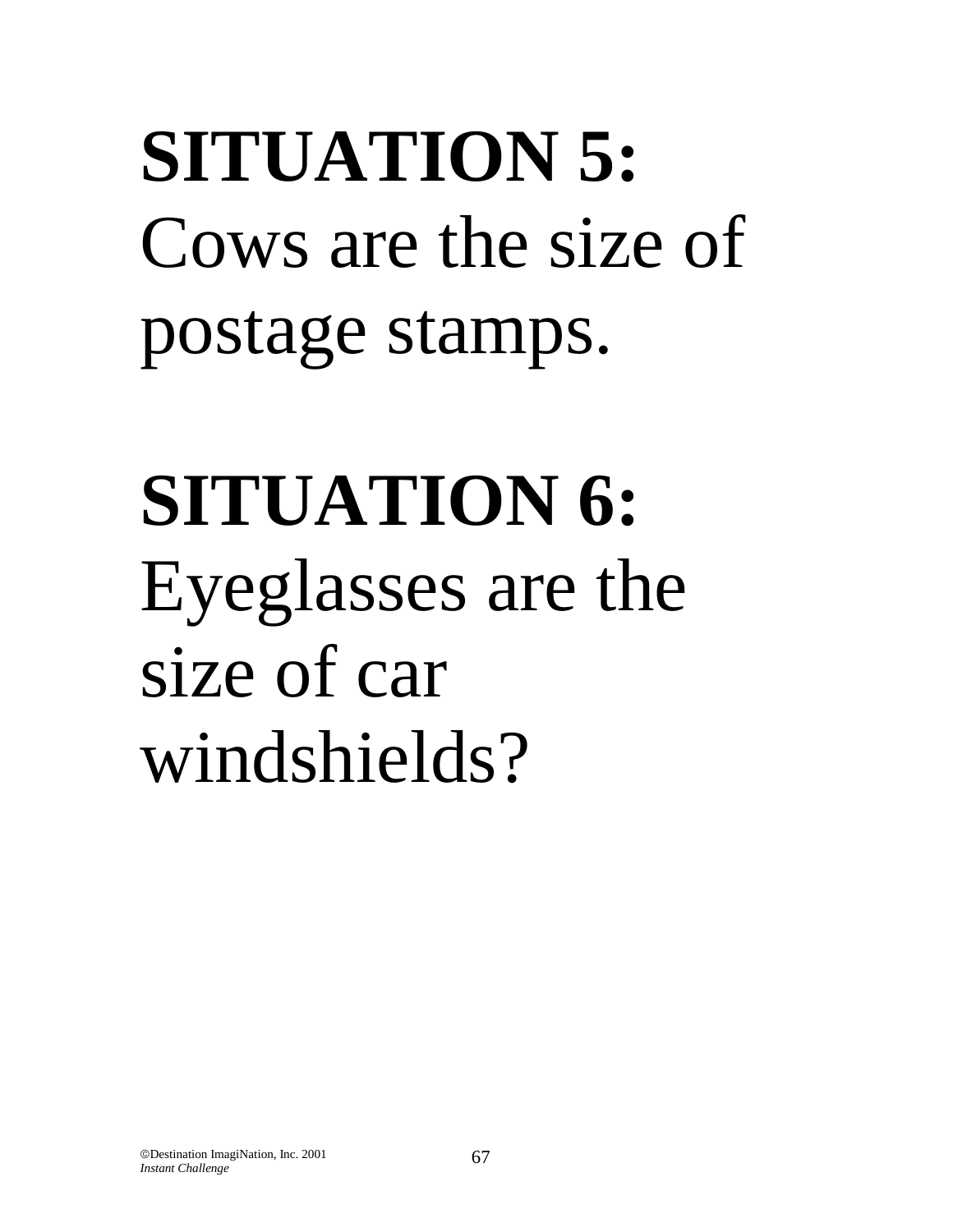**SITUATION 7:**  Telephones are the size of firetrucks.

**SITUATION 8:**  A roll of toilet paper is the same size as a school desk.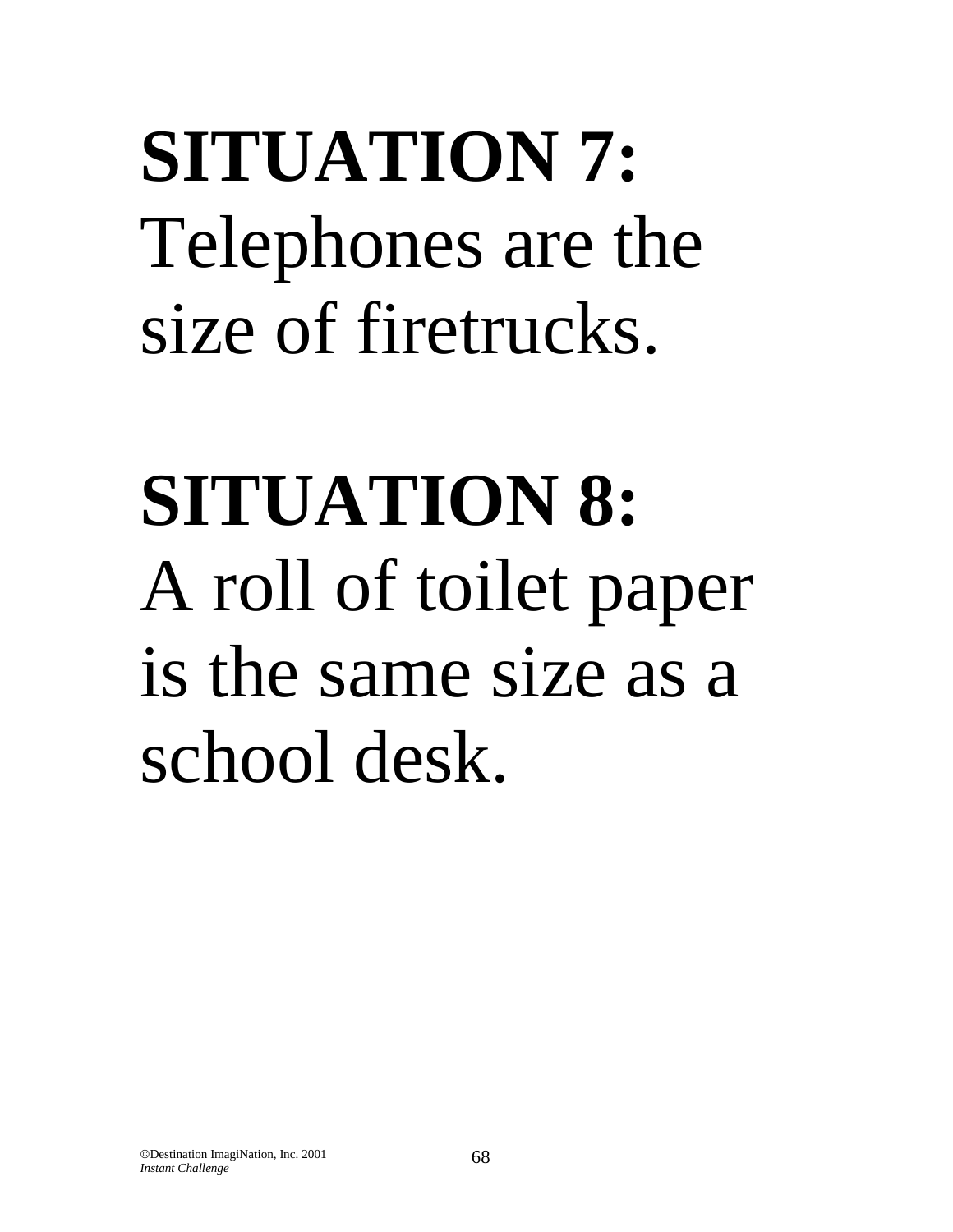# **Destination ImagiNation** *Instant Challenge*   **Entry and Advanced Levels TEAM MEMBER TOWER**

**Challenge:** Your **TASK** is to build a free-standing tower on the back of one of your team members and then present a **PERFORMANCE**, in which you tell the Appraisers what is special about the tower.

In this Challenge, "free-standing" means that the tower may NOT be attached to the team member or the team member's clothing.

**Time:** You will have up to 5 minutes to use your IMAGINATION to build a freestanding tower on the back of one of your team members and prepare your presentation, and up to 1 minute to present your **PERFORMANCE**, in which you tell the Appraisers what is special about the tower.

**Set-up:** On the table are materials you may use to build your tower. There is also a mat for one of your team members to kneel on, and a stepping stool.

# **Procedure:**

•Part One (5 minutes): Choose one of your team members to build a free- standing tower on. That team member must kneel on the mat, supported only by hands and knees. The mat may NOT be moved. Using the materials on the table, you should then build a tower that is as high as possible on the back of your teammate. At the end of 5 minutes, or earlier if the team wishes, the Appraisers will measure the height of the tower from the team member's back. The tower may only be touching the back of the team member kneeling on the floor when it is measured. During Part 1, you should also plan your presentation.

•Part Two (1 minute): Present a **PEFORMANCE**, in which you tell the Appraisers what is special about the tower.

# **Materials:**

| <b>4 Styrofoam Cups</b> | 4 Pieces of Lasagna | 2 12in (30 cm) Pieces of String | <b>6 Straws</b> |
|-------------------------|---------------------|---------------------------------|-----------------|
| <b>4 Index Cards</b>    | 2 Rubber Bands      | <b>6 Mailing Labels</b>         | 2 Pencils       |

**A piece of paper and a pencil (may NOT be used as part of tower) will also be available for your team to use as you plan your PERFORMANCE.** 

- **Scoring:** You will receive <br>A. 2 points for each full inch (2.5 cm) of height of your tower measured from the back of your teammate.
- B. Up to 20 points for how creatively you use the materials.
- C. Up to 20 points for the creativity of your **PERFORMANCE**.
- D. Up to 20 points for how well your team works together.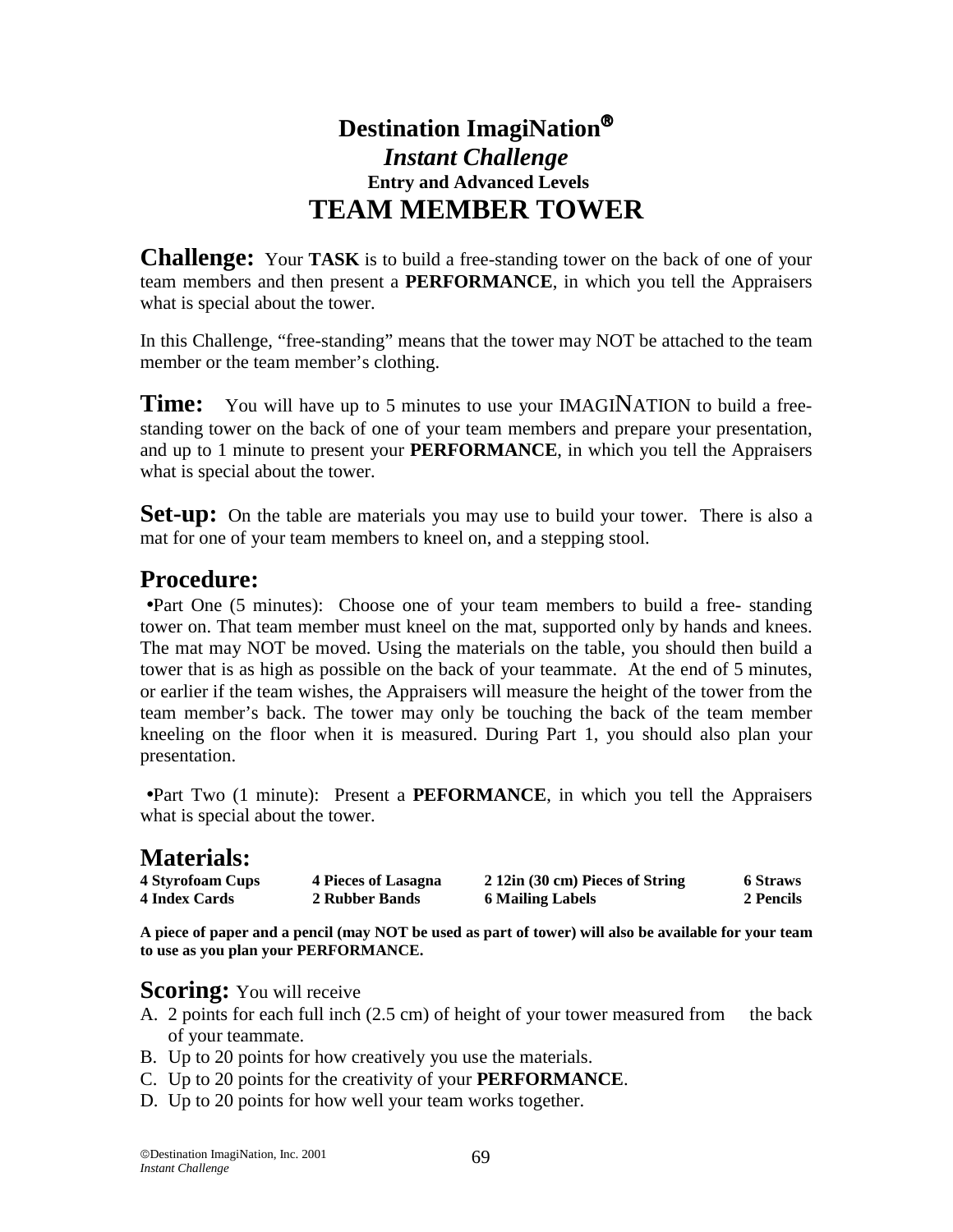1. The set-up consists of a table with materials and a pad for one of the team members to kneel on. In addition, there is a stepping stool.



2. The height of the structure should be measured with a yardstick (meterstick) placed just above the back of the team member who is kneeling. Care must be taken not to disturb the structure until it has been measured.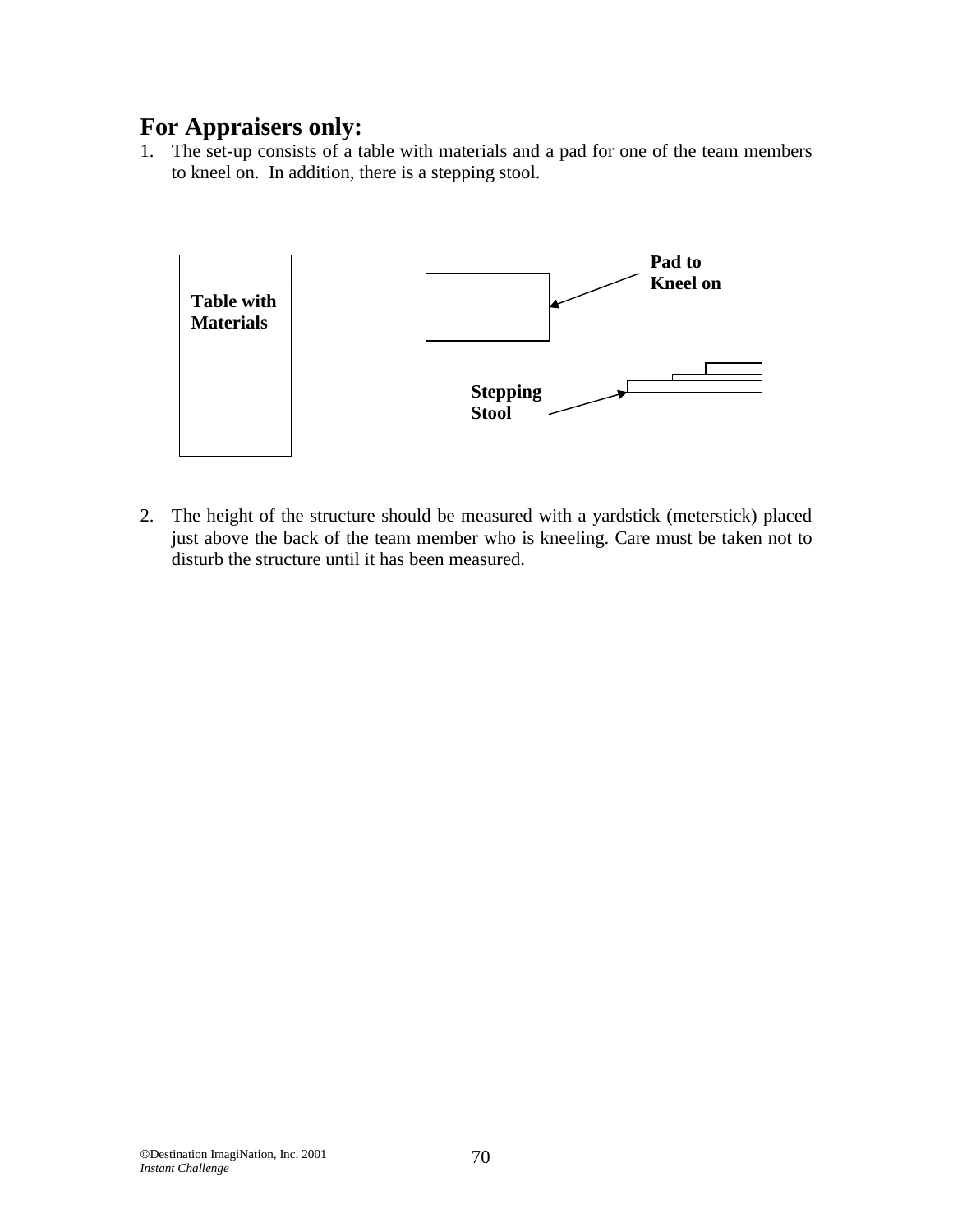# Team Copy **Destination ImagiNation TEAM MEMBER TOWER**

**Challenge:** Your **TASK** is to build a free-standing tower on the back of one of your team members and then present a **PERFORMANCE**, in which you tell the Appraisers what is special about the tower.

In this Challenge, "free-standing" means that the tower may NOT be attached to the team member or the team member's clothing.

**Time:** You will have up to 5 minutes to use your IMAGINATION to build a freestanding tower on the back of one of your team members and prepare your presentation, and up to 1 minute to present your **PERFORMANCE**, in which you tell the Appraisers what is special about the tower.

**Set-up:** On the table are materials you may use to build your tower. There is also a mat for one of your team members to kneel on, and a stepping stool.

## **Procedure:**

•Part One (5 minutes): Choose one of your team members to build a free- standing tower on. That team member must kneel on the mat, supported only by hands and knees. The mat may NOT be moved. Using the materials on the table, you should then build a tower that is as high as possible on the back of your teammate. At the end of 5 minutes, or earlier if the team wishes, the Appraisers will measure the height of the tower from the team member's back. The tower may only be touching the back of the team member kneeling on the floor when it is measured. During Part 1, you should also plan your presentation.

•Part Two (1 minute): Present a **PEFORMANCE**, in which you tell the Appraisers what is special about the tower.

| <b>Materials:</b>       |                     |                                 |                 |
|-------------------------|---------------------|---------------------------------|-----------------|
| <b>4 Styrofoam Cups</b> | 4 Pieces of Lasagna | 2 12in (30 cm) Pieces of String | <b>6 Straws</b> |
| <b>4 Index Cards</b>    | 2 Rubber Bands      | 6 Mailing Labels                | 2 Pencils       |

**A piece of paper and a pencil (may NOT be used as part of tower) will also be available for your team to use as you plan your PERFORMANCE.** 

- **Scoring:** You will receive <br>A. 2 points for each full inch (2.5 cm) of height of your tower measured from the back of your teammate.
- B. Up to 20 points for how creatively you use the materials.
- C. Up to 20 points for the creativity of your **PERFORMANCE**.
- D. Up to 20 points for how well your team works together.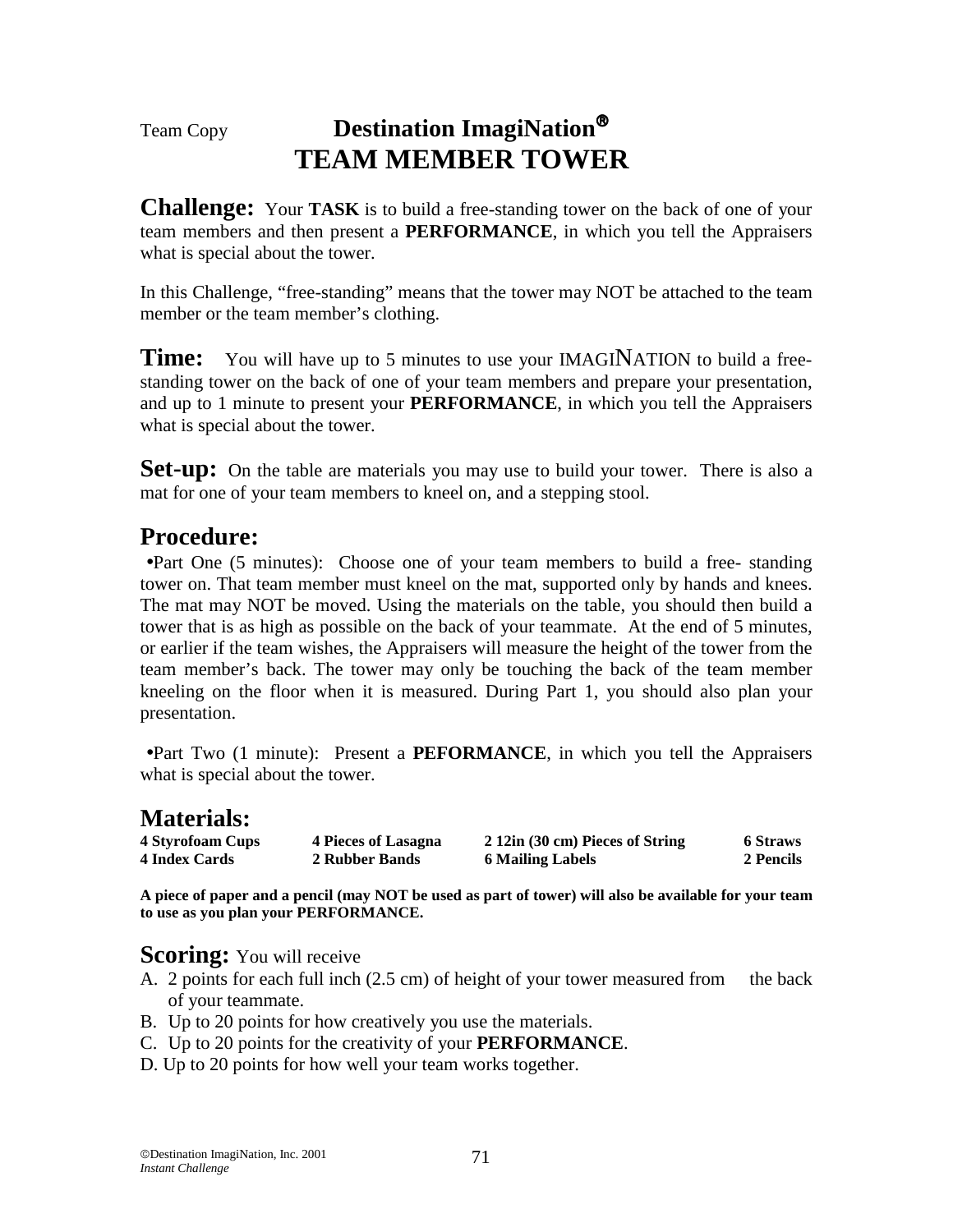# **Destination ImagiNation** *Instant Challenge*  **Entry and Advanced Levels THE SKY'S THE LIMIT**

**Challenge:** Your **TASK** is to design your own space to hold team practices and present a **PERFORMANCE**, sharing your ideas with the Appraisers.

**Time:** You will have up to 4 minutes to use your IMAGINATION to design and create a model of your space, and up to 2 minutes to present your PERFORMANCE, sharing your ideas with the Appraisers.

**The Scene:** Your team has just learned that it may design its own space (room) for team practices. The space can be any size or shape. It can have anything in it that you want. The sky's the limit! Using the materials on the table, you are to create a model of your space and then present your ideas and model to the Appraisers. You should try to use the space effectively! You should also think of a name for your practice room and tell that to the Appraisers before you begin your **PERFORMANCE**.

## **Materials that you may use to build your model:**

| <b>May NOT be damaged:</b> |                  |                       |
|----------------------------|------------------|-----------------------|
| 5 Thick Markers            | 5 Thin Markers   | 4 Pencils (sharpened) |
| 3 Pairs of Scissors        | 1 Ruler          |                       |
| May be changed:            |                  |                       |
| 6 Flexible Straws          | 6 Mailing Labels | 4 Paper Clips         |

1 Piece of Poster Board 8 Pieces of Construction Paper (4 Different Colors)

A piece of paper and a pencil will also be available for your team to use as you plan your **PERFORMANCE**.

## **Scoring:** You will receive up to

- A. 30 points for the creativity of your design and model.
- B. 40 points for the creativity of your **PERFORMANCE**.
- C. 10 points for the creativity of your practice room's name.
- D. 20 points for how well your team works together.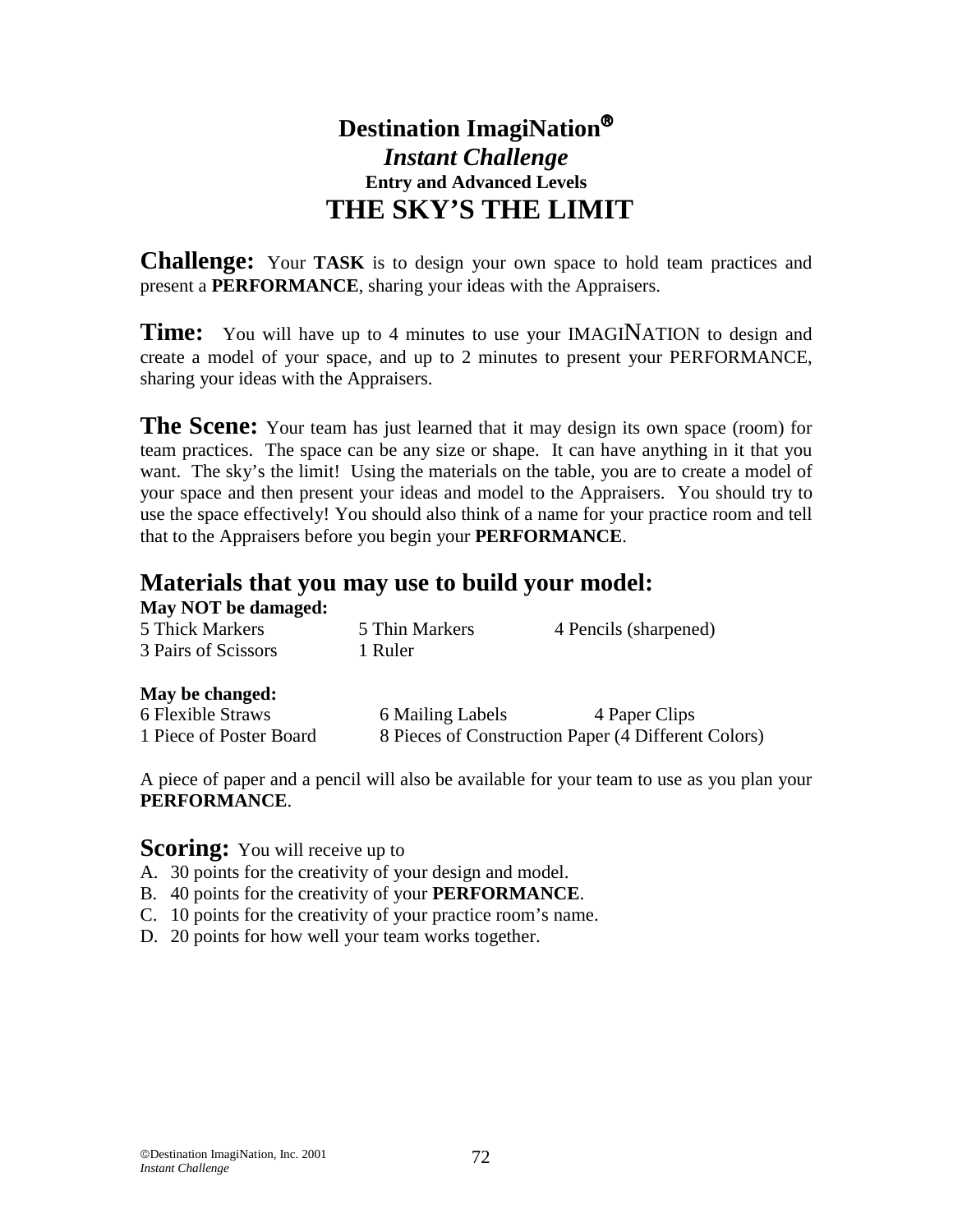# **FOR APPRAISERS ONLY:**

- 1. When scoring, look for the details of how the team used the space. Did they use the space effectively? Did they include such things as a construction area, a storage area for supplies, open area for practices, area for team breaks, etc.? The intent is to appraise the creative and effective use of space.
- 2. Make sure the same 4 colors of construction paper are used for all teams of the same level and challenge.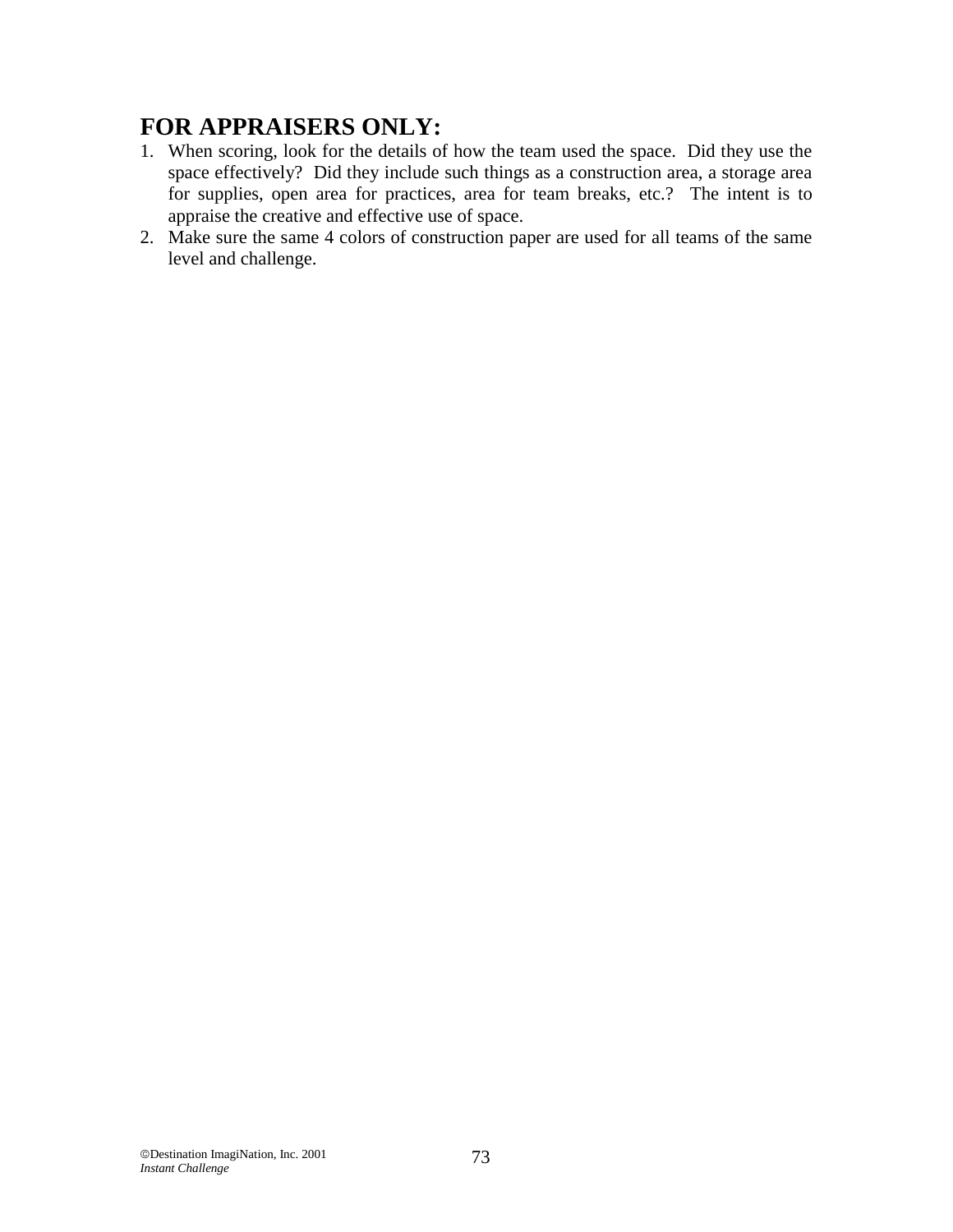# Team Copy **Destination ImagiNation THE SKY'S THE LIMIT**

**Challenge:** Your **TASK** is to design your own space to hold team practices and present a **PERFORMANCE**, sharing your ideas with the Appraisers.

**Time:** You will have up to 4 minutes to use your IMAGINATION to design and create a model of your space, and up to 2 minutes to present your **PERFORMANCE**, sharing your ideas with the Appraisers.

**The Scene:** Your team has just learned that it may design its own space (room) for team practices. The space can be any size or shape. It can have anything in it that you want. The sky's the limit! Using the materials on the table, you are to create a model of your space and then present your ideas and model to the Appraisers. You should try to use the space effectively! You should also think of a name for your practice room and tell that to the Appraisers before you begin your **PERFORMANCE**.

## **Materials that you may use to build your model:**

| <b>May NOT be damaged:</b> |                |                       |
|----------------------------|----------------|-----------------------|
| 5 Thick Markers            | 5 Thin Markers | 4 Pencils (sharpened) |
| 3 Pairs of Scissors        | 1 Ruler        |                       |

### **May be changed:**

| 6 Flexible Straws       | 6 Mailing Labels | 4 Paper Clips                                       |
|-------------------------|------------------|-----------------------------------------------------|
| 1 Piece of Poster Board |                  | 8 Pieces of Construction Paper (4 Different Colors) |

A piece of paper and a pencil will also be available for your team to use as you plan your **PERFORMANCE**.

**Scoring:** You will receive up to

- A. 30 points for the creativity of your design and model.
- B. 40 points for the creativity of your **PERFORMANCE**.
- C. 10 points for the creativity of your practice room's name.
- D. 20 points for how well your team works together.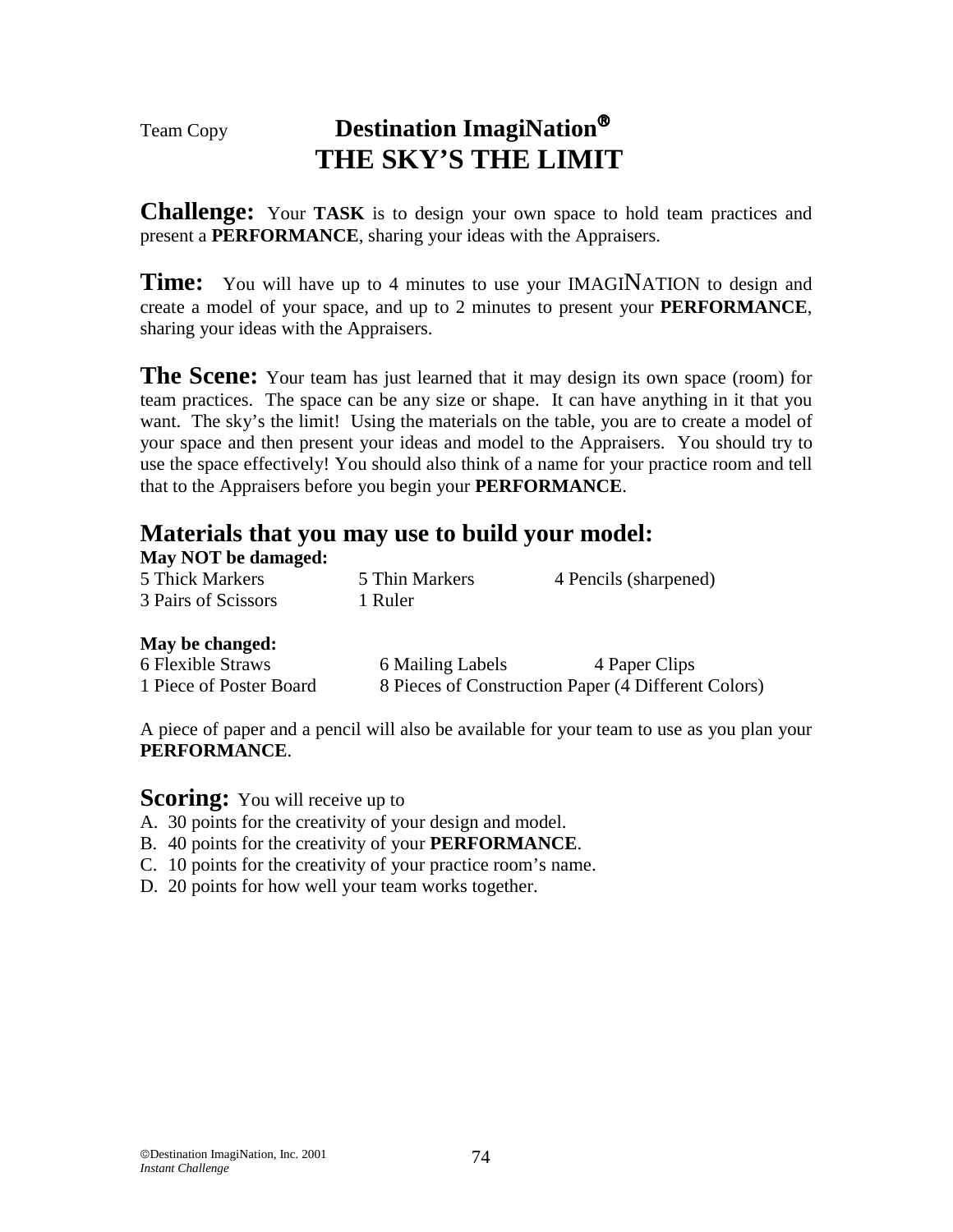# **Destination ImagiNation** *Instant Challenge*   **Entry Level WATER BRIDGE**

**Challenge:** Your **TASK** is to build a bridge that will support a container and add water to the container.

**Time:** You will have up to 6 minutes to use your IMAGINATION to build and test a bridge that will support a container and up to 1 minute to add water to the container for score.

**Set-up:** In the middle of the room is tub filled with water that also contains two bricks. On the table there are materials that you may use to make a bridge between the two bricks and containers that may be placed on the bridge. Finally, in the tub there is a plastic cup that holds 4 ounces (1/2 cup or 120 ml) of water that may be used to add water to one of the containers.

# **Procedure:**

•Part One (6 minutes): Use the materials on the table to build a bridge that connects the bricks. The bridge may only rest on top of the bricks. You should also select **ONE** of the containers to sit on top of the bridge in between the two bricks. You may practice adding water to the container, but at the end of Part 1, the bridge must be in place supporting an empty container. You will be warned when there is 30 seconds left in Part 1. **IF YOU DO NOT HAVE A BRIDGE SUPPORTING AN EMPTY CONTAINER IN PLACE AT THE END OF PART 1, YOU WILL NOT BE ABLE TO CONTINUE TO PART 2.**

•Part Two (1 minute): Without touching the bridge or the container, you may add water to the container  $\frac{1}{2}$  cup (120 ml) at a time until either the bridge collapses, the container falls off the bridge, or the container holds six  $\frac{1}{2}$  cups (120 ml) of water.

## **Materials to Use to Build the Bridge:**

| 20 Toothpicks    | <b>6 Straws</b> | 1 Piece of Aluminum Foil            | 4 Mailing Labels         |
|------------------|-----------------|-------------------------------------|--------------------------|
| 2 Rubber Bands   | 2 Index Cards   | 19 in (23 cm) Paper Plate           | 4 Paper Clips            |
| 2 Styrofoam Cups | 2 Pencils       | $18$ in $(45 \text{ cm})$ of String | <b>6 Coffee Stirrers</b> |

- **Scoring:** You will receive <br>A. 10 points if at the end of Part 1, there is a bridge that connects the two bricks and supports one of the containers.
- B. 5, 10, 15, or 20 points depending upon which container has been chosen.
- C. 5 points (30 points maximum) for each full  $\frac{1}{2}$  cup (120 ml) of water that you add to the container that is supported by the bridge.
- D. Up to 20 points for how creatively you use the materials.
- E. Up to 20 points for how well your team works together.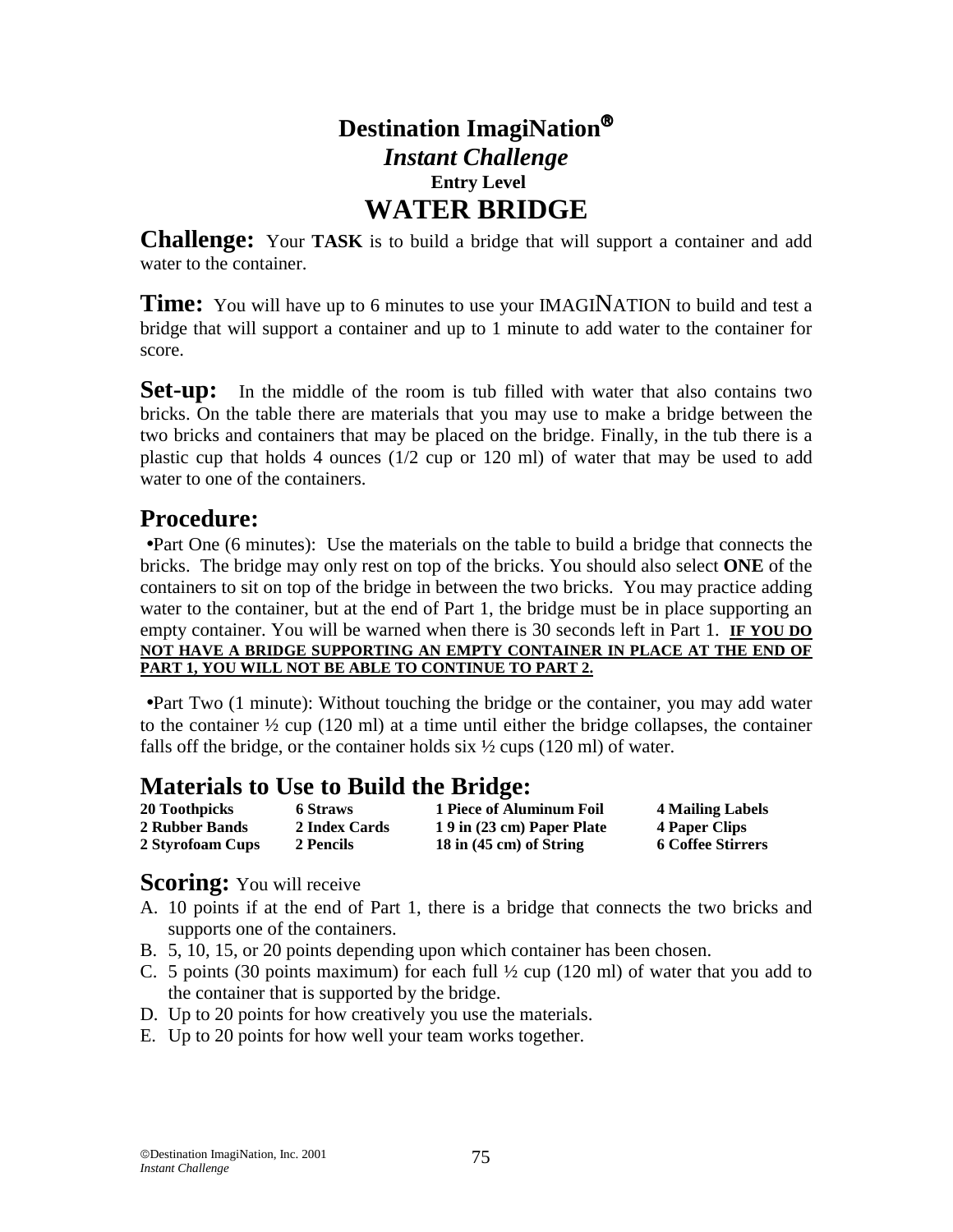## **For Appraisers only:**

1. The set-up consists of tub in the middle of the room that contains 6 in (15 cm) of water. In the middle of the tub are two bricks 14 in (35 cm) apart. Next to the tub is a table with materials and 4 containers.



- 2. The 4 containers should be of varying shapes and sizes, ranging from a volume of about one cup (240 ml) to a volume of 4  $\frac{1}{2}$  cups (1080 ml). The selection should include some tall, narrow containers, as well as short, wide containers. The containers should be labeled 5, 10, 15 or 20 points. Small, compact, light containers should receive fewer points than those that are larger, heavier or oddly shaped.
- 3. When adding water, if any of the water spills out and does not go into the container, the team should not receive credit for that  $\frac{1}{2}$  cup (240 ml).
- 4. A towel and mop should be available to keep the floor dry.
- 5. The bricks will be more than 6 inches (15 cm) high so that they sit above the water.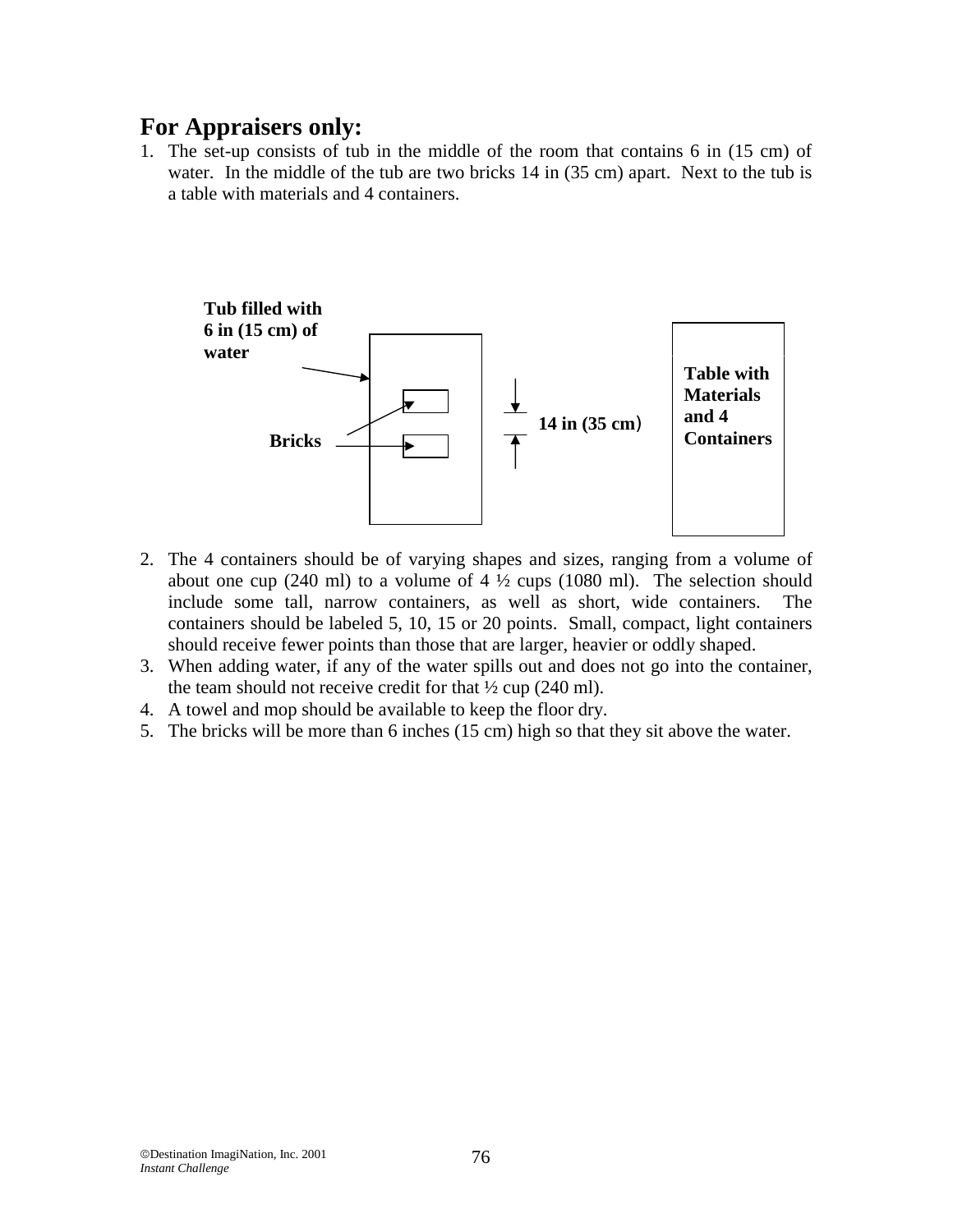## Team Copy **Destination ImagiNation WATER BRIDGE**

**Challenge:** Your **TASK** is to build a bridge that will support a container and add water to the container.

**Time:** You will have up to 6 minutes to use your IMAGINATION to build and test a bridge that will support a container and up to 1 minute to add water to the container for score.

**Set-up:** In the middle of the room is tub filled with water that also contains two bricks. On the table there are materials that you may use to make a bridge between the two bricks and containers that may be placed on the bridge. Finally, in the tub there is a plastic cup that holds 4 ounces (1/2 cup or 120 ml) of water that may be used to add water to one of the containers.

## **Procedure:**

•Part One (6 minutes): Use the materials on the table to build a bridge that connects the bricks. The bridge may only rest on top of the bricks. You should also select **ONE** of the containers to sit on top of the bridge in between the two bricks. You may practice adding water to the container, but at the end of Part 1, the bridge must be in place supporting an empty container. You will be warned when there is 30 seconds left in Part 1. **IF YOU DO NOT HAVE A BRIDGE SUPPORTING AN EMPTY CONTAINER IN PLACE AT THE END OF PART 1, YOU WILL NOT BE ABLE TO CONTINUE TO PART 2.**

•Part Two (1 minute): Without touching the bridge or the container, you may add water to the container  $\frac{1}{2}$  cup (120 ml) at a time until either the bridge collapses, the container falls off the bridge, or the container holds six  $\frac{1}{2}$  cups (120 ml) of water.

## **Materials to Use to Build the Bridge:**

| 20 Toothpicks         | <b>6 Straws</b> | 1 Piece of Aluminum Foil            | 4 Mailing Labels         |
|-----------------------|-----------------|-------------------------------------|--------------------------|
| <b>2 Rubber Bands</b> | 2 Index Cards   | 19 in (23 cm) Paper Plate           | 4 Paper Clips            |
| 2 Styrofoam Cups      | 2 Pencils       | $18$ in $(45 \text{ cm})$ of String | <b>6 Coffee Stirrers</b> |

- **Scoring:** You will receive <br>A. 10 points if at the end of Part 1, there is a bridge that connects the two bricks and supports one of the containers.
- B. 5, 10, 15, or 20 points depending upon which container has been chosen.
- C. 5 points (30 points maximum) for each full  $\frac{1}{2}$  cup (120 ml) of water that you add to the container that is supported by the bridge.
- D. Up to 20 points for how creatively you use the materials.
- E. Up to 20 points for how well your team works together.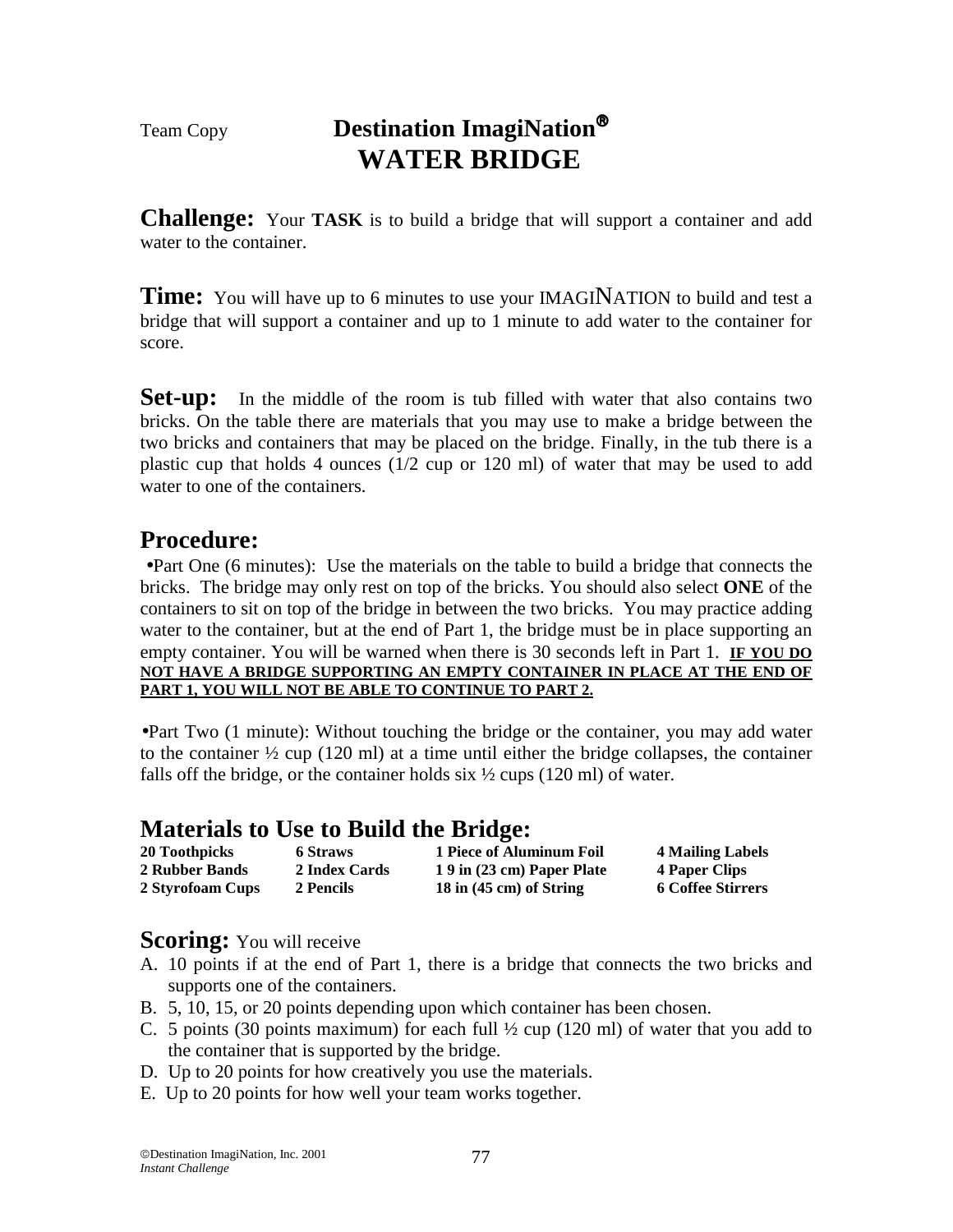## **Destination ImagiNation** *Instant Challenge*  **Advanced Level WHAT'S FOR DINNER?**

**Challenge:** Create a menu with 3 courses and 4 unusual ingredients and then present a **PERFORMANCE** where you cook and serve the meal.

**Time:** You will have up to 3 minutes to use your IMAGINATION to plan a menu and write down 3 courses and 4 unusual ingredients on a piece of paper and then up to 4 minutes to present your **PERFORMANCE**.

**The Scene:** You have been asked to create, cook and serve a meal to some Dignitaries your team wants to impress. For the purpose of this Challenge, a Dignitary is an important person.

•Part One (3 minutes): Create a menu with 3 courses and 4 unusual ingredients. By the end of Part One, you must have written down the 3 courses and 4 unusual ingredients on a piece of paper. At the end of Part One, you will give this piece of paper to an Appraiser.

•Part Two (4 minutes): Present a **PERFORMANCE** in which you cook and serve the meal to the Dignitaries. Some of your team members may act as the Dignitaries if you wish.

## **Materials:**

A table and 4 chairs may be used in your presentation.

In addition, you will have 2 sheets of paper and 2 pencils. On one of the pieces of paper, you should fill in the 3 courses and 4 unusual ingredients. You may use the second piece of paper to plan your **PERFORMANCE**.

#### **Scoring:** You will receive up to

- A. 30 points for the creativity of the menu.
- B. 5 points (20 points maximum) for the creativity of each unusual ingredient.
- C. 30 points for the creativity of your **PERFORMANCE.**
- D. 20 points for how well your team works together.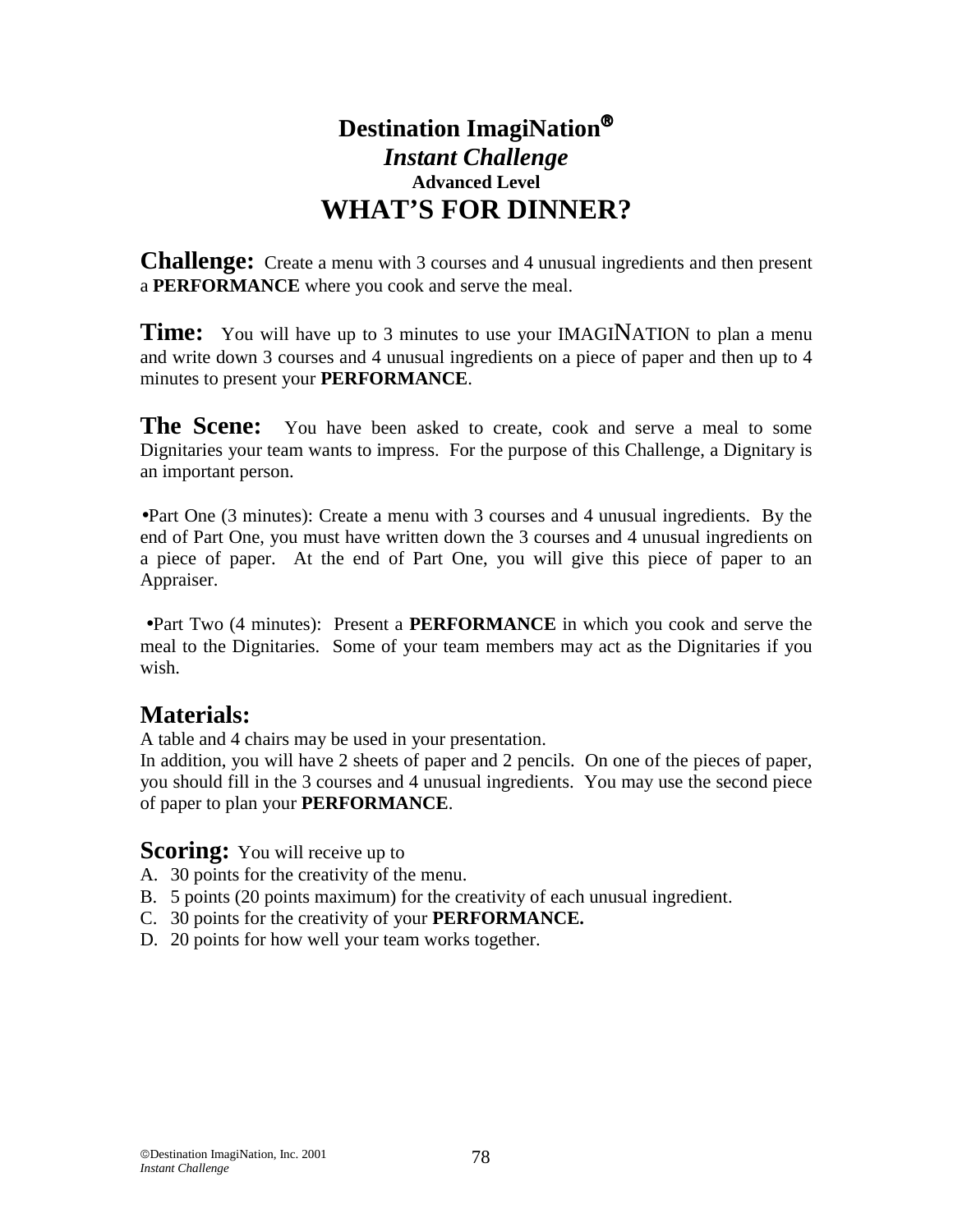## Team Copy **Destination ImagiNation WHAT'S FOR DINNER?**

**Challenge:** Create a menu with 3 courses and 4 unusual ingredients and then present a **PERFORMANCE** where you cook and serve the meal.

**Time:** You will have up to 3 minutes to use your IMAGINATION to plan a menu and write down 3 courses and 4 unusual ingredients on a piece of paper and then up to 4 minutes to present your **PERFORMANCE**.

**The Scene:** You have been asked to create, cook and serve a meal to some Dignitaries your team wants to impress. For the purpose of this Challenge, a Dignitary is an important person.

•Part One (3 minutes): Create a menu with 3 courses and 4 unusual ingredients. By the end of Part One, you must have written down the 3 courses and 4 unusual ingredients on a piece of paper. At the end of Part One, you will give this piece of paper to an Appraiser.

•Part Two (4 minutes): Present a **PERFORMANCE** in which you cook and serve the meal to the Dignitaries. Some of your team members may act as the Dignitaries if you wish.

## **Materials:**

A table and 4 chairs may be used in your presentation.

In addition, you will have 2 sheets of paper and 2 pencils. On one of the pieces of paper, you should fill in the 3 courses and 4 unusual ingredients. You may use the second piece of paper to plan your **PERFORMANCE**.

**Scoring:** You will receive up to

- A. 30 points for the creativity of the menu.
- B. 5 points (20 points maximum) for the creativity of each unusual ingredient.
- C. 30 points for the creativity of your **PERFORMANCE.**
- D. 20 points for how well your team works together.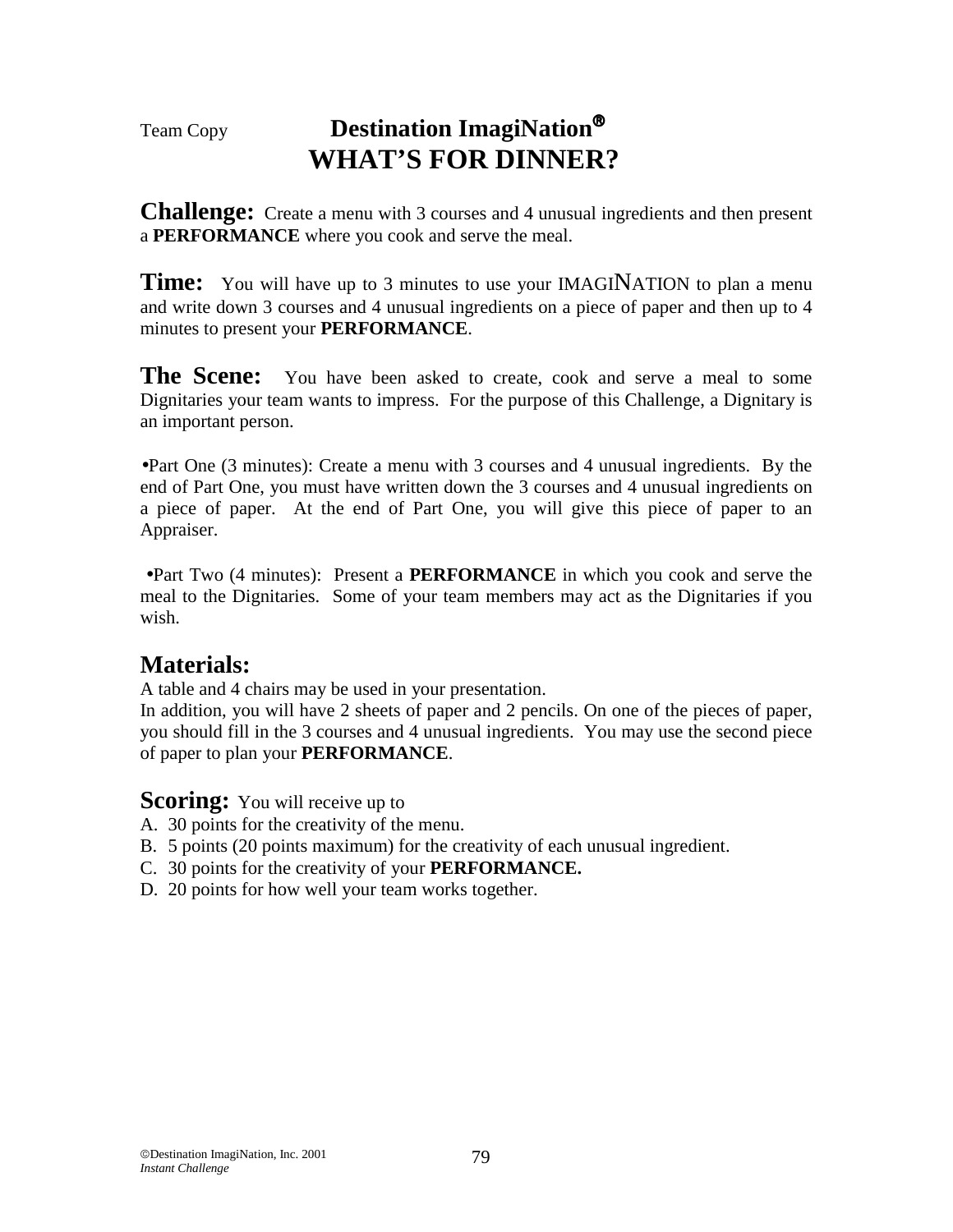## **WHAT'S FOR DINNER?**

# COURSES: 1. \_\_\_\_\_\_\_\_\_\_\_\_\_\_\_\_\_ 2. 3. \_\_\_\_\_\_\_\_\_\_\_\_\_\_\_\_\_

## UNUSUAL INGREDIENTS: 1. \_\_\_\_\_\_\_\_\_\_\_\_\_\_\_\_\_ 2. \_\_\_\_\_\_\_\_\_\_\_\_\_\_\_\_\_  $3.$ 4. \_\_\_\_\_\_\_\_\_\_\_\_\_\_\_\_\_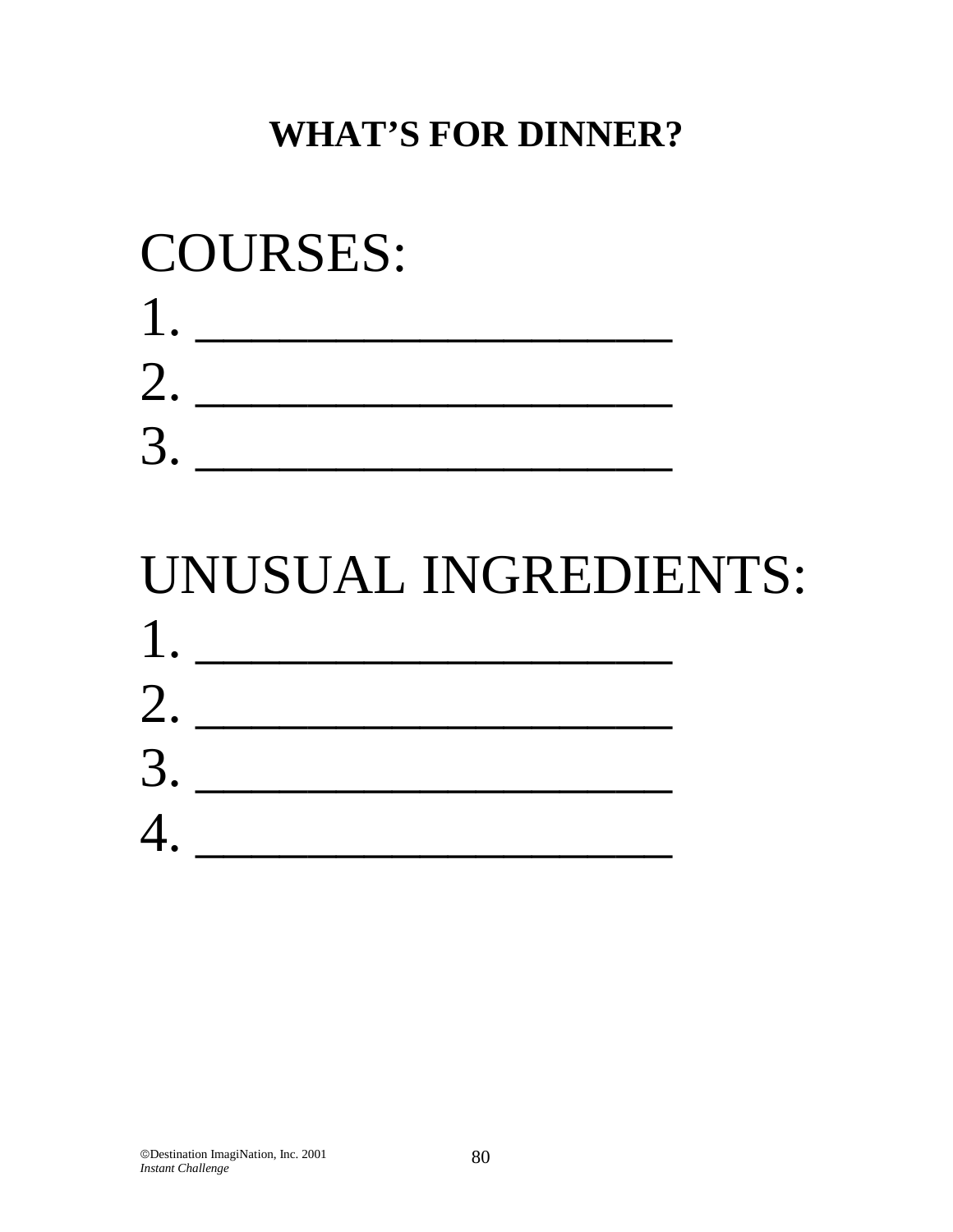## **Destination ImagiNation** *Instant Challenge*   **Advanced Level YOU DON'T SAY!**

**Challenge:** You are to present a **PERFORMANCE,** in which you communicate words or terms using only drawings and actions.

**Time:** You will have up to 2 minutes to use your IMAGINATION to develop strategy and to divide your team into 3 groups, and then up to 5 minutes to identify words.

The Scene: Your team is being challenged to communicate common words or terms using both drawing and actions. There is a line with an easel positioned so that a team standing behind the line cannot see what is being drawn on the easel.

•Part One (2 minutes): Develop strategy. You should divide your team into 3 groups. One group should go behind the line, the second group should go to the easel, and the third group should stand behind the group at the easel where they can be seen by the group standing behind the line.

•Part Two (5 minutes): The group at the easel will be shown a word or term. Using only non-verbal, silent drawings, they are to communicate the word or term on the card to the group standing behind them. The group standing behind them should then use any nonverbal, silent means they can to communicate to the group standing behind the line what they think the word or term is. The group standing behind the line may talk all they want and make as many guesses as they want. They should speak loudly and clearly as a word or term may not be scored unless it is heard by an Appraiser. When they get the word or term exactly right, an Appraiser will say, "Correct," time will momentarily stop and all three teams will rotate. Once the teams have rotated, another word or term will be shown to the group at the easel, time will restart and the whole process repeated until 5 minutes have elapsed. The team standing behind the line may also decide to pass, in which case all teams will rotate. If a word or term is passed, it cannot be attempted again. There are 12 words or terms to identify. The team may use the front side of only one sheet of paper in Part Two.

#### **Scoring:** You will receive

- A. 10 points for each word or term that is correctly identified.
- B. Up to 30 points for how creatively the words are communicated.
- C. Up to 20 points for how your team works together.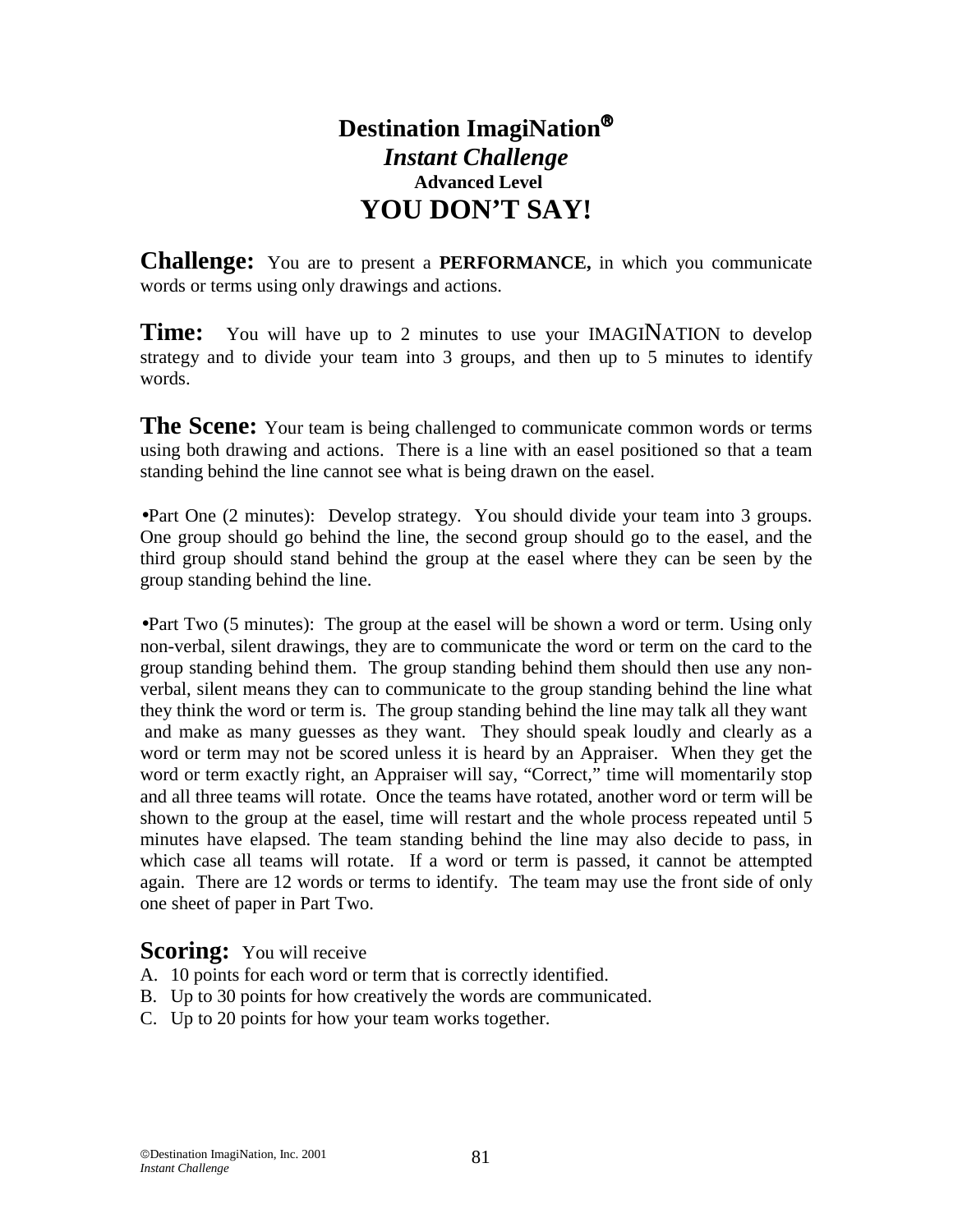### **For Appraisers only:**

1. The room is set-up as follows:



2. A watch that counts down and can be stopped and started easily needs to be used in this challenge. After Group 3 has identified a word or passed, time should be stopped, the teams should be rotated, Group 1 should be shown another word, and time should then be restarted. It may be useful to have Group 2 turn their backs to the easel as each word is shown to Group 1.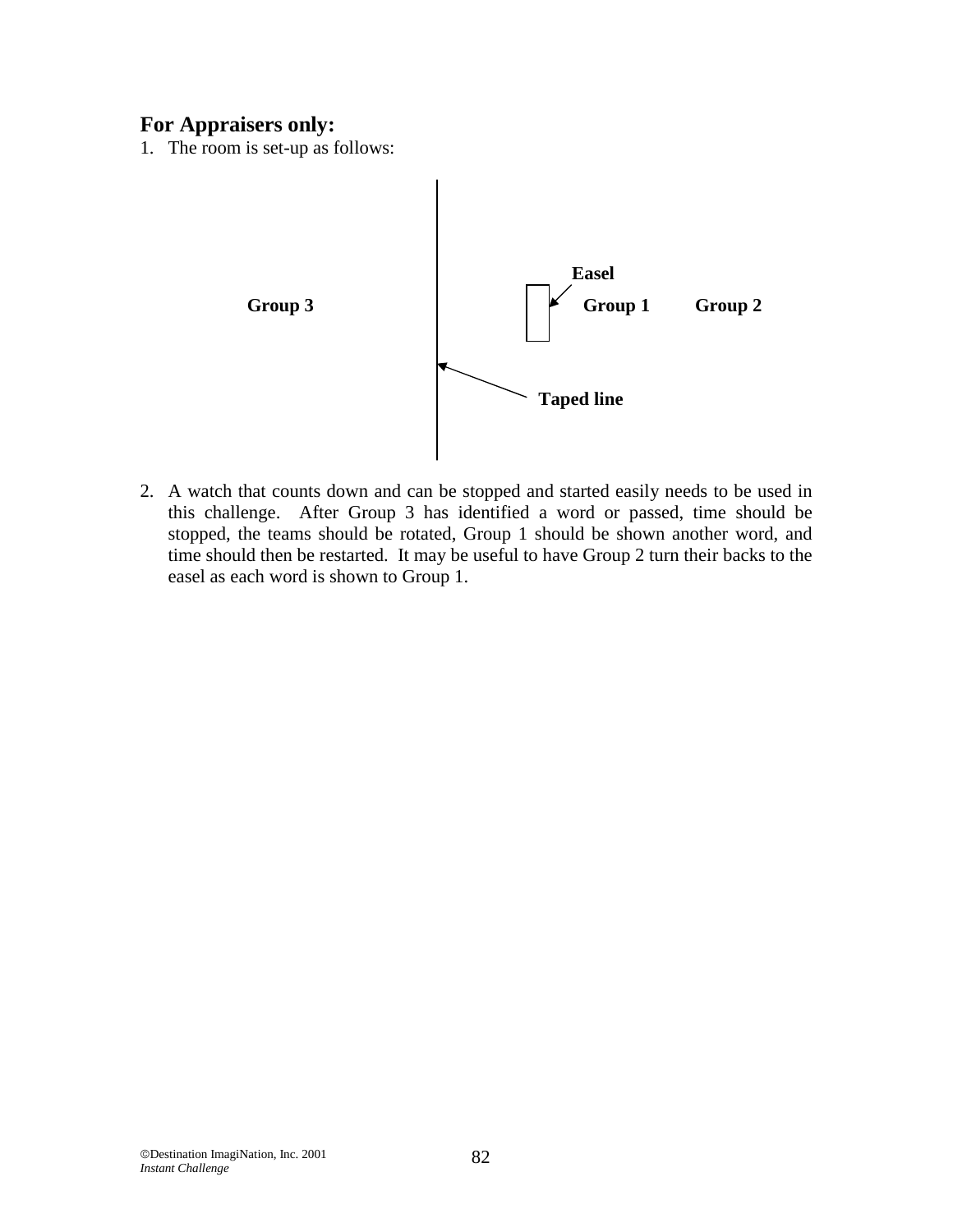## Team Copy **Destination ImagiNation YOU DON'T SAY!**

**Challenge:** You are to present a **PERFORMANCE,** in which you communicate words or terms using only drawings and actions.

**Time:** You will have up to 2 minutes to use your IMAGINATION to develop strategy and to divide your team into 3 groups, and then up to 5 minutes to identify words.

The Scene: Your team is being challenged to communicate common words or terms using both drawing and actions. There is a line with an easel positioned so that a team standing behind the line cannot see what is being drawn on the easel.

•Part One (2 minutes): Develop strategy. You should divide your team into 3 groups. One group should go behind the line, the second group should go to the easel, and the third group should stand behind the group at the easel where they can be seen by the group standing behind the line.

•Part Two (5 minutes): The group at the easel will be shown a word or term. Using only non-verbal, silent drawings, they are to communicate the word or term on the card to the group standing behind them. The group standing behind them should then use any nonverbal, silent means they can to communicate to the group standing behind the line what they think the word or term is. The group standing behind the line may talk all they want and make as many guesses as they want. They should speak loudly and clearly as a word or term may not be scored unless it is heard by an Appraiser. When they get the word or term exactly right, an Appraiser will say, "Correct," time will momentarily stop and all three teams will rotate. Once the teams have rotated, another word or term will be shown to the group at the easel, time will restart and the whole process repeated until 5 minutes have elapsed. The team standing behind the line may also decide to pass, in which case all teams will rotate. If a word or term is passed, it cannot be attempted again. There are 12 words or terms to identify. The team may use the front side of only one sheet of paper in Part Two.

#### **Scoring:** You will receive

- A. 10 points for each word or term that is correctly identified.
- B. Up to 30 points for how creatively the words are communicated.
- C. Up to 20 points for how your team works together.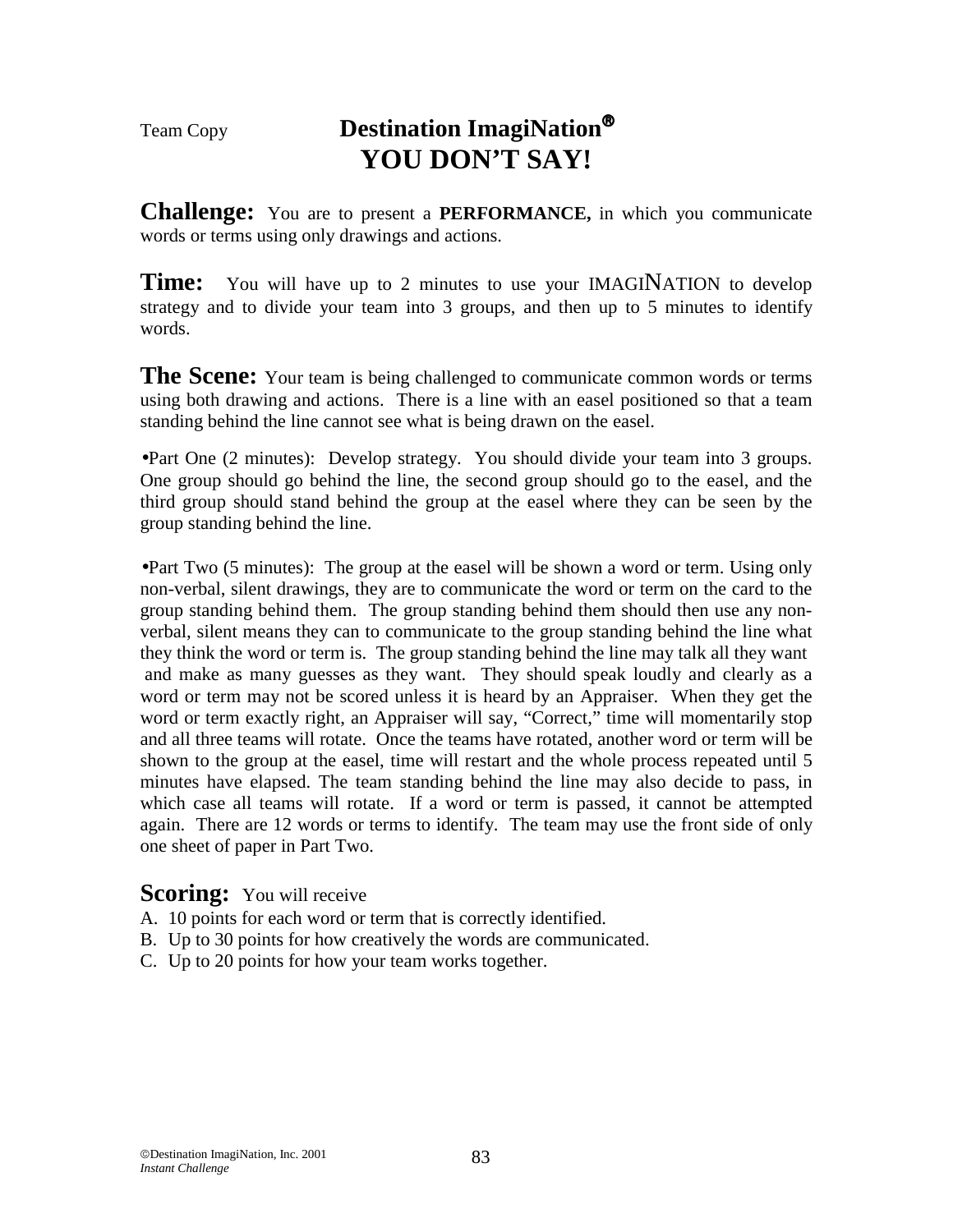WORDS TO COMMUNICATE:

- 1. Telephone
- 2. Airplane
- 3. Bird's Nest
- 4. Happiness
- 5. Green
- 6. Shark
- 7. Sailboat